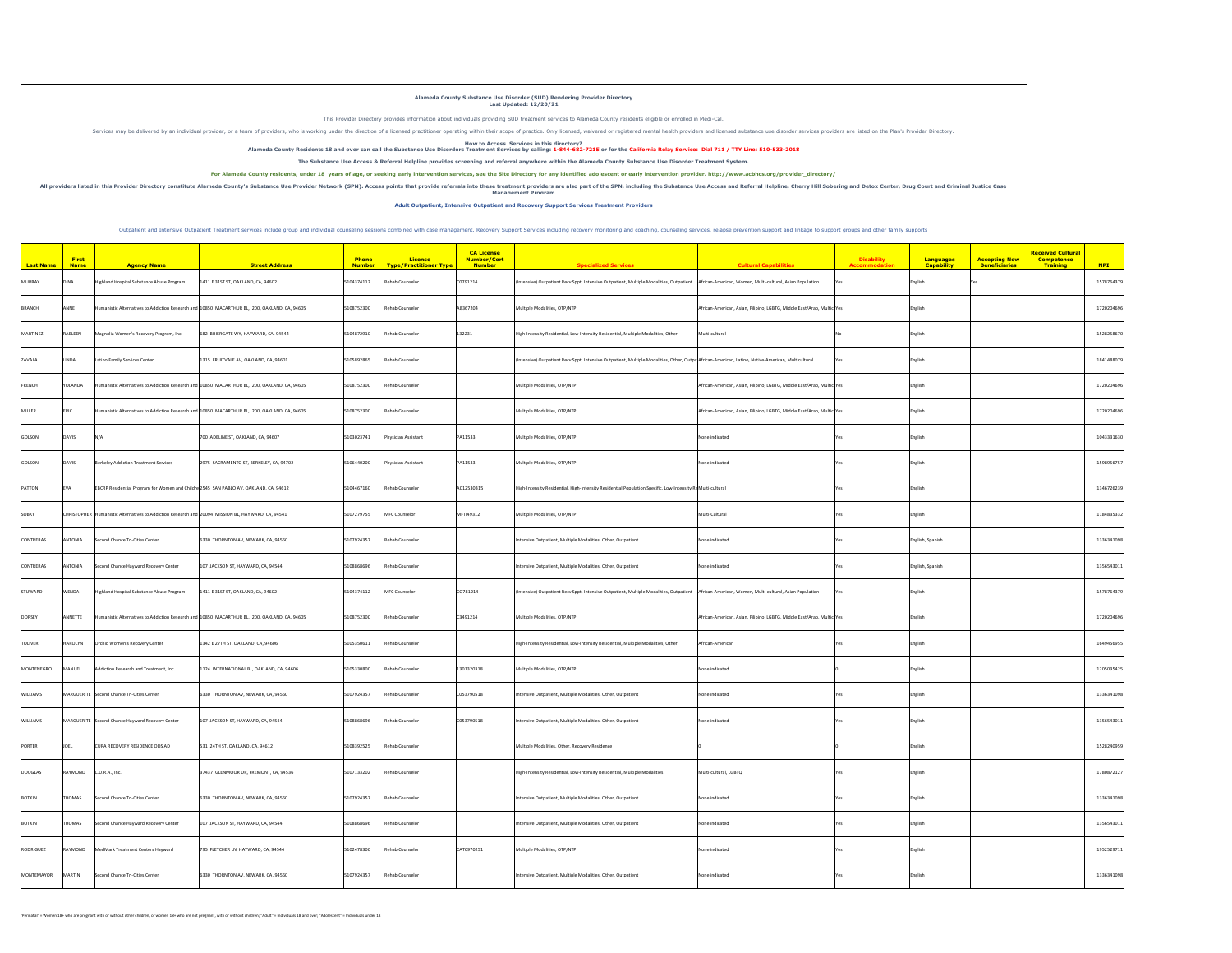| MONTEMAYOR      | MARTIN           | Second Chance Hayward Recovery Center                                                                 | $\vert$ 107 JACKSON ST, HAYWARD, CA, 94544     | 5108868696                    | Rehab Counselor   |               | Intensive Outpatient, Multiple Modalities, Other, Outpatient                                                                                       | None indicated                                                        | English          | 1356543011 |
|-----------------|------------------|-------------------------------------------------------------------------------------------------------|------------------------------------------------|-------------------------------|-------------------|---------------|----------------------------------------------------------------------------------------------------------------------------------------------------|-----------------------------------------------------------------------|------------------|------------|
| MILLER          |                  | MARGARET   Options Recovery Services                                                                  | 1630 10TH ST, OAKLAND, CA, 94607               | 5106669501                    | MFC Counselor     | A8525405      | (Intensive) Outpatient Recv Sppt, Intensive Outpatient, Multiple Modalities, Outpatient                                                            |                                                                       | English          | 1700362159 |
| MILLER          |                  |                                                                                                       | 1931 CENTER ST, BERKELEY, CA, 94704            | 5106669552                    | MFC Counselor     | A8525405      | $\vert$ (Intensive) Outpatient Recv Sppt, Intensive Outpatient, Multiple Modalities, Outpatient $\vert$ None indicated                             |                                                                       | English          | 1851512255 |
| <b>WATSON</b>   | BRENDA           | N/A                                                                                                   | 700 ADELINE ST, OAKLAND, CA, 94607             | 5103023741                    | Rehab Counselor   |               | Multiple Modalities, OTP/NTP                                                                                                                       | None indicated                                                        | English          | 1043331630 |
| JASANY          | JANIS            | Second Chance Tri-Cities Center                                                                       | 6330 THORNTON AV, NEWARK, CA, 94560            | 5107924357                    | Rehab Counselor   | $CO$ 54430518 | Intensive Outpatient, Multiple Modalities, Other, Outpatient                                                                                       | None indicated                                                        | English          | 1336341098 |
| CRAGIN          | <b>CHRISTINE</b> | Second Chance Tri-Cities Center                                                                       | $ 6330 $ THORNTON AV, NEWARK, CA, 94560        | 5107924357                    | Rehab Counselor   | C054450518    | Intensive Outpatient, Multiple Modalities, Other, Outpatient                                                                                       | None indicated                                                        | English          | 1336341098 |
| <b>CRAGIN</b>   | <b>CHRISTINE</b> | Second Chance Hayward Recovery Center                                                                 | $107$ JACKSON ST, HAYWARD, CA, 94544           | 5108868696                    | Rehab Counselor   | $CO$ 54450518 | Intensive Outpatient, Multiple Modalities, Other, Outpatient                                                                                       | None indicated                                                        | English          | 1356543011 |
| MILHEISER       | PATRICIA         | Second Chance Hayward Recovery Center                                                                 | $\vert$ 107 JACKSON ST, HAYWARD, CA, 94544     | 5108868696                    | Rehab Counselor   |               | Intensive Outpatient, Multiple Modalities, Other, Outpatient                                                                                       | None indicated                                                        | English          | 1356543011 |
| <b>SCH</b>      | JIMMY            | Second Chance Tri-Cities Center                                                                       | 6330 THORNTON AV, NEWARK, CA, 94560            | 5107924357                    | Rehab Counselor   | CO55960518    | Intensive Outpatient, Multiple Modalities, Other, Outpatient                                                                                       | None indicated                                                        | English          | 1336341098 |
|                 | JIMMY            | Second Chance Hayward Recovery Center                                                                 | $\vert$ 107 JACKSON ST, HAYWARD, CA, 94544     | 5108868696                    | Rehab Counselor   | $CO$ 55960518 | Intensive Outpatient, Multiple Modalities, Other, Outpatient                                                                                       | None indicated                                                        | <b>English</b>   | 1356543011 |
| GEORGE          | NICOLE           | Second Chance Tri-Cities Center                                                                       | 6330 THORNTON AV, NEWARK, CA, 94560            | 5107924357                    | Rehab Counselor   |               | Intensive Outpatient, Multiple Modalities, Other, Outpatient                                                                                       | None indicated                                                        | English          | 1336341098 |
| GEORGE          | NICOLE           | Second Chance Hayward Recovery Center                                                                 | $\vert$ 107 JACKSON ST, HAYWARD, CA, 94544     | 5108868696                    | Rehab Counselor   |               | Intensive Outpatient, Multiple Modalities, Other, Outpatient                                                                                       | None indicated                                                        | English          | 1356543011 |
| GEORGE          | NICOLE           | SECOND CHANCE RECOV RES ODS AD                                                                        | 6519 CENTRAL AV, NEWARK, CA, 94560             | 5107934357                    | Rehab Counselor   |               | Multiple Modalities, Other, Recovery Residence                                                                                                     |                                                                       | English          | 1508295122 |
| MORALES         | <b>ALFONSO</b>   | Second Chance Tri-Cities Center                                                                       | 6330 THORNTON AV, NEWARK, CA, 94560            | 5107924357                    | Rehab Counselor   | C053800518    | Intensive Outpatient, Multiple Modalities, Other, Outpatient                                                                                       | None indicated                                                        | English, Spanish | 1336341098 |
| <b>WILLIAMS</b> | MATONIA          | Berkeley Addiction Treatment Services                                                                 | 2975 SACRAMENTO ST, BERKELEY, CA, 94702        | 5106440200                    | Rehab Counselor   | C050970218    | Multiple Modalities, OTP/NTP                                                                                                                       | None indicated                                                        | English          | 1598956757 |
| LEITSON         | SAGE             | Cronin House                                                                                          | 2595 DEPOT RD, HAYWARD, CA, 94545              | 5107845874                    | MFC Counselor     | 46656         | High-Intensity Residential, High-Intensity Residential Population Specific, Low-Intensity $R \notin \mathbb{Q}$                                    |                                                                       | English          | 1336325737 |
| LEITSON         | SAGE             | Cherry Hill Detoxification Services Program                                                           | 2035 FAIRMONT DR, SAN LEANDRO, CA, 94578       | 8668667496                    | MFC Counselor     | 46656         | Adult and Youth Treatment Referrals, Multiple Modalities, Perinatal Treatment Referrals, Multi-cultural, LGBTQ                                     |                                                                       | English          | 1427234921 |
| LEITSON         | SAGE             | Chrysalis                                                                                             | 3847 TELEGRAPH AV, OAKLAND, CA, 94609          | 5104501190                    | MFC Counselor     | 46656         | High-Intensity Residential, High-Intensity Residential Population Specific, Low-Intensity ReMulti-cultural                                         |                                                                       | English          | 1629254024 |
| JAGASIA         | JOTIKA           | HealthRIGHT 360                                                                                       | 33440 ALVARADO NILES RD, UNION CITY, CA, 94587 | 5104009567                    | Rehab Counselor   | 1414951220    | Multiple Modalities, Outpatient                                                                                                                    |                                                                       | English, Other   | 1205459716 |
| <b>TILSON</b>   | BEVERLY          | Magnolia Women's Recovery Program, Inc.                                                               | 682 BRIERGATE WY, HAYWARD, CA, 94544           | 5104872910                    | Unlicensed Worker |               | High-Intensity Residential, Low-Intensity Residential, Multiple Modalities, Other                                                                  | Multi-cultural                                                        | <b>English</b>   | 1528258670 |
| ROBERTSON       | <b>JOCELYN</b>   | N/A                                                                                                   | 700 ADELINE ST, OAKLAND, CA, 94607             | 5103023741                    | Rehab Counselor   |               | Multiple Modalities, OTP/NTP                                                                                                                       | None indicated                                                        | English          | 1043331630 |
| ROBERTSON       | <b>JOCELYN</b>   | $\vert$ EBCRP Residential Program for Women and Childre $\vert$ 2545 SAN PABLO AV, OAKLAND, CA, 94612 |                                                | $ 5104467160$ Rehab Counselor |                   |               | High-Intensity Residential, High-Intensity Residential Population Specific, Low-Intensity ReMulti-cultural                                         |                                                                       | English          | 1346726239 |
| ARCHULETA       | ROBERT           | Latino Family Services Center                                                                         | 1315 FRUITVALE AV, OAKLAND, CA, 94601          | 5105892865                    | Rehab Counselor   | C1562487      | (Intensive) Outpatient Recv Sppt, Intensive Outpatient, Multiple Modalities, Other, Outpa African-American, Latino, Native-American, Multicultural |                                                                       | English, Spanish | 1841488079 |
| FAGREY          | BRETT            | Second Chance Hayward Recovery Center                                                                 | 107 JACKSON ST, HAYWARD, CA, 94544             | 5108868696                    | Rehab Counselor   |               | Intensive Outpatient, Multiple Modalities, Other, Outpatient                                                                                       | None indicated                                                        | English          | 1356543011 |
| CAMACHO         | KORINA           | Project Eden                                                                                          | 1866 B ST, 101, HAYWARD, CA, 94541             | 5102478200                    | Rehab Counselor   | N9309029      | (Intensive) Outpatient Recv Sppt, Multiple Modalities, Other, Outpatient                                                                           | African-American, Latino, Native-American, Multi-cultural, LGBTQ+ Yes | English, Spanish | 1114104411 |
| BRIGGS          | <b>KIM</b>       | Berkeley Addiction Treatment Services                                                                 | 2975 SACRAMENTO ST, BERKELEY, CA, 94702        | 5106440200                    | Rehab Counselor   | C052970518    | Multiple Modalities, OTP/NTP                                                                                                                       | None indicated                                                        | English          | 1598956757 |
| RODRIGUEZ       | LEONARDO         | Second Chance Tri-Cities Center                                                                       | 6330 THORNTON AV, NEWARK, CA, 94560            | 5107924357                    | Rehab Counselor   | C054460518    | Intensive Outpatient, Multiple Modalities, Other, Outpatient                                                                                       | None indicated                                                        | English, Spanish | 1336341098 |
| RODRIGUEZ       | LEONARDO         | Second Chance Hayward Recovery Center                                                                 | 107 JACKSON ST, HAYWARD, CA, 94544             | 5108868696                    | Rehab Counselor   | C054460518    | Intensive Outpatient, Multiple Modalities, Other, Outpatient                                                                                       | None indicated                                                        | English, Spanish | 1356543011 |
|                 | DANIEL           | BAART                                                                                                 | 1313 CUTTING BL, RICHMOND, CA, 94804           | 5102320874                    | Rehab Counselor   | 1312140618    | Multiple Modalities, OTP/NTP                                                                                                                       | None indicated                                                        | English, Spanish | 1730226473 |
| MADEIROS        | BARBARA          | <b>Cherry Hill Detoxification Services Program</b>                                                    | 2035 FAIRMONT DR, SAN LEANDRO, CA, 94578       | 8668667496                    | Rehab Counselor   | 7079          | Adult and Youth Treatment Referrals, Multiple Modalities, Perinatal Treatment Referrals, Multi-cultural, LGBTQ                                     |                                                                       | English, Other   | 1427234921 |
| LACROIX         | MICHAEL          | Humanistic Alternatives to Addiction Research and 20094 MISSION BL, HAYWARD, CA, 94541                |                                                | 5107279755                    | Rehab Counselor   |               | Multiple Modalities, OTP/NTP                                                                                                                       | Multi-Cultural                                                        | <b>English</b>   | 1184835332 |
|                 |                  |                                                                                                       |                                                |                               |                   |               |                                                                                                                                                    |                                                                       |                  |            |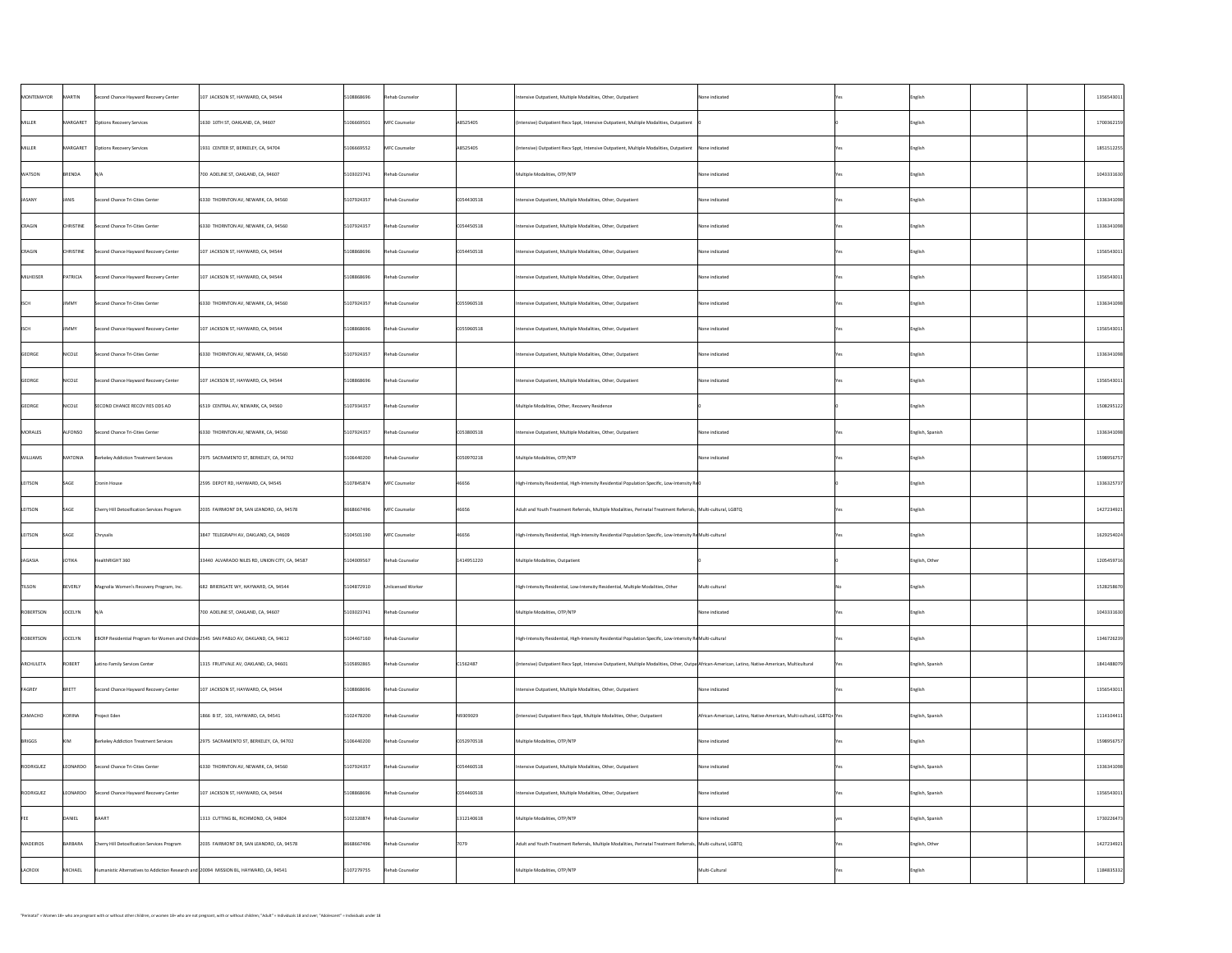| <b>CHAVEZ</b>     | <b>KIM</b>     | <b>Options Recovery Services</b>                                                       | 1300 E 14TH ST, SAN LEANDRO, CA, 94577                                                        | 5106669552 | Rehab Counselor   |                 | (Intensive) Outpatient Recv Sppt, Intensive Outpatient, Multiple Modalities, Outpatient   African-American, Other-Gender Specific Services |                                                                         |            | English          | 1679044226 |
|-------------------|----------------|----------------------------------------------------------------------------------------|-----------------------------------------------------------------------------------------------|------------|-------------------|-----------------|--------------------------------------------------------------------------------------------------------------------------------------------|-------------------------------------------------------------------------|------------|------------------|------------|
| <b>CHAVEZ</b>     | <b>KIM</b>     | <b>Options Recovery Services</b>                                                       | 1630 10TH ST, OAKLAND, CA, 94607                                                              | 5106669501 | Rehab Counselor   |                 | (Intensive) Outpatient Recv Sppt, Intensive Outpatient, Multiple Modalities, Outpatient                                                    |                                                                         |            | English          | 1700362159 |
| <b>CHAVEZ</b>     | <b>KIM</b>     | <b>Options Recovery Services</b>                                                       | 1931 CENTER ST, BERKELEY, CA, 94704                                                           | 5106669552 | Rehab Counselor   |                 | $\vert$ (Intensive) Outpatient Recv Sppt, Intensive Outpatient, Multiple Modalities, Outpatient $\vert$ None indicated                     |                                                                         |            | English          | 1851512255 |
| WILLIAMSON        | <b>GARRY</b>   | Addiction Research and Treatment, Inc.                                                 | 1124 INTERNATIONAL BL, OAKLAND, CA, 94606                                                     | 5105330800 | Intern            | 94021381        | Multiple Modalities, OTP/NTP                                                                                                               | None indicated                                                          |            | English          | 1205035425 |
| MENNEN            | MARTIN         |                                                                                        | Humanistic Alternatives to Addiction Research and 10850 MACARTHUR BL, 200, OAKLAND, CA, 94605 | 5108752300 | Physician         | G60721          | Multiple Modalities, OTP/NTP                                                                                                               | African-American, Asian, Filipino, LGBTG, Middle East/Arab, Multicu Yes |            | English          | 1720204696 |
| MASCARENAS        | ANTHONY        | Cherry Hill Detoxification Services Program                                            | 2035 FAIRMONT DR, SAN LEANDRO, CA, 94578                                                      | 8668667496 | Rehab Counselor   |                 | Adult and Youth Treatment Referrals, Multiple Modalities, Perinatal Treatment Referrals,  Multi-cultural, LGBTQ                            |                                                                         |            | English          | 1427234921 |
| <b>MASCARENAS</b> | ANTHONY        | <b>OPTIONS RECOVERY SERVICES</b>                                                       | 5325 BRODER BL, DUBLIN, CA, 94568                                                             | 5106669552 | Rehab Counselor   |                 | Multiple Modalities, Outpatient                                                                                                            |                                                                         |            | English          | 1477195568 |
| <b>MASCARENAS</b> | ANTHONY        | <b>Options Recovery Services</b>                                                       | 1300 E 14TH ST, SAN LEANDRO, CA, 94577                                                        | 5106669552 | Rehab Counselor   |                 | (Intensive) Outpatient Recv Sppt, Intensive Outpatient, Multiple Modalities, Outpatient   African-American, Other-Gender Specific Services |                                                                         |            | English          | 1679044226 |
| <b>DAVIS</b>      | JAMES          |                                                                                        | Humanistic Alternatives to Addiction Research and 10850 MACARTHUR BL, 200, OAKLAND, CA, 94605 | 5108752300 | Rehab Counselor   |                 | Multiple Modalities, OTP/NTP                                                                                                               | African-American, Asian, Filipino, LGBTG, Middle East/Arab, Multicu Yes |            | English          | 1720204696 |
| SERRANO           | LINDA          | Second Chance Tri-Cities Center                                                        | 6330 THORNTON AV, NEWARK, CA, 94560                                                           | 5107924357 | Rehab Counselor   | $ 11349\rangle$ | Intensive Outpatient, Multiple Modalities, Other, Outpatient                                                                               | None indicated                                                          |            | English          | 1336341098 |
| SCHWINDT          | <b>LYNETTE</b> | Magnolia Women's Recovery Program, Inc.                                                | 682 BRIERGATE WY, HAYWARD, CA, 94544                                                          | 5104872910 | Rehab Counselor   | 1913274 II      | High-Intensity Residential, Low-Intensity Residential, Multiple Modalities, Other                                                          | Multi-cultural                                                          |            | English          | 1528258670 |
| SCHWINDT          | <b>LYNETTE</b> | <b>Options Recovery Services</b>                                                       | 1300 E 14TH ST, SAN LEANDRO, CA, 94577                                                        | 5106669552 | Rehab Counselor   | 1913274 II      | (Intensive) Outpatient Recv Sppt, Intensive Outpatient, Multiple Modalities, Outpatient   African-American, Other-Gender Specific Services |                                                                         |            | English          | 1679044226 |
| SCHWINDT          | <b>LYNETTE</b> | <b>Options Recovery Services</b>                                                       | 1630 10TH ST, OAKLAND, CA, 94607                                                              | 5106669501 | Rehab Counselor   | 1913274         | (Intensive) Outpatient Recv Sppt, Intensive Outpatient, Multiple Modalities, Outpatient                                                    |                                                                         |            | English          | 1700362159 |
| SCHWINDT          | <b>LYNETTE</b> | MedMark Treatment Centers Hayward                                                      | 795 FLETCHER LN, HAYWARD, CA, 94544                                                           | 5102478300 | Rehab Counselor   | 1913274 II      | Multiple Modalities, OTP/NTP                                                                                                               | None indicated                                                          |            | English          | 1952529711 |
| MACIEL            | FRANCISCO      | Cherry Hill Detoxification Services Program                                            | 2035 FAIRMONT DR, SAN LEANDRO, CA, 94578                                                      | 8668667496 | Unlicensed Worker |                 | Adult and Youth Treatment Referrals, Multiple Modalities, Perinatal Treatment Referrals, Multi-cultural, LGBTQ                             |                                                                         |            | English, Spanish | 1427234921 |
| BURKETT           | PAMELA         | Orchid Women's Recovery Center                                                         | 1342 E 27TH ST, OAKLAND, CA, 94606                                                            | 5105350611 | MFC Counselor     | MFC 45710       | High-Intensity Residential, Low-Intensity Residential, Multiple Modalities, Other                                                          | African-American                                                        |            | English          | 1649456955 |
| TAKIGAWA          | DEBRA          | Second Chance Tri-Cities Center                                                        | 6330 THORNTON AV, NEWARK, CA, 94560                                                           | 5107924357 | Rehab Counselor   |                 | Intensive Outpatient, Multiple Modalities, Other, Outpatient                                                                               | None indicated                                                          |            | English, Sign    | 1336341098 |
| <b>TAKIGAWA</b>   | DEBRA          | Second Chance Hayward Recovery Center                                                  | 107 JACKSON ST, HAYWARD, CA, 94544                                                            | 5108868696 | Rehab Counselor   |                 | Intensive Outpatient, Multiple Modalities, Other, Outpatient                                                                               | None indicated                                                          |            | English, Sign    | 1356543011 |
| ESPINOZA          | DIANA          | Project Eden                                                                           | 1020 SERPENTINE LN, PLEASANTON, CA, 94566                                                     | 5108858745 | Rehab Counselor   | 53080318        | (Intensive) Outpatient Recv Sppt, Multiple Modalities, Outpatient                                                                          | African-American, Latino, Native-American, Multicultural                | <b>res</b> | English          | 1548744170 |
| <b>SEVERN</b>     | ANGELA         | <b>Options Recovery Services</b>                                                       | 1630 10TH ST, OAKLAND, CA, 94607                                                              | 5106669501 | Rehab Counselor   | R103051214      | (Intensive) Outpatient Recv Sppt, Intensive Outpatient, Multiple Modalities, Outpatient                                                    |                                                                         |            | English          | 1700362159 |
| <b>RICO</b>       | MANUEL         | Second Chance Tri-Cities Center                                                        | 6330 THORNTON AV, NEWARK, CA, 94560                                                           | 5107924357 | Rehab Counselor   |                 | Intensive Outpatient, Multiple Modalities, Other, Outpatient                                                                               | None indicated                                                          |            | English          | 1336341098 |
| <b>RICO</b>       | MANUEL         | Second Chance Hayward Recovery Center                                                  | 107 JACKSON ST, HAYWARD, CA, 94544                                                            | 5108868696 | Rehab Counselor   |                 | Intensive Outpatient, Multiple Modalities, Other, Outpatient                                                                               | None indicated                                                          |            | English          | 1356543011 |
| URIVE             | RODNEY         | Cherry Hill Detoxification Services Program                                            | 2035 FAIRMONT DR, SAN LEANDRO, CA, 94578                                                      | 8668667496 | Rehab Counselor   | 7962            | Adult and Youth Treatment Referrals, Multiple Modalities, Perinatal Treatment Referrals, Multi-cultural, LGBTQ                             |                                                                         |            | English          | 1427234921 |
| <b>CAMBRA</b>     | RICHARD        | MedMark Treatment Centers Hayward                                                      | 795 FLETCHER LN, HAYWARD, CA, 94544                                                           | 5102478300 | Rehab Counselor   | 1001011935      | Multiple Modalities, OTP/NTP                                                                                                               | None indicated                                                          |            | English, Spanish | 1952529711 |
| MALIK             | OMAR           | Humanistic Alternatives to Addiction Research and 20094 MISSION BL, HAYWARD, CA, 94541 |                                                                                               | 5107279755 | Rehab Counselor   |                 | Multiple Modalities, OTP/NTP                                                                                                               | Multi-Cultural                                                          |            | English, Other   | 1184835332 |
| KATHLEEN          | BROWN          | City of Fremont, Human Services Department                                             | 39155 LIBERTY ST, E500, FREMONT, CA, 94538                                                    | 5105742117 | MFC Counselor     | CA44011         | (Intensive) Outpatient Recv Sppt, Intensive Outpatient, Multiple Modalities, Other, Outpa Multi-cultural                                   |                                                                         |            | English          | 1649430968 |
| <b>QUINONES</b>   | RAMONA         | Project Eden                                                                           | 1866 B ST, 101, HAYWARD, CA, 94541                                                            | 5102478200 | Rehab Counselor   | A051170118      | (Intensive) Outpatient Recv Sppt, Multiple Modalities, Other, Outpatient                                                                   | African-American, Latino, Native-American, Multi-cultural, LGBTQ+ Yes   |            | English, Spanish | 1114104411 |
| QUINONES          | RAMONA         | Second Chance Tri-Cities Center                                                        | 6330 THORNTON AV, NEWARK, CA, 94560                                                           | 5107924357 | Rehab Counselor   | A051170118      | Intensive Outpatient, Multiple Modalities, Other, Outpatient                                                                               | None indicated                                                          |            | English, Spanish | 1336341098 |
| <b>EVANS</b>      | <b>CHRIS</b>   | Second Chance Tri-Cities Center                                                        | 6330 THORNTON AV, NEWARK, CA, 94560                                                           | 5107924357 | Rehab Counselor   |                 | Intensive Outpatient, Multiple Modalities, Other, Outpatient                                                                               | None indicated                                                          |            | English          | 1336341098 |
| EVANS             | <b>CHRIS</b>   | Second Chance Hayward Recovery Center                                                  | 107 JACKSON ST, HAYWARD, CA, 94544                                                            | 5108868696 | Rehab Counselor   |                 | Intensive Outpatient, Multiple Modalities, Other, Outpatient                                                                               | None indicated                                                          |            | English          | 1356543011 |
| MARTINEZ          | MICHAEL        | Humanistic Alternatives to Addiction Research and 20094 MISSION BL, HAYWARD, CA, 94541 |                                                                                               | 5107279755 | Physician         | A106579         | Multiple Modalities, OTP/NTP                                                                                                               | Multi-Cultural                                                          |            | English, Spanish | 1184835332 |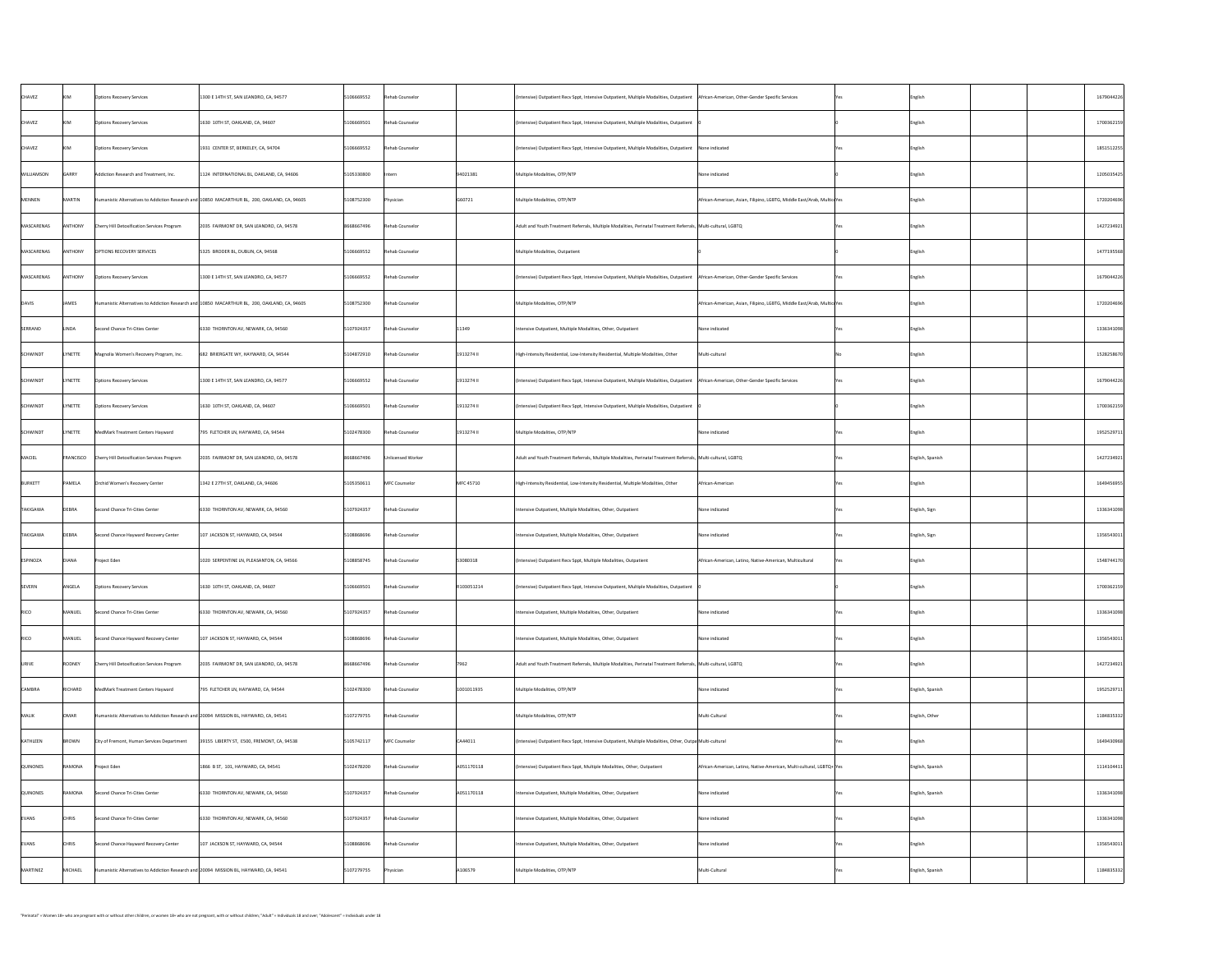| CANFIELD                  | JASMIN         | Highland Hospital Substance Abuse Program                                              | 1411 E 31ST ST, OAKLAND, CA, 94602                                                            | 5104374112 | Social Worker   | 92973      | (Intensive) Outpatient Recv Sppt, Intensive Outpatient, Multiple Modalities, Outpatient  African-American, Women, Multi-cultural, Asian Population |                                                                         |                | <b>English</b>   | 1578764379 |
|---------------------------|----------------|----------------------------------------------------------------------------------------|-----------------------------------------------------------------------------------------------|------------|-----------------|------------|----------------------------------------------------------------------------------------------------------------------------------------------------|-------------------------------------------------------------------------|----------------|------------------|------------|
| <b>CASTRO</b>             | DANIEL         | Second Chance Tri-Cities Center                                                        | 6330 THORNTON AV, NEWARK, CA, 94560                                                           | 5107924357 | Rehab Counselor | C059070818 | Intensive Outpatient, Multiple Modalities, Other, Outpatient                                                                                       | None indicated                                                          |                | English          | 1336341098 |
| <b>CASTRO</b>             | DANIEL         | Second Chance Hayward Recovery Center                                                  | 107 JACKSON ST, HAYWARD, CA, 94544                                                            | 5108868696 | Rehab Counselor | C059070818 | Intensive Outpatient, Multiple Modalities, Other, Outpatient                                                                                       | None indicated                                                          |                | English          | 1356543011 |
| ANDERSON                  | FRANKIE        | MedMark Treatment Centers Hayward                                                      | 795 FLETCHER LN, HAYWARD, CA, 94544                                                           | 5102478300 | Rehab Counselor |            | Multiple Modalities, OTP/NTP                                                                                                                       | None indicated                                                          |                | English          | 1952529711 |
| AGUERO                    | BRANDI         | Lifeline Treatment Services, Inc.                                                      | 10429 INTERNATIONAL BL, OAKLAND, CA, 94603                                                    | 5107778448 | Rehab Counselor | 54370418   | Multiple Modalities, OTP/NTP                                                                                                                       | None indicated                                                          |                | English          | 1689890758 |
| AGUERO                    | BRANDI         | MedMark Treatment Centers Hayward                                                      | 795 FLETCHER LN, HAYWARD, CA, 94544                                                           | 5102478300 | Rehab Counselor | 54370418   | Multiple Modalities, OTP/NTP                                                                                                                       | None indicated                                                          |                | English          | 1952529711 |
| <b>TOWNS</b>              | VANDRICK       | <b>Options Recovery Services</b>                                                       | 1300 E 14TH ST, SAN LEANDRO, CA, 94577                                                        | 5106669552 | Rehab Counselor |            | (Intensive) Outpatient Recv Sppt, Intensive Outpatient, Multiple Modalities, Outpatient   African-American, Other-Gender Specific Services         |                                                                         |                | <b>English</b>   | 1679044226 |
| <b>BAIS</b>               | <b>WILLIAM</b> | MedMark Treatment Centers Hayward                                                      | 795 FLETCHER LN, HAYWARD, CA, 94544                                                           | 5102478300 | Rehab Counselor | CA6082     | Multiple Modalities, OTP/NTP                                                                                                                       | None indicated                                                          |                | English          | 1952529711 |
| <b>LYNCH</b>              | SHANA          | <b>Options Recovery Services</b>                                                       | 1300 E 14TH ST, SAN LEANDRO, CA, 94577                                                        | 5106669552 | Rehab Counselor | 44970917   | (Intensive) Outpatient Recv Sppt, Intensive Outpatient, Multiple Modalities, Outpatient   African-American, Other-Gender Specific Services         |                                                                         |                | English          | 1679044226 |
| <b>LYNCH</b>              | SHANA          | <b>Options Recovery Services</b>                                                       | 1630 10TH ST, OAKLAND, CA, 94607                                                              | 5106669501 | Rehab Counselor | 44970917   | (Intensive) Outpatient Recv Sppt, Intensive Outpatient, Multiple Modalities, Outpatient                                                            |                                                                         |                | English          | 1700362159 |
| <b>LYNCH</b>              | <b>SHANA</b>   | <b>Options Recovery Services</b>                                                       | 1931 CENTER ST, BERKELEY, CA, 94704                                                           | 5106669552 | Rehab Counselor | 44970917   | $\mid$ (Intensive) Outpatient Recv Sppt, Intensive Outpatient, Multiple Modalities, Outpatient $\mid$ None indicated                               |                                                                         |                | English          | 1851512255 |
| <b>COULTER</b>            | <b>CURTIS</b>  | <b>Options Recovery Services</b>                                                       | 1931 CENTER ST, BERKELEY, CA, 94704                                                           | 5106669552 | Rehab Counselor | 5230615    | I (Intensive) Outpatient Recv Sppt, Intensive Outpatient, Multiple Modalities, Outpatient INone indicated                                          |                                                                         |                | English          | 1851512255 |
| DANIELS                   | <b>PAMELA</b>  | Addiction Research and Treatment, Inc.                                                 | 1124 INTERNATIONAL BL, OAKLAND, CA, 94606                                                     | 5105330800 | Rehab Counselor | C052590518 | Multiple Modalities, OTP/NTP                                                                                                                       | None indicated                                                          |                | English          | 1205035425 |
| MOORE                     | KYLE           | BAY AREA ADDICTION RESEARCH                                                            | 433 TURK ST, SAN FRANCISCO, CA, 94102                                                         | 4158633883 | Physician       | A43351     | Multiple Modalities, OTP/NTP                                                                                                                       | None indicated                                                          | None indicated | English          | 1053458885 |
| MOORE                     | KYLE           | BAART                                                                                  | 1313 CUTTING BL, RICHMOND, CA, 94804                                                          | 5102320874 | Physician       | A43351     | Multiple Modalities, OTP/NTP                                                                                                                       | None indicated                                                          |                | English          | 1730226473 |
| PERKINS                   | DEANA          | Magnolia Women's Recovery Program, Inc.                                                | 3408 ANDOVER ST, OAKLAND, CA, 94609                                                           | 5104872910 | Rehab Counselor |            | High-Intensity Residential, Low-Intensity Residential, Multiple Modalities, Other                                                                  | Multi-cultural                                                          |                | English          | 1154752772 |
| PERKINS                   | DEANA          | Magnolia Women's Recovery Program, Inc.                                                | 682 BRIERGATE WY, HAYWARD, CA, 94544                                                          | 5104872910 | Rehab Counselor |            | High-Intensity Residential, Low-Intensity Residential, Multiple Modalities, Other                                                                  | Multi-cultural                                                          |                | English          | 1528258670 |
| <b>ADAMSON</b>            | <b>WARREN</b>  | Addiction Research and Treatment, Inc.                                                 | 1124 INTERNATIONAL BL, OAKLAND, CA, 94606                                                     | 5105330800 | Rehab Counselor |            | Multiple Modalities, OTP/NTP                                                                                                                       | None indicated                                                          |                | English          | 1205035425 |
| GONZALEZ                  | AURA           | El Chante Residential Home                                                             | 425 VERNON ST, OAKLAND, CA, 94610                                                             | 5104654569 | Rehab Counselor | A058410920 | High-Intensity Residential, Low-Intensity Residential, Multiple Modalities                                                                         | African-American, Latino, Native-American, Multicultural                |                | English, Spanish | 1669658894 |
| SOUSA                     | AMIE           | City of Fremont, Human Services Department                                             | 39155 LIBERTY ST, E500, FREMONT, CA, 94538                                                    | 5105742117 | Intern          | 102848     | (Intensive) Outpatient Recv Sppt, Intensive Outpatient, Multiple Modalities, Other, Outpa Multi-cultural                                           |                                                                         |                | English          | 1649430968 |
| <b>WYSE</b>               | <b>ALEX</b>    | Second Chance Tri-Cities Center                                                        | 6330 THORNTON AV, NEWARK, CA, 94560                                                           | 5107924357 | Rehab Counselor |            | Intensive Outpatient, Multiple Modalities, Other, Outpatient                                                                                       | None indicated                                                          |                | English          | 1336341098 |
| WYSE                      | <b>ALEX</b>    | Second Chance Hayward Recovery Center                                                  | $\vert$ 107 JACKSON ST, HAYWARD, CA, 94544                                                    | 5108868696 | Rehab Counselor |            | Intensive Outpatient, Multiple Modalities, Other, Outpatient                                                                                       | None indicated                                                          |                | English          | 1356543011 |
| HOLSTEN                   | <b>TONIA</b>   | Addiction Research and Treatment, Inc.                                                 | 1124 INTERNATIONAL BL, OAKLAND, CA, 94606                                                     | 5105330800 | Rehab Counselor | 52360518   | Multiple Modalities, OTP/NTP                                                                                                                       | None indicated                                                          |                | English          | 1205035425 |
| BAILEY                    | ANNIE          |                                                                                        | Humanistic Alternatives to Addiction Research and 10850 MACARTHUR BL, 200, OAKLAND, CA, 94605 | 5108752300 | MFC Counselor   | 36953      | Multiple Modalities, OTP/NTP                                                                                                                       | African-American, Asian, Filipino, LGBTG, Middle East/Arab, Multicu Yes |                | English          | 1720204696 |
| TURNER WHITTIE   LA SHAWN |                | Chrysalis                                                                              | 3847 TELEGRAPH AV, OAKLAND, CA, 94609                                                         | 5104501190 | Rehab Counselor | C056910618 | High-Intensity Residential, High-Intensity Residential Population Specific, Low-Intensity ReMulti-cultural                                         |                                                                         |                | English          | 1629254024 |
| HAMPTON                   | <b>STACY</b>   | Humanistic Alternatives to Addiction Research and 20094 MISSION BL, HAYWARD, CA, 94541 |                                                                                               | 5107279755 | Rehab Counselor | 6425       | Multiple Modalities, OTP/NTP                                                                                                                       | Multi-Cultural                                                          |                | English          | 1184835332 |
| BECKER                    | DANIEL         | <b>Options Recovery Services</b>                                                       | 1300 E 14TH ST, SAN LEANDRO, CA, 94577                                                        | 5106669552 | Social Worker   | LCSW71973  | (Intensive) Outpatient Recv Sppt, Intensive Outpatient, Multiple Modalities, Outpatient   African-American, Other-Gender Specific Services         |                                                                         |                | English          | 1679044226 |
| BECKER                    | DANIEL         | <b>Options Recovery Services</b>                                                       | 1630 10TH ST, OAKLAND, CA, 94607                                                              | 5106669501 | Social Worker   | LCSW71973  | (Intensive) Outpatient Recv Sppt, Intensive Outpatient, Multiple Modalities, Outpatient                                                            |                                                                         |                | English          | 1700362159 |
| BECKER                    | DANIEL         | <b>Options Recovery Services</b>                                                       | 1931 CENTER ST, BERKELEY, CA, 94704                                                           | 5106669552 | Social Worker   | LCSW71973  | I (Intensive) Outpatient Recv Sppt, Intensive Outpatient, Multiple Modalities, Outpatient INone indicated                                          |                                                                         |                | <b>English</b>   | 1851512255 |
|                           | ELIZABETH      | Second Chance Tri-Cities Center                                                        | 6330 THORNTON AV, NEWARK, CA, 94560                                                           | 5107924357 | Rehab Counselor | 1323520918 | Intensive Outpatient, Multiple Modalities, Other, Outpatient                                                                                       | None indicated                                                          |                | English          | 1336341098 |
|                           | ELIZABETH      | Second Chance Hayward Recovery Center                                                  | $\vert$ 107 JACKSON ST, HAYWARD, CA, 94544                                                    | 5108868696 | Rehab Counselor | 1323520918 | Intensive Outpatient, Multiple Modalities, Other, Outpatient                                                                                       | None indicated                                                          |                | English          | 1356543011 |
|                           |                |                                                                                        |                                                                                               |            |                 |            |                                                                                                                                                    |                                                                         |                |                  |            |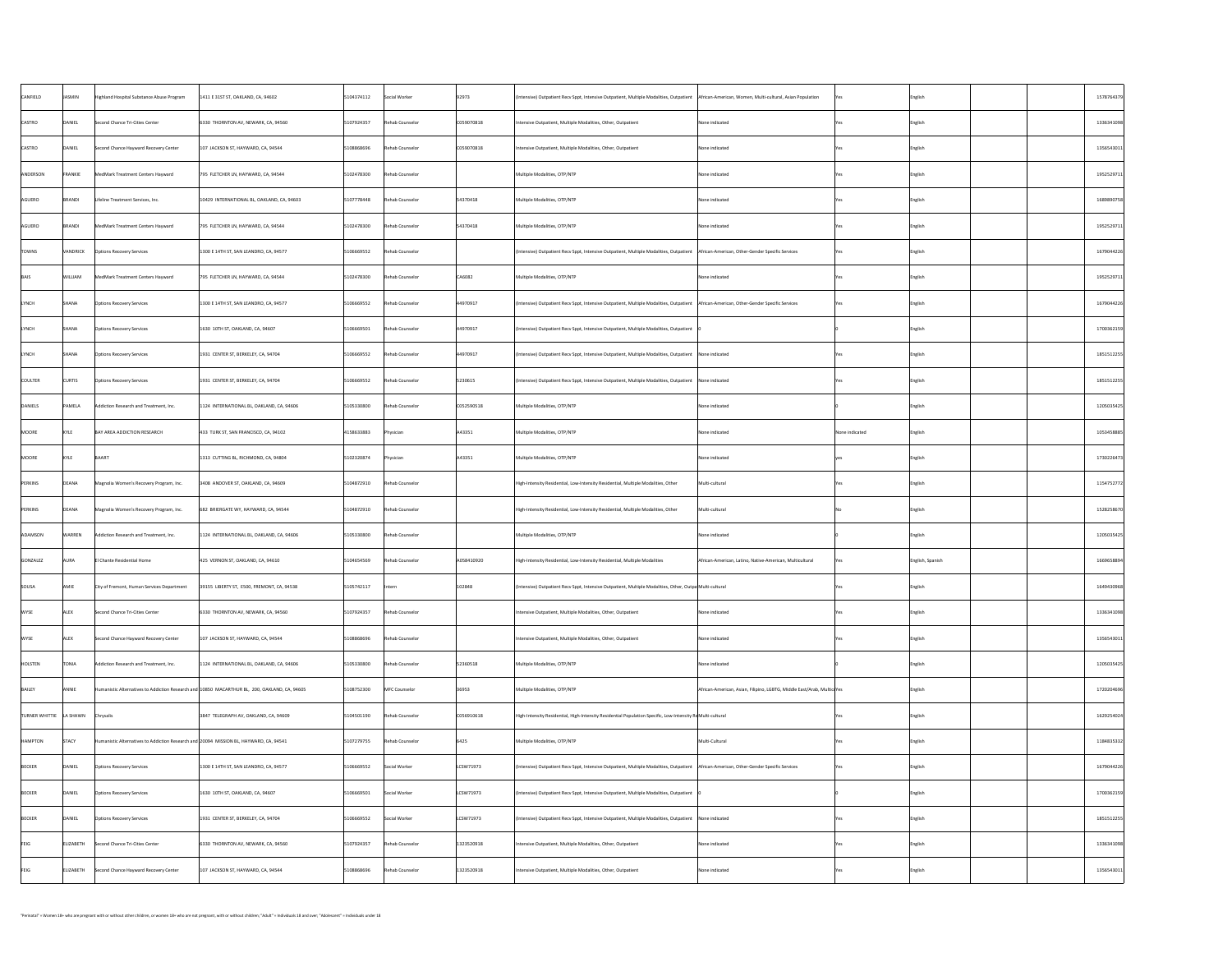| PAMELA<br>Rehab Counselor<br> C031390315<br><b>JACKSON</b><br>5105350611<br>African-American<br>Orchid Women's Recovery Center<br>1342 E 27TH ST, OAKLAND, CA, 94606<br>High-Intensity Residential, Low-Intensity Residential, Multiple Modalities, Other<br>  English<br>Rehab Counselor<br>5105330800<br>PHAKEOVILAY<br>FRANK<br>Multiple Modalities, OTP/NTP<br>English, Laotian, Other<br>Addiction Research and Treatment, Inc.<br>1124 INTERNATIONAL BL, OAKLAND, CA, 94606<br>None indicated<br>DENNIS<br>5105330800<br>Rehab Counselor<br>PRATT<br>Multiple Modalities, OTP/NTP<br>Addiction Research and Treatment, Inc.<br>1124 INTERNATIONAL BL, OAKLAND, CA, 94606<br>None indicated<br>English<br>MARIE<br>5108752300<br>Rehab Counselor<br>Multiple Modalities, OTP/NTP<br>African-American, Asian, Filipino, LGBTG, Middle East/Arab, Multicu Yes<br>Humanistic Alternatives to Addiction Research and 10850 MACARTHUR BL, 200, OAKLAND, CA, 94605<br> English<br>YANIRA<br>Rehab Counselor<br>60390918<br>5106669552<br>English, Spanish<br>(Intensive) Outpatient Recv Sppt, Intensive Outpatient, Multiple Modalities, Outpatient   African-American, Other-Gender Specific Services<br><b>Options Recovery Services</b><br>1300 E 14TH ST, SAN LEANDRO, CA, 94577<br><u>Yes</u><br>CA7697<br>English, Other<br>KARL<br>Rehab Counselor<br>Multiple Modalities, OTP/NTP<br>None indicated<br>5105330800<br>1124 INTERNATIONAL BL, OAKLAND, CA, 94606<br>Addiction Research and Treatment, Inc.<br>NATASHA<br>A106356<br>PINTO<br>5105350611<br>Orchid Women's Recovery Center<br>1342 E 27TH ST, OAKLAND, CA, 94606<br>High-Intensity Residential, Low-Intensity Residential, Multiple Modalities, Other<br>African-American<br>Physician<br>English<br><b>WOJTEK</b><br>5105487760<br>CA45148<br>MFC Counselor<br>English, Other<br>1820 SCENIC AV, BERKELEY, CA, 94709<br>High-Intensity Residential, Low-Intensity Residential, Multiple Modalities<br>∣NA<br>5105892865<br>Rehab Counselor<br>1215411015<br>English, Spanish<br>ERIKA<br>LA FAMILIA JPEC-YFC 1.0 OS CHL<br>3209 GALINDO ST, OAKLAND, CA, 94601<br>Multiple Modalities, Other, Outpatient<br>ADELYN<br>5106669552<br>Rehab Counselor<br>Older Adults, African-American, Other-Gender Specific Services<br><b>Options Recovery Services</b><br>Intensive Outpatient, Multiple Modalities<br>1835 ALLSTON WY, BERKELEY, CA, 94703<br>English<br>ADELYN<br>5106669552<br>Rehab Counselor<br>(Intensive) Outpatient Recv Sppt, Intensive Outpatient, Multiple Modalities, Outpatient   African-American, Other-Gender Specific Services<br><b>Options Recovery Services</b><br>1300 E 14TH ST, SAN LEANDRO, CA, 94577<br>  English<br>5106669501<br>ADELYN<br>Rehab Counselor<br>1630 10TH ST, OAKLAND, CA, 94607<br>(Intensive) Outpatient Recv Sppt, Intensive Outpatient, Multiple Modalities, Outpatient<br><b>Options Recovery Services</b><br>English<br>5106669552<br>ADELYN<br>Rehab Counselor<br><b>Options Recovery Services</b><br>(Intensive) Outpatient Recv Sppt, Intensive Outpatient, Multiple Modalities, Outpatient   None indicated<br>1931 CENTER ST, BERKELEY, CA, 94704<br>English<br>CHELISE<br>1190918<br>5108868696<br>Rehab Counselor<br>English, Sign<br>$\vert$ 107 JACKSON ST, HAYWARD, CA, 94544<br>Second Chance Hayward Recovery Center<br>Intensive Outpatient, Multiple Modalities, Other, Outpatient<br>None indicated<br>JENELL<br>5107924357<br>Rehab Counselor<br>Second Chance Tri-Cities Center<br>Intensive Outpatient, Multiple Modalities, Other, Outpatient<br>6330 THORNTON AV, NEWARK, CA, 94560<br>None indicated<br>  English<br>124087<br><b>LYNNEL</b><br>5107924357<br>MFC Counselor<br>Second Chance Tri-Cities Center<br>6330 THORNTON AV, NEWARK, CA, 94560<br>Intensive Outpatient, Multiple Modalities, Other, Outpatient<br>None indicated<br>  English<br>124087<br>5108868696<br><b>LYNNEL</b><br>MFC Counselor<br>107 JACKSON ST, HAYWARD, CA, 94544<br>Intensive Outpatient, Multiple Modalities, Other, Outpatient<br>None indicated<br>Second Chance Hayward Recovery Center<br>English<br>5107778448<br>Lifeline Treatment Services, Inc.<br>Rehab Counselor<br>10429 INTERNATIONAL BL, OAKLAND, CA, 94603<br>Multiple Modalities, OTP/NTP<br>None indicated<br>English<br>5108752300<br>1232581016<br>MARGAUX<br>Rehab Counselor<br>Humanistic Alternatives to Addiction Research and $10850$ MACARTHUR BL, 200, OAKLAND, CA, 94605<br>Multiple Modalities, OTP/NTP<br>African-American, Asian, Filipino, LGBTG, Middle East/Arab, Multicu Yes<br> English<br>GERALD<br>5107133202<br>Rehab Counselor<br>Multi-cultural, LGBTQ<br>CLU.R.A., Inc.<br>37437 GLENMOOR DR, FREMONT, CA, 94536<br>High-Intensity Residential, Low-Intensity Residential, Multiple Modalities<br>  English<br>LAURA<br>5107133202<br>Rehab Counselor<br> C.U.R.A., Inc.<br>37437 GLENMOOR DR, FREMONT, CA, 94536<br>Multi-cultural, LGBTQ<br>High-Intensity Residential, Low-Intensity Residential, Multiple Modalities<br>  English<br>JEFFERY<br>5107133202<br> C053190518 <br>English, Spanish<br>Rehab Counselor<br>Multi-cultural, LGBTQ<br>CLU.R.A., Inc.<br>37437 GLENMOOR DR, FREMONT, CA, 94536<br>High-Intensity Residential, Low-Intensity Residential, Multiple Modalities<br>JOEL<br>5107133202<br>Rehab Counselor<br>37437 GLENMOOR DR, FREMONT, CA, 94536<br> C.U.R.A., Inc.<br>Multi-cultural, LGBTQ<br>High-Intensity Residential, Low-Intensity Residential, Multiple Modalities<br>  English<br>DONTE<br>5107133202<br>THOMPSON<br>Rehab Counselor<br> C.U.R.A., Inc.<br>37437 GLENMOOR DR, FREMONT, CA, 94536<br>High-Intensity Residential, Low-Intensity Residential, Multiple Modalities<br>Multi-cultural, LGBTQ<br>  English<br>VERONICA<br>LONG<br>5105487760<br>English, Spanish<br>1820 SCENIC AV, BERKELEY, CA, 94709<br>High-Intensity Residential, Low-Intensity Residential, Multiple Modalities<br>Unlicensed Worker<br>DOUGLAS<br>5107133202<br>Rehab Counselor<br>CLU.R.A., Inc.<br>37437 GLENMOOR DR, FREMONT, CA, 94536<br>High-Intensity Residential, Low-Intensity Residential, Multiple Modalities<br>Multi-cultural, LGBTQ<br> English<br>5105487760<br><b>JOHN</b><br>Rehab Counselor<br>1820 SCENIC AV, BERKELEY, CA, 94709<br>High-Intensity Residential, Low-Intensity Residential, Multiple Modalities<br>  English<br>JOHN<br>5102478300<br>795 FLETCHER LN, HAYWARD, CA, 94544<br>Rehab Counselor<br>MedMark Treatment Centers Hayward<br>Multiple Modalities, OTP/NTP<br>None indicated<br>English<br>RICHARD<br>5105487760<br>LEWIS<br>1820 SCENIC AV, BERKELEY, CA, 94709<br>Rehab Counselor<br>  High-Intensity Residential, Low-Intensity Residential, Multiple Modalities<br> NA <br>  English<br>SHAWNA<br>A058921220<br>5105487760<br>Rehab Counselor<br>1820 SCENIC AV, BERKELEY, CA, 94709<br>High-Intensity Residential, Low-Intensity Residential, Multiple Modalities<br>  English<br>INA<br>JESSICA<br>6910621<br>5105487760<br>Rehab Counselor<br>English, Spanish<br>1820 SCENIC AV, BERKELEY, CA, 94709<br>High-Intensity Residential, Low-Intensity Residential, Multiple Modalities |  |  |  |  |  |            |
|------------------------------------------------------------------------------------------------------------------------------------------------------------------------------------------------------------------------------------------------------------------------------------------------------------------------------------------------------------------------------------------------------------------------------------------------------------------------------------------------------------------------------------------------------------------------------------------------------------------------------------------------------------------------------------------------------------------------------------------------------------------------------------------------------------------------------------------------------------------------------------------------------------------------------------------------------------------------------------------------------------------------------------------------------------------------------------------------------------------------------------------------------------------------------------------------------------------------------------------------------------------------------------------------------------------------------------------------------------------------------------------------------------------------------------------------------------------------------------------------------------------------------------------------------------------------------------------------------------------------------------------------------------------------------------------------------------------------------------------------------------------------------------------------------------------------------------------------------------------------------------------------------------------------------------------------------------------------------------------------------------------------------------------------------------------------------------------------------------------------------------------------------------------------------------------------------------------------------------------------------------------------------------------------------------------------------------------------------------------------------------------------------------------------------------------------------------------------------------------------------------------------------------------------------------------------------------------------------------------------------------------------------------------------------------------------------------------------------------------------------------------------------------------------------------------------------------------------------------------------------------------------------------------------------------------------------------------------------------------------------------------------------------------------------------------------------------------------------------------------------------------------------------------------------------------------------------------------------------------------------------------------------------------------------------------------------------------------------------------------------------------------------------------------------------------------------------------------------------------------------------------------------------------------------------------------------------------------------------------------------------------------------------------------------------------------------------------------------------------------------------------------------------------------------------------------------------------------------------------------------------------------------------------------------------------------------------------------------------------------------------------------------------------------------------------------------------------------------------------------------------------------------------------------------------------------------------------------------------------------------------------------------------------------------------------------------------------------------------------------------------------------------------------------------------------------------------------------------------------------------------------------------------------------------------------------------------------------------------------------------------------------------------------------------------------------------------------------------------------------------------------------------------------------------------------------------------------------------------------------------------------------------------------------------------------------------------------------------------------------------------------------------------------------------------------------------------------------------------------------------------------------------------------------------------------------------------------------------------------------------------------------------------------------------------------------------------------------------------------------------------------------------------------------------------------------------------------------------------------------------------------------------------------------------------------------------------------------------------------------------------------------------------------------------------------------------------------------------------------------------------------------------------------------------------------------------------------------------------------------------------------------------------------------------------------------------------------------------------------------------------------------------------------------------------------------------------------------------------------------------------------------------------------------------------------------------------------------------------------------------------------------------------------------------------------------------------------------------------------------------------------------------------------------------------------------------------------------------------------------------------------------------------------------------------------------------------------------------------------------------------------------------------------------------------------------------------------------------------------------------------------------------------------------------------------------------------------------------------------------------------------------------------------------------------------------------------------------------------------------------------------------------------------------------------------------------------------------------------------------------------------------------------------------------------|--|--|--|--|--|------------|
|                                                                                                                                                                                                                                                                                                                                                                                                                                                                                                                                                                                                                                                                                                                                                                                                                                                                                                                                                                                                                                                                                                                                                                                                                                                                                                                                                                                                                                                                                                                                                                                                                                                                                                                                                                                                                                                                                                                                                                                                                                                                                                                                                                                                                                                                                                                                                                                                                                                                                                                                                                                                                                                                                                                                                                                                                                                                                                                                                                                                                                                                                                                                                                                                                                                                                                                                                                                                                                                                                                                                                                                                                                                                                                                                                                                                                                                                                                                                                                                                                                                                                                                                                                                                                                                                                                                                                                                                                                                                                                                                                                                                                                                                                                                                                                                                                                                                                                                                                                                                                                                                                                                                                                                                                                                                                                                                                                                                                                                                                                                                                                                                                                                                                                                                                                                                                                                                                                                                                                                                                                                                                                                                                                                                                                                                                                                                                                                                                                                                                                                                                                                                                                                                                                                                                                                                                                                                                                                                                                                                                                                                                                                                                                                    |  |  |  |  |  | 1649456955 |
|                                                                                                                                                                                                                                                                                                                                                                                                                                                                                                                                                                                                                                                                                                                                                                                                                                                                                                                                                                                                                                                                                                                                                                                                                                                                                                                                                                                                                                                                                                                                                                                                                                                                                                                                                                                                                                                                                                                                                                                                                                                                                                                                                                                                                                                                                                                                                                                                                                                                                                                                                                                                                                                                                                                                                                                                                                                                                                                                                                                                                                                                                                                                                                                                                                                                                                                                                                                                                                                                                                                                                                                                                                                                                                                                                                                                                                                                                                                                                                                                                                                                                                                                                                                                                                                                                                                                                                                                                                                                                                                                                                                                                                                                                                                                                                                                                                                                                                                                                                                                                                                                                                                                                                                                                                                                                                                                                                                                                                                                                                                                                                                                                                                                                                                                                                                                                                                                                                                                                                                                                                                                                                                                                                                                                                                                                                                                                                                                                                                                                                                                                                                                                                                                                                                                                                                                                                                                                                                                                                                                                                                                                                                                                                                    |  |  |  |  |  | 1205035425 |
| ARCHULETA<br>AGUIRRE<br>TAUGAVAU<br>MLYNARSKI<br>GARCIA<br>HELFAND<br>HELFAND<br>HELFAND<br>HELFAND<br>STROUD<br>BAXTER<br>WELLS<br>WELLS<br>FRADELLA- ARCHUL TONYA<br>HEWITT-SLADE<br>BEAT<br>MUSCHIETTI<br>PONCE<br><b>QUILLIN</b><br>POECHHACKER<br><b>FREITAS</b><br><b>FREITAS</b><br>MCGOURTY<br>SALMON                                                                                                                                                                                                                                                                                                                                                                                                                                                                                                                                                                                                                                                                                                                                                                                                                                                                                                                                                                                                                                                                                                                                                                                                                                                                                                                                                                                                                                                                                                                                                                                                                                                                                                                                                                                                                                                                                                                                                                                                                                                                                                                                                                                                                                                                                                                                                                                                                                                                                                                                                                                                                                                                                                                                                                                                                                                                                                                                                                                                                                                                                                                                                                                                                                                                                                                                                                                                                                                                                                                                                                                                                                                                                                                                                                                                                                                                                                                                                                                                                                                                                                                                                                                                                                                                                                                                                                                                                                                                                                                                                                                                                                                                                                                                                                                                                                                                                                                                                                                                                                                                                                                                                                                                                                                                                                                                                                                                                                                                                                                                                                                                                                                                                                                                                                                                                                                                                                                                                                                                                                                                                                                                                                                                                                                                                                                                                                                                                                                                                                                                                                                                                                                                                                                                                                                                                                                                      |  |  |  |  |  | 1205035425 |
|                                                                                                                                                                                                                                                                                                                                                                                                                                                                                                                                                                                                                                                                                                                                                                                                                                                                                                                                                                                                                                                                                                                                                                                                                                                                                                                                                                                                                                                                                                                                                                                                                                                                                                                                                                                                                                                                                                                                                                                                                                                                                                                                                                                                                                                                                                                                                                                                                                                                                                                                                                                                                                                                                                                                                                                                                                                                                                                                                                                                                                                                                                                                                                                                                                                                                                                                                                                                                                                                                                                                                                                                                                                                                                                                                                                                                                                                                                                                                                                                                                                                                                                                                                                                                                                                                                                                                                                                                                                                                                                                                                                                                                                                                                                                                                                                                                                                                                                                                                                                                                                                                                                                                                                                                                                                                                                                                                                                                                                                                                                                                                                                                                                                                                                                                                                                                                                                                                                                                                                                                                                                                                                                                                                                                                                                                                                                                                                                                                                                                                                                                                                                                                                                                                                                                                                                                                                                                                                                                                                                                                                                                                                                                                                    |  |  |  |  |  | 1720204696 |
|                                                                                                                                                                                                                                                                                                                                                                                                                                                                                                                                                                                                                                                                                                                                                                                                                                                                                                                                                                                                                                                                                                                                                                                                                                                                                                                                                                                                                                                                                                                                                                                                                                                                                                                                                                                                                                                                                                                                                                                                                                                                                                                                                                                                                                                                                                                                                                                                                                                                                                                                                                                                                                                                                                                                                                                                                                                                                                                                                                                                                                                                                                                                                                                                                                                                                                                                                                                                                                                                                                                                                                                                                                                                                                                                                                                                                                                                                                                                                                                                                                                                                                                                                                                                                                                                                                                                                                                                                                                                                                                                                                                                                                                                                                                                                                                                                                                                                                                                                                                                                                                                                                                                                                                                                                                                                                                                                                                                                                                                                                                                                                                                                                                                                                                                                                                                                                                                                                                                                                                                                                                                                                                                                                                                                                                                                                                                                                                                                                                                                                                                                                                                                                                                                                                                                                                                                                                                                                                                                                                                                                                                                                                                                                                    |  |  |  |  |  | 1679044226 |
|                                                                                                                                                                                                                                                                                                                                                                                                                                                                                                                                                                                                                                                                                                                                                                                                                                                                                                                                                                                                                                                                                                                                                                                                                                                                                                                                                                                                                                                                                                                                                                                                                                                                                                                                                                                                                                                                                                                                                                                                                                                                                                                                                                                                                                                                                                                                                                                                                                                                                                                                                                                                                                                                                                                                                                                                                                                                                                                                                                                                                                                                                                                                                                                                                                                                                                                                                                                                                                                                                                                                                                                                                                                                                                                                                                                                                                                                                                                                                                                                                                                                                                                                                                                                                                                                                                                                                                                                                                                                                                                                                                                                                                                                                                                                                                                                                                                                                                                                                                                                                                                                                                                                                                                                                                                                                                                                                                                                                                                                                                                                                                                                                                                                                                                                                                                                                                                                                                                                                                                                                                                                                                                                                                                                                                                                                                                                                                                                                                                                                                                                                                                                                                                                                                                                                                                                                                                                                                                                                                                                                                                                                                                                                                                    |  |  |  |  |  | 1205035425 |
|                                                                                                                                                                                                                                                                                                                                                                                                                                                                                                                                                                                                                                                                                                                                                                                                                                                                                                                                                                                                                                                                                                                                                                                                                                                                                                                                                                                                                                                                                                                                                                                                                                                                                                                                                                                                                                                                                                                                                                                                                                                                                                                                                                                                                                                                                                                                                                                                                                                                                                                                                                                                                                                                                                                                                                                                                                                                                                                                                                                                                                                                                                                                                                                                                                                                                                                                                                                                                                                                                                                                                                                                                                                                                                                                                                                                                                                                                                                                                                                                                                                                                                                                                                                                                                                                                                                                                                                                                                                                                                                                                                                                                                                                                                                                                                                                                                                                                                                                                                                                                                                                                                                                                                                                                                                                                                                                                                                                                                                                                                                                                                                                                                                                                                                                                                                                                                                                                                                                                                                                                                                                                                                                                                                                                                                                                                                                                                                                                                                                                                                                                                                                                                                                                                                                                                                                                                                                                                                                                                                                                                                                                                                                                                                    |  |  |  |  |  | 1649456955 |
|                                                                                                                                                                                                                                                                                                                                                                                                                                                                                                                                                                                                                                                                                                                                                                                                                                                                                                                                                                                                                                                                                                                                                                                                                                                                                                                                                                                                                                                                                                                                                                                                                                                                                                                                                                                                                                                                                                                                                                                                                                                                                                                                                                                                                                                                                                                                                                                                                                                                                                                                                                                                                                                                                                                                                                                                                                                                                                                                                                                                                                                                                                                                                                                                                                                                                                                                                                                                                                                                                                                                                                                                                                                                                                                                                                                                                                                                                                                                                                                                                                                                                                                                                                                                                                                                                                                                                                                                                                                                                                                                                                                                                                                                                                                                                                                                                                                                                                                                                                                                                                                                                                                                                                                                                                                                                                                                                                                                                                                                                                                                                                                                                                                                                                                                                                                                                                                                                                                                                                                                                                                                                                                                                                                                                                                                                                                                                                                                                                                                                                                                                                                                                                                                                                                                                                                                                                                                                                                                                                                                                                                                                                                                                                                    |  |  |  |  |  | 1447436688 |
|                                                                                                                                                                                                                                                                                                                                                                                                                                                                                                                                                                                                                                                                                                                                                                                                                                                                                                                                                                                                                                                                                                                                                                                                                                                                                                                                                                                                                                                                                                                                                                                                                                                                                                                                                                                                                                                                                                                                                                                                                                                                                                                                                                                                                                                                                                                                                                                                                                                                                                                                                                                                                                                                                                                                                                                                                                                                                                                                                                                                                                                                                                                                                                                                                                                                                                                                                                                                                                                                                                                                                                                                                                                                                                                                                                                                                                                                                                                                                                                                                                                                                                                                                                                                                                                                                                                                                                                                                                                                                                                                                                                                                                                                                                                                                                                                                                                                                                                                                                                                                                                                                                                                                                                                                                                                                                                                                                                                                                                                                                                                                                                                                                                                                                                                                                                                                                                                                                                                                                                                                                                                                                                                                                                                                                                                                                                                                                                                                                                                                                                                                                                                                                                                                                                                                                                                                                                                                                                                                                                                                                                                                                                                                                                    |  |  |  |  |  | 1215113444 |
|                                                                                                                                                                                                                                                                                                                                                                                                                                                                                                                                                                                                                                                                                                                                                                                                                                                                                                                                                                                                                                                                                                                                                                                                                                                                                                                                                                                                                                                                                                                                                                                                                                                                                                                                                                                                                                                                                                                                                                                                                                                                                                                                                                                                                                                                                                                                                                                                                                                                                                                                                                                                                                                                                                                                                                                                                                                                                                                                                                                                                                                                                                                                                                                                                                                                                                                                                                                                                                                                                                                                                                                                                                                                                                                                                                                                                                                                                                                                                                                                                                                                                                                                                                                                                                                                                                                                                                                                                                                                                                                                                                                                                                                                                                                                                                                                                                                                                                                                                                                                                                                                                                                                                                                                                                                                                                                                                                                                                                                                                                                                                                                                                                                                                                                                                                                                                                                                                                                                                                                                                                                                                                                                                                                                                                                                                                                                                                                                                                                                                                                                                                                                                                                                                                                                                                                                                                                                                                                                                                                                                                                                                                                                                                                    |  |  |  |  |  | 1669870663 |
|                                                                                                                                                                                                                                                                                                                                                                                                                                                                                                                                                                                                                                                                                                                                                                                                                                                                                                                                                                                                                                                                                                                                                                                                                                                                                                                                                                                                                                                                                                                                                                                                                                                                                                                                                                                                                                                                                                                                                                                                                                                                                                                                                                                                                                                                                                                                                                                                                                                                                                                                                                                                                                                                                                                                                                                                                                                                                                                                                                                                                                                                                                                                                                                                                                                                                                                                                                                                                                                                                                                                                                                                                                                                                                                                                                                                                                                                                                                                                                                                                                                                                                                                                                                                                                                                                                                                                                                                                                                                                                                                                                                                                                                                                                                                                                                                                                                                                                                                                                                                                                                                                                                                                                                                                                                                                                                                                                                                                                                                                                                                                                                                                                                                                                                                                                                                                                                                                                                                                                                                                                                                                                                                                                                                                                                                                                                                                                                                                                                                                                                                                                                                                                                                                                                                                                                                                                                                                                                                                                                                                                                                                                                                                                                    |  |  |  |  |  | 1679044226 |
|                                                                                                                                                                                                                                                                                                                                                                                                                                                                                                                                                                                                                                                                                                                                                                                                                                                                                                                                                                                                                                                                                                                                                                                                                                                                                                                                                                                                                                                                                                                                                                                                                                                                                                                                                                                                                                                                                                                                                                                                                                                                                                                                                                                                                                                                                                                                                                                                                                                                                                                                                                                                                                                                                                                                                                                                                                                                                                                                                                                                                                                                                                                                                                                                                                                                                                                                                                                                                                                                                                                                                                                                                                                                                                                                                                                                                                                                                                                                                                                                                                                                                                                                                                                                                                                                                                                                                                                                                                                                                                                                                                                                                                                                                                                                                                                                                                                                                                                                                                                                                                                                                                                                                                                                                                                                                                                                                                                                                                                                                                                                                                                                                                                                                                                                                                                                                                                                                                                                                                                                                                                                                                                                                                                                                                                                                                                                                                                                                                                                                                                                                                                                                                                                                                                                                                                                                                                                                                                                                                                                                                                                                                                                                                                    |  |  |  |  |  | 1700362159 |
|                                                                                                                                                                                                                                                                                                                                                                                                                                                                                                                                                                                                                                                                                                                                                                                                                                                                                                                                                                                                                                                                                                                                                                                                                                                                                                                                                                                                                                                                                                                                                                                                                                                                                                                                                                                                                                                                                                                                                                                                                                                                                                                                                                                                                                                                                                                                                                                                                                                                                                                                                                                                                                                                                                                                                                                                                                                                                                                                                                                                                                                                                                                                                                                                                                                                                                                                                                                                                                                                                                                                                                                                                                                                                                                                                                                                                                                                                                                                                                                                                                                                                                                                                                                                                                                                                                                                                                                                                                                                                                                                                                                                                                                                                                                                                                                                                                                                                                                                                                                                                                                                                                                                                                                                                                                                                                                                                                                                                                                                                                                                                                                                                                                                                                                                                                                                                                                                                                                                                                                                                                                                                                                                                                                                                                                                                                                                                                                                                                                                                                                                                                                                                                                                                                                                                                                                                                                                                                                                                                                                                                                                                                                                                                                    |  |  |  |  |  | 1851512255 |
|                                                                                                                                                                                                                                                                                                                                                                                                                                                                                                                                                                                                                                                                                                                                                                                                                                                                                                                                                                                                                                                                                                                                                                                                                                                                                                                                                                                                                                                                                                                                                                                                                                                                                                                                                                                                                                                                                                                                                                                                                                                                                                                                                                                                                                                                                                                                                                                                                                                                                                                                                                                                                                                                                                                                                                                                                                                                                                                                                                                                                                                                                                                                                                                                                                                                                                                                                                                                                                                                                                                                                                                                                                                                                                                                                                                                                                                                                                                                                                                                                                                                                                                                                                                                                                                                                                                                                                                                                                                                                                                                                                                                                                                                                                                                                                                                                                                                                                                                                                                                                                                                                                                                                                                                                                                                                                                                                                                                                                                                                                                                                                                                                                                                                                                                                                                                                                                                                                                                                                                                                                                                                                                                                                                                                                                                                                                                                                                                                                                                                                                                                                                                                                                                                                                                                                                                                                                                                                                                                                                                                                                                                                                                                                                    |  |  |  |  |  | 1356543011 |
|                                                                                                                                                                                                                                                                                                                                                                                                                                                                                                                                                                                                                                                                                                                                                                                                                                                                                                                                                                                                                                                                                                                                                                                                                                                                                                                                                                                                                                                                                                                                                                                                                                                                                                                                                                                                                                                                                                                                                                                                                                                                                                                                                                                                                                                                                                                                                                                                                                                                                                                                                                                                                                                                                                                                                                                                                                                                                                                                                                                                                                                                                                                                                                                                                                                                                                                                                                                                                                                                                                                                                                                                                                                                                                                                                                                                                                                                                                                                                                                                                                                                                                                                                                                                                                                                                                                                                                                                                                                                                                                                                                                                                                                                                                                                                                                                                                                                                                                                                                                                                                                                                                                                                                                                                                                                                                                                                                                                                                                                                                                                                                                                                                                                                                                                                                                                                                                                                                                                                                                                                                                                                                                                                                                                                                                                                                                                                                                                                                                                                                                                                                                                                                                                                                                                                                                                                                                                                                                                                                                                                                                                                                                                                                                    |  |  |  |  |  | 1336341098 |
|                                                                                                                                                                                                                                                                                                                                                                                                                                                                                                                                                                                                                                                                                                                                                                                                                                                                                                                                                                                                                                                                                                                                                                                                                                                                                                                                                                                                                                                                                                                                                                                                                                                                                                                                                                                                                                                                                                                                                                                                                                                                                                                                                                                                                                                                                                                                                                                                                                                                                                                                                                                                                                                                                                                                                                                                                                                                                                                                                                                                                                                                                                                                                                                                                                                                                                                                                                                                                                                                                                                                                                                                                                                                                                                                                                                                                                                                                                                                                                                                                                                                                                                                                                                                                                                                                                                                                                                                                                                                                                                                                                                                                                                                                                                                                                                                                                                                                                                                                                                                                                                                                                                                                                                                                                                                                                                                                                                                                                                                                                                                                                                                                                                                                                                                                                                                                                                                                                                                                                                                                                                                                                                                                                                                                                                                                                                                                                                                                                                                                                                                                                                                                                                                                                                                                                                                                                                                                                                                                                                                                                                                                                                                                                                    |  |  |  |  |  | 1336341098 |
|                                                                                                                                                                                                                                                                                                                                                                                                                                                                                                                                                                                                                                                                                                                                                                                                                                                                                                                                                                                                                                                                                                                                                                                                                                                                                                                                                                                                                                                                                                                                                                                                                                                                                                                                                                                                                                                                                                                                                                                                                                                                                                                                                                                                                                                                                                                                                                                                                                                                                                                                                                                                                                                                                                                                                                                                                                                                                                                                                                                                                                                                                                                                                                                                                                                                                                                                                                                                                                                                                                                                                                                                                                                                                                                                                                                                                                                                                                                                                                                                                                                                                                                                                                                                                                                                                                                                                                                                                                                                                                                                                                                                                                                                                                                                                                                                                                                                                                                                                                                                                                                                                                                                                                                                                                                                                                                                                                                                                                                                                                                                                                                                                                                                                                                                                                                                                                                                                                                                                                                                                                                                                                                                                                                                                                                                                                                                                                                                                                                                                                                                                                                                                                                                                                                                                                                                                                                                                                                                                                                                                                                                                                                                                                                    |  |  |  |  |  | 1356543011 |
|                                                                                                                                                                                                                                                                                                                                                                                                                                                                                                                                                                                                                                                                                                                                                                                                                                                                                                                                                                                                                                                                                                                                                                                                                                                                                                                                                                                                                                                                                                                                                                                                                                                                                                                                                                                                                                                                                                                                                                                                                                                                                                                                                                                                                                                                                                                                                                                                                                                                                                                                                                                                                                                                                                                                                                                                                                                                                                                                                                                                                                                                                                                                                                                                                                                                                                                                                                                                                                                                                                                                                                                                                                                                                                                                                                                                                                                                                                                                                                                                                                                                                                                                                                                                                                                                                                                                                                                                                                                                                                                                                                                                                                                                                                                                                                                                                                                                                                                                                                                                                                                                                                                                                                                                                                                                                                                                                                                                                                                                                                                                                                                                                                                                                                                                                                                                                                                                                                                                                                                                                                                                                                                                                                                                                                                                                                                                                                                                                                                                                                                                                                                                                                                                                                                                                                                                                                                                                                                                                                                                                                                                                                                                                                                    |  |  |  |  |  | 1689890758 |
|                                                                                                                                                                                                                                                                                                                                                                                                                                                                                                                                                                                                                                                                                                                                                                                                                                                                                                                                                                                                                                                                                                                                                                                                                                                                                                                                                                                                                                                                                                                                                                                                                                                                                                                                                                                                                                                                                                                                                                                                                                                                                                                                                                                                                                                                                                                                                                                                                                                                                                                                                                                                                                                                                                                                                                                                                                                                                                                                                                                                                                                                                                                                                                                                                                                                                                                                                                                                                                                                                                                                                                                                                                                                                                                                                                                                                                                                                                                                                                                                                                                                                                                                                                                                                                                                                                                                                                                                                                                                                                                                                                                                                                                                                                                                                                                                                                                                                                                                                                                                                                                                                                                                                                                                                                                                                                                                                                                                                                                                                                                                                                                                                                                                                                                                                                                                                                                                                                                                                                                                                                                                                                                                                                                                                                                                                                                                                                                                                                                                                                                                                                                                                                                                                                                                                                                                                                                                                                                                                                                                                                                                                                                                                                                    |  |  |  |  |  | 1720204696 |
|                                                                                                                                                                                                                                                                                                                                                                                                                                                                                                                                                                                                                                                                                                                                                                                                                                                                                                                                                                                                                                                                                                                                                                                                                                                                                                                                                                                                                                                                                                                                                                                                                                                                                                                                                                                                                                                                                                                                                                                                                                                                                                                                                                                                                                                                                                                                                                                                                                                                                                                                                                                                                                                                                                                                                                                                                                                                                                                                                                                                                                                                                                                                                                                                                                                                                                                                                                                                                                                                                                                                                                                                                                                                                                                                                                                                                                                                                                                                                                                                                                                                                                                                                                                                                                                                                                                                                                                                                                                                                                                                                                                                                                                                                                                                                                                                                                                                                                                                                                                                                                                                                                                                                                                                                                                                                                                                                                                                                                                                                                                                                                                                                                                                                                                                                                                                                                                                                                                                                                                                                                                                                                                                                                                                                                                                                                                                                                                                                                                                                                                                                                                                                                                                                                                                                                                                                                                                                                                                                                                                                                                                                                                                                                                    |  |  |  |  |  | 1780872127 |
|                                                                                                                                                                                                                                                                                                                                                                                                                                                                                                                                                                                                                                                                                                                                                                                                                                                                                                                                                                                                                                                                                                                                                                                                                                                                                                                                                                                                                                                                                                                                                                                                                                                                                                                                                                                                                                                                                                                                                                                                                                                                                                                                                                                                                                                                                                                                                                                                                                                                                                                                                                                                                                                                                                                                                                                                                                                                                                                                                                                                                                                                                                                                                                                                                                                                                                                                                                                                                                                                                                                                                                                                                                                                                                                                                                                                                                                                                                                                                                                                                                                                                                                                                                                                                                                                                                                                                                                                                                                                                                                                                                                                                                                                                                                                                                                                                                                                                                                                                                                                                                                                                                                                                                                                                                                                                                                                                                                                                                                                                                                                                                                                                                                                                                                                                                                                                                                                                                                                                                                                                                                                                                                                                                                                                                                                                                                                                                                                                                                                                                                                                                                                                                                                                                                                                                                                                                                                                                                                                                                                                                                                                                                                                                                    |  |  |  |  |  | 1780872127 |
|                                                                                                                                                                                                                                                                                                                                                                                                                                                                                                                                                                                                                                                                                                                                                                                                                                                                                                                                                                                                                                                                                                                                                                                                                                                                                                                                                                                                                                                                                                                                                                                                                                                                                                                                                                                                                                                                                                                                                                                                                                                                                                                                                                                                                                                                                                                                                                                                                                                                                                                                                                                                                                                                                                                                                                                                                                                                                                                                                                                                                                                                                                                                                                                                                                                                                                                                                                                                                                                                                                                                                                                                                                                                                                                                                                                                                                                                                                                                                                                                                                                                                                                                                                                                                                                                                                                                                                                                                                                                                                                                                                                                                                                                                                                                                                                                                                                                                                                                                                                                                                                                                                                                                                                                                                                                                                                                                                                                                                                                                                                                                                                                                                                                                                                                                                                                                                                                                                                                                                                                                                                                                                                                                                                                                                                                                                                                                                                                                                                                                                                                                                                                                                                                                                                                                                                                                                                                                                                                                                                                                                                                                                                                                                                    |  |  |  |  |  | 1780872127 |
|                                                                                                                                                                                                                                                                                                                                                                                                                                                                                                                                                                                                                                                                                                                                                                                                                                                                                                                                                                                                                                                                                                                                                                                                                                                                                                                                                                                                                                                                                                                                                                                                                                                                                                                                                                                                                                                                                                                                                                                                                                                                                                                                                                                                                                                                                                                                                                                                                                                                                                                                                                                                                                                                                                                                                                                                                                                                                                                                                                                                                                                                                                                                                                                                                                                                                                                                                                                                                                                                                                                                                                                                                                                                                                                                                                                                                                                                                                                                                                                                                                                                                                                                                                                                                                                                                                                                                                                                                                                                                                                                                                                                                                                                                                                                                                                                                                                                                                                                                                                                                                                                                                                                                                                                                                                                                                                                                                                                                                                                                                                                                                                                                                                                                                                                                                                                                                                                                                                                                                                                                                                                                                                                                                                                                                                                                                                                                                                                                                                                                                                                                                                                                                                                                                                                                                                                                                                                                                                                                                                                                                                                                                                                                                                    |  |  |  |  |  | 1780872127 |
|                                                                                                                                                                                                                                                                                                                                                                                                                                                                                                                                                                                                                                                                                                                                                                                                                                                                                                                                                                                                                                                                                                                                                                                                                                                                                                                                                                                                                                                                                                                                                                                                                                                                                                                                                                                                                                                                                                                                                                                                                                                                                                                                                                                                                                                                                                                                                                                                                                                                                                                                                                                                                                                                                                                                                                                                                                                                                                                                                                                                                                                                                                                                                                                                                                                                                                                                                                                                                                                                                                                                                                                                                                                                                                                                                                                                                                                                                                                                                                                                                                                                                                                                                                                                                                                                                                                                                                                                                                                                                                                                                                                                                                                                                                                                                                                                                                                                                                                                                                                                                                                                                                                                                                                                                                                                                                                                                                                                                                                                                                                                                                                                                                                                                                                                                                                                                                                                                                                                                                                                                                                                                                                                                                                                                                                                                                                                                                                                                                                                                                                                                                                                                                                                                                                                                                                                                                                                                                                                                                                                                                                                                                                                                                                    |  |  |  |  |  | 1780872127 |
|                                                                                                                                                                                                                                                                                                                                                                                                                                                                                                                                                                                                                                                                                                                                                                                                                                                                                                                                                                                                                                                                                                                                                                                                                                                                                                                                                                                                                                                                                                                                                                                                                                                                                                                                                                                                                                                                                                                                                                                                                                                                                                                                                                                                                                                                                                                                                                                                                                                                                                                                                                                                                                                                                                                                                                                                                                                                                                                                                                                                                                                                                                                                                                                                                                                                                                                                                                                                                                                                                                                                                                                                                                                                                                                                                                                                                                                                                                                                                                                                                                                                                                                                                                                                                                                                                                                                                                                                                                                                                                                                                                                                                                                                                                                                                                                                                                                                                                                                                                                                                                                                                                                                                                                                                                                                                                                                                                                                                                                                                                                                                                                                                                                                                                                                                                                                                                                                                                                                                                                                                                                                                                                                                                                                                                                                                                                                                                                                                                                                                                                                                                                                                                                                                                                                                                                                                                                                                                                                                                                                                                                                                                                                                                                    |  |  |  |  |  | 1447436688 |
|                                                                                                                                                                                                                                                                                                                                                                                                                                                                                                                                                                                                                                                                                                                                                                                                                                                                                                                                                                                                                                                                                                                                                                                                                                                                                                                                                                                                                                                                                                                                                                                                                                                                                                                                                                                                                                                                                                                                                                                                                                                                                                                                                                                                                                                                                                                                                                                                                                                                                                                                                                                                                                                                                                                                                                                                                                                                                                                                                                                                                                                                                                                                                                                                                                                                                                                                                                                                                                                                                                                                                                                                                                                                                                                                                                                                                                                                                                                                                                                                                                                                                                                                                                                                                                                                                                                                                                                                                                                                                                                                                                                                                                                                                                                                                                                                                                                                                                                                                                                                                                                                                                                                                                                                                                                                                                                                                                                                                                                                                                                                                                                                                                                                                                                                                                                                                                                                                                                                                                                                                                                                                                                                                                                                                                                                                                                                                                                                                                                                                                                                                                                                                                                                                                                                                                                                                                                                                                                                                                                                                                                                                                                                                                                    |  |  |  |  |  | 1780872127 |
|                                                                                                                                                                                                                                                                                                                                                                                                                                                                                                                                                                                                                                                                                                                                                                                                                                                                                                                                                                                                                                                                                                                                                                                                                                                                                                                                                                                                                                                                                                                                                                                                                                                                                                                                                                                                                                                                                                                                                                                                                                                                                                                                                                                                                                                                                                                                                                                                                                                                                                                                                                                                                                                                                                                                                                                                                                                                                                                                                                                                                                                                                                                                                                                                                                                                                                                                                                                                                                                                                                                                                                                                                                                                                                                                                                                                                                                                                                                                                                                                                                                                                                                                                                                                                                                                                                                                                                                                                                                                                                                                                                                                                                                                                                                                                                                                                                                                                                                                                                                                                                                                                                                                                                                                                                                                                                                                                                                                                                                                                                                                                                                                                                                                                                                                                                                                                                                                                                                                                                                                                                                                                                                                                                                                                                                                                                                                                                                                                                                                                                                                                                                                                                                                                                                                                                                                                                                                                                                                                                                                                                                                                                                                                                                    |  |  |  |  |  | 1447436688 |
|                                                                                                                                                                                                                                                                                                                                                                                                                                                                                                                                                                                                                                                                                                                                                                                                                                                                                                                                                                                                                                                                                                                                                                                                                                                                                                                                                                                                                                                                                                                                                                                                                                                                                                                                                                                                                                                                                                                                                                                                                                                                                                                                                                                                                                                                                                                                                                                                                                                                                                                                                                                                                                                                                                                                                                                                                                                                                                                                                                                                                                                                                                                                                                                                                                                                                                                                                                                                                                                                                                                                                                                                                                                                                                                                                                                                                                                                                                                                                                                                                                                                                                                                                                                                                                                                                                                                                                                                                                                                                                                                                                                                                                                                                                                                                                                                                                                                                                                                                                                                                                                                                                                                                                                                                                                                                                                                                                                                                                                                                                                                                                                                                                                                                                                                                                                                                                                                                                                                                                                                                                                                                                                                                                                                                                                                                                                                                                                                                                                                                                                                                                                                                                                                                                                                                                                                                                                                                                                                                                                                                                                                                                                                                                                    |  |  |  |  |  | 1952529711 |
|                                                                                                                                                                                                                                                                                                                                                                                                                                                                                                                                                                                                                                                                                                                                                                                                                                                                                                                                                                                                                                                                                                                                                                                                                                                                                                                                                                                                                                                                                                                                                                                                                                                                                                                                                                                                                                                                                                                                                                                                                                                                                                                                                                                                                                                                                                                                                                                                                                                                                                                                                                                                                                                                                                                                                                                                                                                                                                                                                                                                                                                                                                                                                                                                                                                                                                                                                                                                                                                                                                                                                                                                                                                                                                                                                                                                                                                                                                                                                                                                                                                                                                                                                                                                                                                                                                                                                                                                                                                                                                                                                                                                                                                                                                                                                                                                                                                                                                                                                                                                                                                                                                                                                                                                                                                                                                                                                                                                                                                                                                                                                                                                                                                                                                                                                                                                                                                                                                                                                                                                                                                                                                                                                                                                                                                                                                                                                                                                                                                                                                                                                                                                                                                                                                                                                                                                                                                                                                                                                                                                                                                                                                                                                                                    |  |  |  |  |  | 1447436688 |
|                                                                                                                                                                                                                                                                                                                                                                                                                                                                                                                                                                                                                                                                                                                                                                                                                                                                                                                                                                                                                                                                                                                                                                                                                                                                                                                                                                                                                                                                                                                                                                                                                                                                                                                                                                                                                                                                                                                                                                                                                                                                                                                                                                                                                                                                                                                                                                                                                                                                                                                                                                                                                                                                                                                                                                                                                                                                                                                                                                                                                                                                                                                                                                                                                                                                                                                                                                                                                                                                                                                                                                                                                                                                                                                                                                                                                                                                                                                                                                                                                                                                                                                                                                                                                                                                                                                                                                                                                                                                                                                                                                                                                                                                                                                                                                                                                                                                                                                                                                                                                                                                                                                                                                                                                                                                                                                                                                                                                                                                                                                                                                                                                                                                                                                                                                                                                                                                                                                                                                                                                                                                                                                                                                                                                                                                                                                                                                                                                                                                                                                                                                                                                                                                                                                                                                                                                                                                                                                                                                                                                                                                                                                                                                                    |  |  |  |  |  | 1447436688 |
|                                                                                                                                                                                                                                                                                                                                                                                                                                                                                                                                                                                                                                                                                                                                                                                                                                                                                                                                                                                                                                                                                                                                                                                                                                                                                                                                                                                                                                                                                                                                                                                                                                                                                                                                                                                                                                                                                                                                                                                                                                                                                                                                                                                                                                                                                                                                                                                                                                                                                                                                                                                                                                                                                                                                                                                                                                                                                                                                                                                                                                                                                                                                                                                                                                                                                                                                                                                                                                                                                                                                                                                                                                                                                                                                                                                                                                                                                                                                                                                                                                                                                                                                                                                                                                                                                                                                                                                                                                                                                                                                                                                                                                                                                                                                                                                                                                                                                                                                                                                                                                                                                                                                                                                                                                                                                                                                                                                                                                                                                                                                                                                                                                                                                                                                                                                                                                                                                                                                                                                                                                                                                                                                                                                                                                                                                                                                                                                                                                                                                                                                                                                                                                                                                                                                                                                                                                                                                                                                                                                                                                                                                                                                                                                    |  |  |  |  |  | 1447436688 |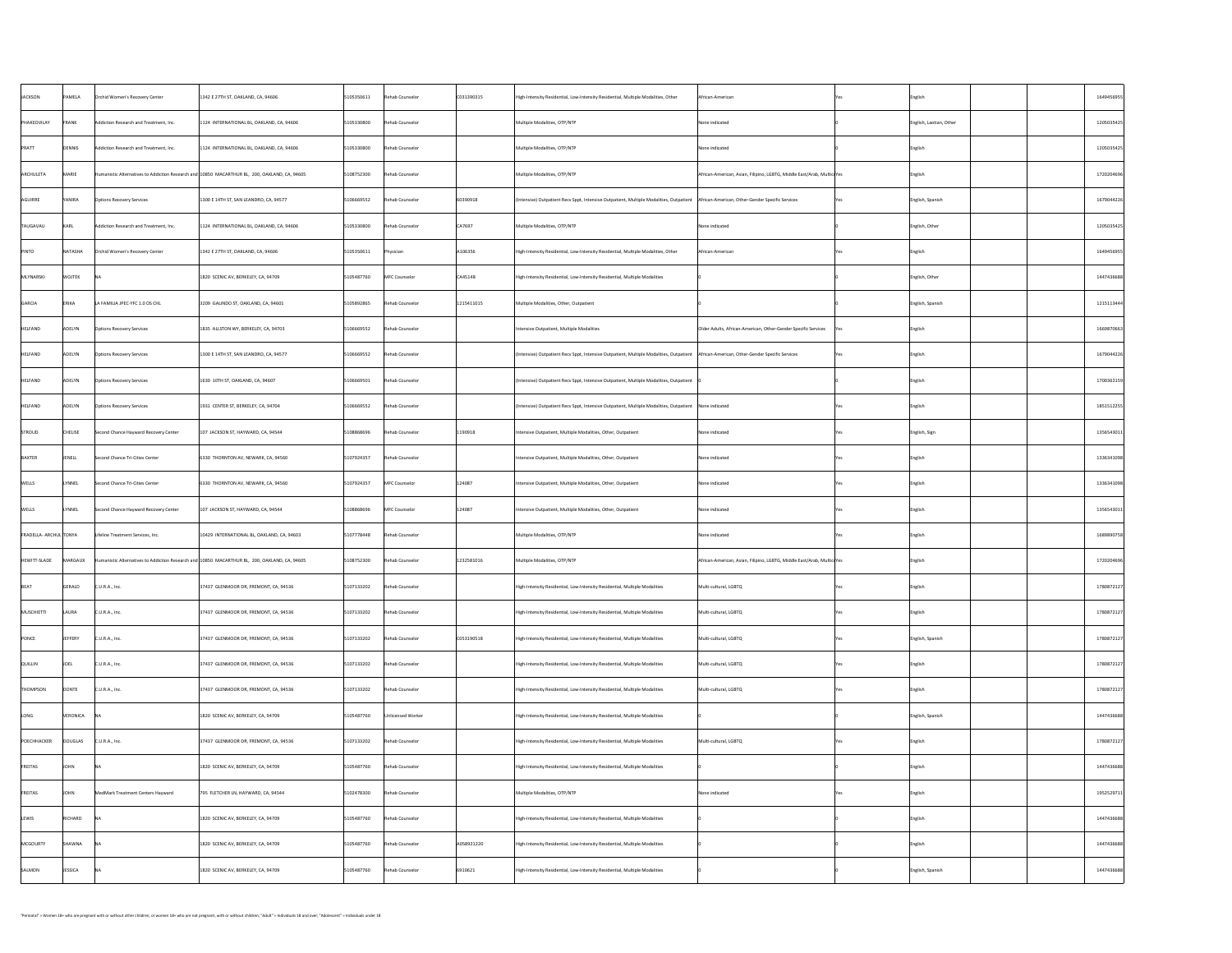| STEWART         | <b>CATA</b>    | Addiction Research and Treatment, Inc.                                                                            | 1124 INTERNATIONAL BL, OAKLAND, CA, 94606                                                     | 5105330800                    | Rehab Counselor   | 1289130218 | Multiple Modalities, OTP/NTP                                                                                                                       | None indicated                                                         | English          | 1205035425 |
|-----------------|----------------|-------------------------------------------------------------------------------------------------------------------|-----------------------------------------------------------------------------------------------|-------------------------------|-------------------|------------|----------------------------------------------------------------------------------------------------------------------------------------------------|------------------------------------------------------------------------|------------------|------------|
| PLUNKETT        | MICHAEL        | <b>Options Recovery Services</b>                                                                                  | 1931 CENTER ST, BERKELEY, CA, 94704                                                           | 5106669552                    | Rehab Counselor   |            | (Intensive) Outpatient Recv Sppt, Intensive Outpatient, Multiple Modalities, Outpatient   None indicated                                           |                                                                        | English          | 1851512255 |
| <b>WADLEY</b>   | <b>SECUNDA</b> | BAART                                                                                                             | 1313 CUTTING BL, RICHMOND, CA, 94804                                                          | 5102320874                    | Rehab Counselor   |            | Multiple Modalities, OTP/NTP                                                                                                                       | None indicated                                                         | English          | 1730226473 |
| BENTON          | KATHRYN        | Humanistic Alternatives to Addiction Research and 20094 MISSION BL, HAYWARD, CA, 94541                            |                                                                                               | 5107279755                    | Intern            | MFTI 83072 | Multiple Modalities, OTP/NTP                                                                                                                       | Multi-Cultural                                                         | English, Other   | 1184835332 |
| KEARNS          | MICHAEL        | <b>OPTIONS RECOVERY SERVICES</b>                                                                                  | 5325 BRODER BL, DUBLIN, CA, 94568                                                             | 5106669552                    | Rehab Counselor   |            | Multiple Modalities, Outpatient                                                                                                                    |                                                                        | English          | 1477195568 |
| KEARNS          | MICHAEL        | Options Recovery Services                                                                                         | 1931 CENTER ST, BERKELEY, CA, 94704                                                           | 5106669552                    | Rehab Counselor   |            | (Intensive) Outpatient Recv Sppt, Intensive Outpatient, Multiple Modalities, Outpatient   None indicated                                           |                                                                        | English          | 1851512255 |
| BULLOCK         |                | $\vert$ JACQUELINE $\vert$ Humanistic Alternatives to Addiction Research and 20094 MISSION BL, HAYWARD, CA, 94541 |                                                                                               | 5107279755                    | Rehab Counselor   | CO51040218 | Multiple Modalities, OTP/NTP                                                                                                                       | Multi-Cultural                                                         | English          | 1184835332 |
| BULLOCK         |                | JACQUELINE   Lifeline Treatment Services, Inc.                                                                    | 10429 INTERNATIONAL BL, OAKLAND, CA, 94603                                                    | 5107778448                    | Rehab Counselor   | C051040218 | Multiple Modalities, OTP/NTP                                                                                                                       | None indicated                                                         | English          | 1689890758 |
| <b>WANGYEL</b>  | RINCHEN        |                                                                                                                   | Humanistic Alternatives to Addiction Research and 10850 MACARTHUR BL, 200, OAKLAND, CA, 94605 | 5108752300                    | Intern            | 101962     | Multiple Modalities, OTP/NTP                                                                                                                       | African-American, Asian, Filipino, LGBTG, Middle East/Arab, MulticuYes | English, Other   | 1720204696 |
| STEVENSON       | <b>JAMES</b>   | <b>Options Recovery Services</b>                                                                                  | 1630 10TH ST, OAKLAND, CA, 94607                                                              | 5106669501                    | Rehab Counselor   |            | (Intensive) Outpatient Recv Sppt, Intensive Outpatient, Multiple Modalities, Outpatient                                                            |                                                                        | English          | 1700362159 |
| <b>CHARLES</b>  |                | ANTIONETTE   Cherry Hill Detoxification Services Program                                                          | 2035 FAIRMONT DR, SAN LEANDRO, CA, 94578                                                      | 8668667496                    | Rehab Counselor   | 1326131018 | Adult and Youth Treatment Referrals, Multiple Modalities, Perinatal Treatment Referrals,  Multi-cultural, LGBTQ                                    |                                                                        | English          | 1427234921 |
| <b>WOOLLEY</b>  | BENJAMIN       | <b>Options Recovery Services</b>                                                                                  | 1300 E 14TH ST, SAN LEANDRO, CA, 94577                                                        | 5106669552                    | Rehab Counselor   | 1248650417 | (Intensive) Outpatient Recv Sppt, Intensive Outpatient, Multiple Modalities, Outpatient   African-American, Other-Gender Specific Services         |                                                                        | English, Spanish | 1679044226 |
| <b>WOOLLEY</b>  | BENJAMIN       | <b>Options Recovery Services</b>                                                                                  | 1630 10TH ST, OAKLAND, CA, 94607                                                              | 5106669501                    | Rehab Counselor   | 1248650417 | (Intensive) Outpatient Recv Sppt, Intensive Outpatient, Multiple Modalities, Outpatient                                                            |                                                                        | English, Spanish | 1700362159 |
| FOSTER          | <b>APRIL</b>   | Latino Family Services Center                                                                                     | 1315 FRUITVALE AV, OAKLAND, CA, 94601                                                         | 5105892865                    | Rehab Counselor   |            | (Intensive) Outpatient Recv Sppt, Intensive Outpatient, Multiple Modalities, Other, Outpa African-American, Latino, Native-American, Multicultural |                                                                        | English, Spanish | 1841488079 |
| BRYANT          | STEWART        | <b>Options Recovery Services</b>                                                                                  | 1300 E 14TH ST, SAN LEANDRO, CA, 94577                                                        | 5106669552                    | Rehab Counselor   |            | (Intensive) Outpatient Recv Sppt, Intensive Outpatient, Multiple Modalities, Outpatient   African-American, Other-Gender Specific Services         |                                                                        | English          | 1679044226 |
| GLASSMAN        | <b>COREY</b>   | <b>Options Recovery Services</b>                                                                                  | 1931 CENTER ST, BERKELEY, CA, 94704                                                           | 5106669552                    | Rehab Counselor   | 52190218   | (Intensive) Outpatient Recv Sppt, Intensive Outpatient, Multiple Modalities, Outpatient   None indicated                                           |                                                                        | English          | 1851512255 |
| CARACOL         | ANDREA         | Second Chance Tri-Cities Center                                                                                   | 6330 THORNTON AV, NEWARK, CA, 94560                                                           | 5107924357                    | Rehab Counselor   |            | Intensive Outpatient, Multiple Modalities, Other, Outpatient                                                                                       | None indicated                                                         | English          | 1336341098 |
| CARACOL         | ANDREA         | Second Chance Hayward Recovery Center                                                                             | $\vert$ 107 JACKSON ST, HAYWARD, CA, 94544                                                    | 5108868696                    | Rehab Counselor   |            | Intensive Outpatient, Multiple Modalities, Other, Outpatient                                                                                       | None indicated                                                         | English          | 1356543011 |
| REYNOLDS        | DYWAYNE        | <b>Options Recovery Services</b>                                                                                  | 1630 10TH ST, OAKLAND, CA, 94607                                                              | 5106669501                    | Rehab Counselor   | A042080916 | (Intensive) Outpatient Recv Sppt, Intensive Outpatient, Multiple Modalities, Outpatient                                                            |                                                                        | English          | 1700362159 |
| REYNOLDS        | DYWAYNE        | <b>Options Recovery Services</b>                                                                                  | 1931 CENTER ST, BERKELEY, CA, 94704                                                           | 5106669552                    | Rehab Counselor   | A042080916 | (Intensive) Outpatient Recv Sppt, Intensive Outpatient, Multiple Modalities, Outpatient   None indicated                                           |                                                                        | English          | 1851512255 |
| EDMOND          | MARJORIE       | Magnolia Women's Recovery Program, Inc.                                                                           | 3408 ANDOVER ST, OAKLAND, CA, 94609                                                           | 5104872910                    | Rehab Counselor   | 8729       | High-Intensity Residential, Low-Intensity Residential, Multiple Modalities, Other                                                                  | Multi-cultural                                                         | <b>English</b>   | 1154752772 |
| EDMOND          |                | $MAPJORIE$ Addiction Research and Treatment, Inc.                                                                 | $\vert$ 1124 INTERNATIONAL BL, OAKLAND, CA, 94606                                             | $ 5105330800$ Rehab Counselor |                   | 8729       | Multiple Modalities, OTP/NTP                                                                                                                       | None indicated                                                         | English          | 1205035425 |
| <b>WILLIS</b>   | KEVIN          | Cherry Hill Detoxification Services Program                                                                       | 2035 FAIRMONT DR, SAN LEANDRO, CA, 94578                                                      | 8668667496                    | Unlicensed Worker |            | Adult and Youth Treatment Referrals, Multiple Modalities, Perinatal Treatment Referrals, Multi-cultural, LGBTQ                                     |                                                                        | <b>English</b>   | 1427234921 |
| MILLER          | DENISE         | Cherry Hill Detoxification Services Program                                                                       | 2035 FAIRMONT DR, SAN LEANDRO, CA, 94578                                                      | 8668667496                    | Rehab Counselor   |            | Adult and Youth Treatment Referrals, Multiple Modalities, Perinatal Treatment Referrals, Multi-cultural, LGBTQ                                     |                                                                        | English          | 1427234921 |
| CONDON          | FRANKLIN       |                                                                                                                   | 1820 SCENIC AV, BERKELEY, CA, 94709                                                           | 5105487760                    | Rehab Counselor   |            | High-Intensity Residential, Low-Intensity Residential, Multiple Modalities                                                                         |                                                                        | English          | 1447436688 |
| BUTLER          | <b>BRIAN</b>   | Addiction Research and Treatment, Inc.                                                                            | 1124 INTERNATIONAL BL, OAKLAND, CA, 94606                                                     | 5105330800                    | Rehab Counselor   |            | Multiple Modalities, OTP/NTP                                                                                                                       | None indicated                                                         | English          | 1205035425 |
| <b>DE SANTO</b> | <b>TAMARA</b>  | CLU.R.A., Inc.                                                                                                    | 37437 GLENMOOR DR, FREMONT, CA, 94536                                                         | 5107133202                    | Rehab Counselor   |            | High-Intensity Residential, Low-Intensity Residential, Multiple Modalities                                                                         | Multi-cultural, LGBTQ                                                  | <b>English</b>   | 1780872127 |
| HERRON          | BREANNA        | Options Recovery Services                                                                                         | 1300 E 14TH ST, SAN LEANDRO, CA, 94577                                                        | 5106669552                    | Rehab Counselor   | 1295290318 | (Intensive) Outpatient Recv Sppt, Intensive Outpatient, Multiple Modalities, Outpatient   African-American, Other-Gender Specific Services         |                                                                        | English          | 1679044226 |
| <b>HERRON</b>   | BREANNA        | Options Recovery Services                                                                                         | 1630 10TH ST, OAKLAND, CA, 94607                                                              | 5106669501                    | Rehab Counselor   | 1295290318 | (Intensive) Outpatient Recv Sppt, Intensive Outpatient, Multiple Modalities, Outpatient                                                            |                                                                        | English          | 1700362159 |
| BOCANEGRA       | <b>PAUL</b>    | Options Recovery Services                                                                                         | 1630 10TH ST, OAKLAND, CA, 94607                                                              | 5106669501                    | Rehab Counselor   |            | (Intensive) Outpatient Recv Sppt, Intensive Outpatient, Multiple Modalities, Outpatient                                                            |                                                                        | English          | 1700362159 |
| RICE            | LANA           | Cronin House                                                                                                      | 2595 DEPOT RD, HAYWARD, CA, 94545                                                             | 5107845874                    | Rehab Counselor   |            | High-Intensity Residential, High-Intensity Residential Population Specific, Low-Intensity Re $\theta$                                              |                                                                        | English          | 1336325737 |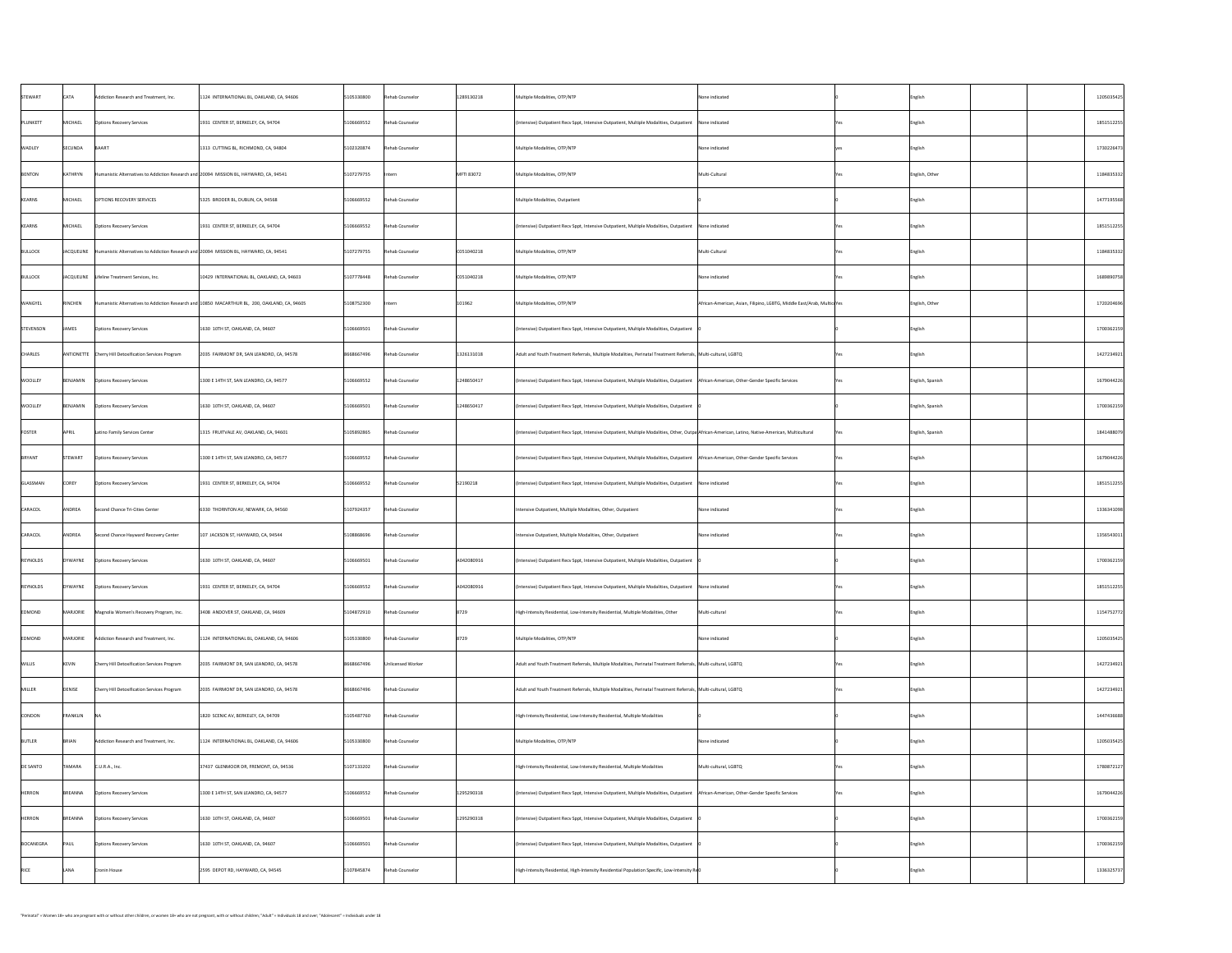| BILLINGS                      | <b>CAITLIN</b>  | Magnolia Women's Recovery Program, Inc.                                               | 3408 ANDOVER ST, OAKLAND, CA, 94609                                                           | 5104872910 | Social Worker     | 60863      | Multi-cultural<br>  High-Intensity Residential, Low-Intensity Residential, Multiple Modalities, Other                                              |                                                                        |      | English          | 1154752772 |
|-------------------------------|-----------------|---------------------------------------------------------------------------------------|-----------------------------------------------------------------------------------------------|------------|-------------------|------------|----------------------------------------------------------------------------------------------------------------------------------------------------|------------------------------------------------------------------------|------|------------------|------------|
| BILLINGS                      | <b>CAITLIN</b>  | Magnolia Women's Recovery Program, Inc.                                               | 682 BRIERGATE WY, HAYWARD, CA, 94544                                                          | 5104872910 | Social Worker     | 60863      | Multi-cultural<br>High-Intensity Residential, Low-Intensity Residential, Multiple Modalities, Other                                                |                                                                        |      | English          | 1528258670 |
| <b>HAYES</b>                  | MILTON          | <b>Options Recovery Services</b>                                                      | 1835 ALLSTON WY, BERKELEY, CA, 94703                                                          | 5106669552 | Rehab Counselor   | 1304000418 | Intensive Outpatient, Multiple Modalities                                                                                                          | Older Adults, African-American, Other-Gender Specific Services         |      | English          | 1669870663 |
| <b>HAYES</b>                  | MILTON          | <b>Options Recovery Services</b>                                                      | 1300 E 14TH ST, SAN LEANDRO, CA, 94577                                                        | 5106669552 | Rehab Counselor   | 1304000418 | (Intensive) Outpatient Recv Sppt, Intensive Outpatient, Multiple Modalities, Outpatient   African-American, Other-Gender Specific Services         |                                                                        | Yes  | English          | 1679044226 |
| <b>HAYES</b>                  | MILTON          | <b>Options Recovery Services</b>                                                      | 1630 10TH ST, OAKLAND, CA, 94607                                                              | 5106669501 | Rehab Counselor   | 1304000418 | (Intensive) Outpatient Recv Sppt, Intensive Outpatient, Multiple Modalities, Outpatient                                                            |                                                                        |      | English          | 1700362159 |
| <b>HAYES</b>                  | MILTON          | <b>Options Recovery Services</b>                                                      | 1931 CENTER ST, BERKELEY, CA, 94704                                                           | 5106669552 | Rehab Counselor   | 1304000418 | (Intensive) Outpatient Recv Sppt, Intensive Outpatient, Multiple Modalities, Outpatient   None indicated                                           |                                                                        |      | English          | 1851512255 |
| BERROYA                       | <b>CHARLENE</b> | Magnolia Women's Recovery Program, Inc.                                               | 3408 ANDOVER ST, OAKLAND, CA, 94609                                                           | 5104872910 | Rehab Counselor   |            | High-Intensity Residential, Low-Intensity Residential, Multiple Modalities, Other                                                                  | Multi-cultural                                                         |      | Filipino, Other  | 1154752772 |
| BERROYA                       | CHARLENE        | Magnolia Women's Recovery Program, Inc.                                               | 682 BRIERGATE WY, HAYWARD, CA, 94544                                                          | 5104872910 | Rehab Counselor   |            | Multi-cultural<br>High-Intensity Residential, Low-Intensity Residential, Multiple Modalities, Other                                                |                                                                        |      | Filipino, Other  | 1528258670 |
| <b>VILLA</b>                  | PAULETTE        | <b>Options Recovery Services</b>                                                      | 1300 E 14TH ST, SAN LEANDRO, CA, 94577                                                        | 5106669552 | Rehab Counselor   |            | (Intensive) Outpatient Recv Sppt, Intensive Outpatient, Multiple Modalities, Outpatient   African-American, Other-Gender Specific Services         |                                                                        |      | English          | 1679044226 |
| VILLA                         | PAULETTE        | <b>Options Recovery Services</b>                                                      | 1630 10TH ST, OAKLAND, CA, 94607                                                              | 5106669501 | Rehab Counselor   |            | (Intensive) Outpatient Recv Sppt, Intensive Outpatient, Multiple Modalities, Outpatient                                                            |                                                                        |      | English          | 1700362159 |
| <b>VILLA</b>                  | PAULETTE        | Options Recovery Services                                                             | 1931 CENTER ST, BERKELEY, CA, 94704                                                           | 5106669552 | Rehab Counselor   |            | (Intensive) Outpatient Recv Sppt, Intensive Outpatient, Multiple Modalities, Outpatient   None indicated                                           |                                                                        |      | English          | 1851512255 |
| SPANGLER                      | LINDA           | <b>Options Recovery Services</b>                                                      | 1300 E 14TH ST, SAN LEANDRO, CA, 94577                                                        | 5106669552 | Physician         | A53339     | (Intensive) Outpatient Recv Sppt, Intensive Outpatient, Multiple Modalities, Outpatient   African-American, Other-Gender Specific Services         |                                                                        | Yes  | English          | 1679044226 |
| SPANGLER                      | LINDA           | <b>Options Recovery Services</b>                                                      | 1630 10TH ST, OAKLAND, CA, 94607                                                              | 5106669501 | Physician         | A53339     | (Intensive) Outpatient Recv Sppt, Intensive Outpatient, Multiple Modalities, Outpatient                                                            |                                                                        |      | English          | 1700362159 |
| SPANGLER                      | LINDA           | <b>Options Recovery Services</b>                                                      | 1931 CENTER ST, BERKELEY, CA, 94704                                                           | 5106669552 | Physician         | A53339     | (Intensive) Outpatient Recv Sppt, Intensive Outpatient, Multiple Modalities, Outpatient   None indicated                                           |                                                                        |      | English          | 1851512255 |
| <b>WHITE-LEACH</b>            | <b>CHALEEN</b>  | Orchid Women's Recovery Center                                                        | 1342 E 27TH ST, OAKLAND, CA, 94606                                                            | 5105350611 | Rehab Counselor   |            | High-Intensity Residential, Low-Intensity Residential, Multiple Modalities, Other                                                                  | African-American                                                       |      | English          | 1649456955 |
| GARCIA                        | ANTONIETA       | Addiction Research and Treatment, Inc.                                                | 1124 INTERNATIONAL BL, OAKLAND, CA, 94606                                                     | 5105330800 | Social Worker     | 21491      | Multiple Modalities, OTP/NTP                                                                                                                       | None indicated                                                         |      | English, Spanish | 1205035425 |
| PETERSON                      | NICOLE          | <b>Cherry Hill Detoxification Services Program</b>                                    | 2035 FAIRMONT DR, SAN LEANDRO, CA, 94578                                                      | 8668667496 | Unlicensed Worker |            | Adult and Youth Treatment Referrals, Multiple Modalities, Perinatal Treatment Referrals, Multi-cultural, LGBTQ                                     |                                                                        |      | English          | 1427234921 |
| SHARON                        | MARIANNE        |                                                                                       | Humanistic Alternatives to Addiction Research and 10850 MACARTHUR BL, 200, OAKLAND, CA, 94605 | 5108752300 | Intern            | APCC 6309  | Multiple Modalities, OTP/NTP                                                                                                                       | African-American, Asian, Filipino, LGBTG, Middle East/Arab, MulticuYes |      | English          | 1720204696 |
| CANNADY                       | ANGEL           | Magnolia Women's Recovery Program, Inc.                                               | 3408 ANDOVER ST, OAKLAND, CA, 94609                                                           | 5104872910 | Rehab Counselor   | 7521       | Multi-cultural<br>High-Intensity Residential, Low-Intensity Residential, Multiple Modalities, Other                                                |                                                                        |      | English          | 1154752772 |
| CANNADY                       | ANGEL           | Magnolia Women's Recovery Program, Inc.                                               | 682 BRIERGATE WY, HAYWARD, CA, 94544                                                          | 5104872910 | Rehab Counselor   | 7521       | Multi-cultural<br>High-Intensity Residential, Low-Intensity Residential, Multiple Modalities, Other                                                |                                                                        |      | English          | 1528258670 |
| SHEPARD                       | <b>TERESA</b>   | EBCRP Residential Program for Women and Childre 2545 SAN PABLO AV, OAKLAND, CA, 94612 |                                                                                               | 5104467160 | MFC Counselor     | 51977      | High-Intensity Residential, High-Intensity Residential Population Specific, Low-Intensity ReMulti-cultural                                         |                                                                        |      | English          | 1346726239 |
| COLEMAN-KUMAR LANA            |                 | Addiction Research and Treatment, Inc.                                                | 1124 INTERNATIONAL BL, OAKLAND, CA, 94606                                                     | 5105330800 | Rehab Counselor   |            | Multiple Modalities, OTP/NTP                                                                                                                       | None indicated                                                         |      | English          | 1205035425 |
| HUGHES                        | JERRIE          | Orchid Women's Recovery Center                                                        | 1342 E 27TH ST, OAKLAND, CA, 94606                                                            | 5105350611 | Rehab Counselor   | 10370      | High-Intensity Residential, Low-Intensity Residential, Multiple Modalities, Other                                                                  | African-American                                                       |      | English          | 1649456955 |
| HERNANDEZ                     | VICTORIA        | Second Chance Tri-Cities Center                                                       | 6330 THORNTON AV, NEWARK, CA, 94560                                                           | 5107924357 | Rehab Counselor   | 1318810818 | Intensive Outpatient, Multiple Modalities, Other, Outpatient                                                                                       | None indicated                                                         |      | English, Spanish | 1336341098 |
| HERNANDEZ                     | VICTORIA        | Second Chance Hayward Recovery Center                                                 | $107$ JACKSON ST, HAYWARD, CA, 94544                                                          | 5108868696 | Rehab Counselor   | 1318810818 | Intensive Outpatient, Multiple Modalities, Other, Outpatient                                                                                       | None indicated                                                         |      | English, Spanish | 1356543011 |
| ORNELAS                       | MARLO           | Magnolia Women's Recovery Program, Inc.                                               | 682 BRIERGATE WY, HAYWARD, CA, 94544                                                          | 5104872910 | Unlicensed Worker |            | Multi-cultural<br>High-Intensity Residential, Low-Intensity Residential, Multiple Modalities, Other                                                |                                                                        |      | English          | 1528258670 |
| <b>AMAYA</b>                  | DANIEL          | El Chante Residential Home                                                            | 425 VERNON ST, OAKLAND, CA, 94610                                                             | 5104654569 | Rehab Counselor   | 1320100818 | High-Intensity Residential, Low-Intensity Residential, Multiple Modalities                                                                         | African-American, Latino, Native-American, Multicultural               |      | English, Spanish | 1669658894 |
| AMAYA                         | DANIEL          | Latino Family Services Center                                                         | 1315 FRUITVALE AV, OAKLAND, CA, 94601                                                         | 5105892865 | Rehab Counselor   | 1320100818 | (Intensive) Outpatient Recv Sppt, Intensive Outpatient, Multiple Modalities, Other, Outpa African-American, Latino, Native-American, Multicultural |                                                                        | TYes | English, Spanish | 1841488079 |
| SWIFT                         | ERAINA          | EBCRP Residential Program for Women and Childre 2545 SAN PABLO AV, OAKLAND, CA, 94612 |                                                                                               | 5104467160 | Rehab Counselor   | 7723       | High-Intensity Residential, High-Intensity Residential Population Specific, Low-Intensity ReMulti-cultural                                         |                                                                        |      | English          | 1346726239 |
| CARLSON                       | RAYMOND         | Second Chance Hayward Recovery Center                                                 | $\vert$ 107 JACKSON ST, HAYWARD, CA, 94544                                                    | 5108868696 | Social Worker     | 28604      | Intensive Outpatient, Multiple Modalities, Other, Outpatient                                                                                       | None indicated                                                         |      | English          | 1356543011 |
| STAFFORD-YAEGER BERNADETTE NA |                 |                                                                                       | 1820 SCENIC AV, BERKELEY, CA, 94709                                                           | 5105487760 | Rehab Counselor   | 1344330419 | High-Intensity Residential, Low-Intensity Residential, Multiple Modalities                                                                         |                                                                        |      | English          | 1447436688 |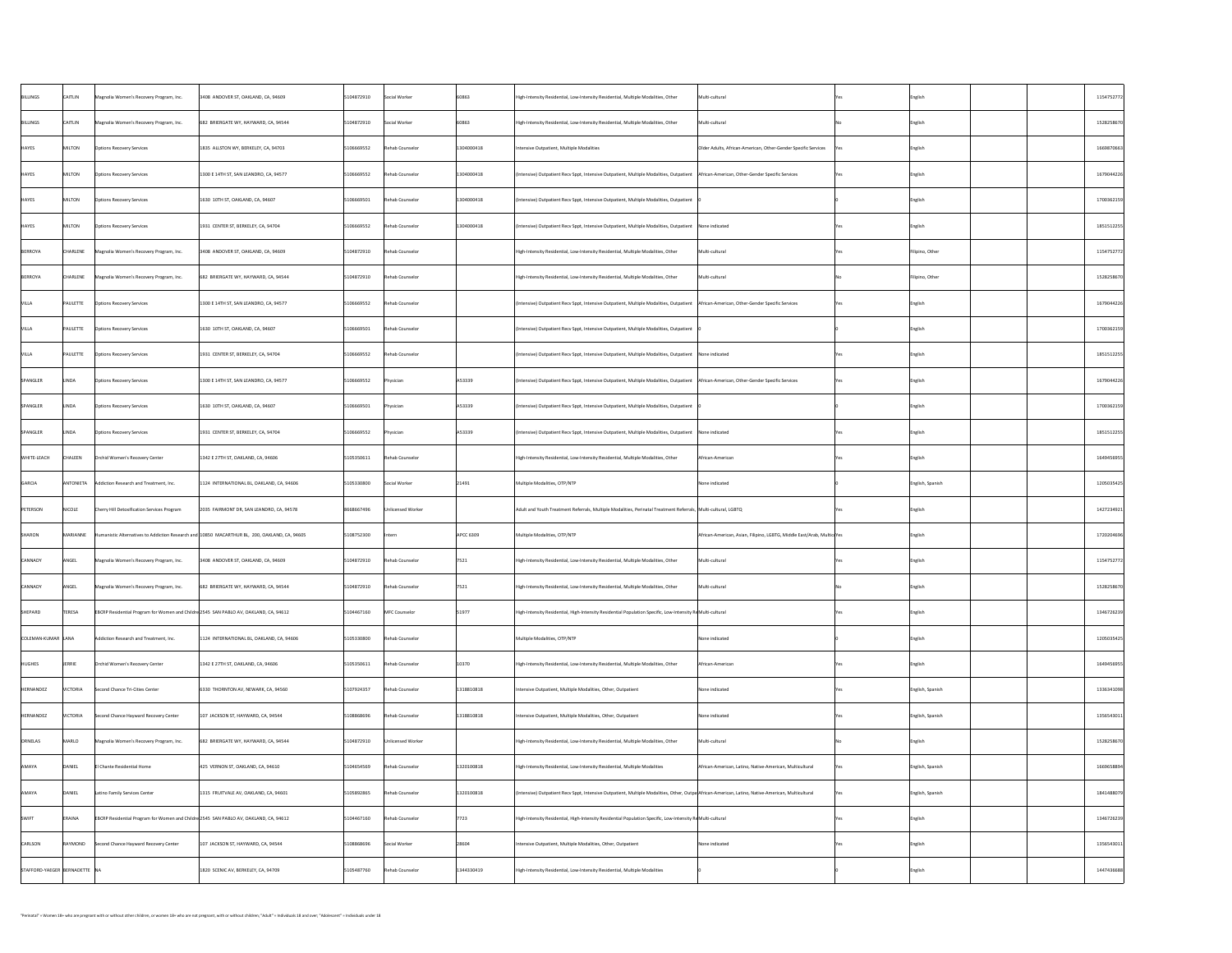| VALENZUELA      | RACHELLE         | Second Chance Hayward Recovery Center                                                         | 107 JACKSON ST, HAYWARD, CA, 94544         | 5108868696 | Rehab Counselor   | CA126898       | Intensive Outpatient, Multiple Modalities, Other, Outpatient                                                                                       | None indicated                                                          |            | English          | 1356543011 |
|-----------------|------------------|-----------------------------------------------------------------------------------------------|--------------------------------------------|------------|-------------------|----------------|----------------------------------------------------------------------------------------------------------------------------------------------------|-------------------------------------------------------------------------|------------|------------------|------------|
| THOMPSON        | MERCEDES         | Cherry Hill Detoxification Services Program                                                   | 2035 FAIRMONT DR, SAN LEANDRO, CA, 94578   | 8668667496 | Unlicensed Worker |                | Adult and Youth Treatment Referrals, Multiple Modalities, Perinatal Treatment Referrals, Multi-cultural, LGBTQ                                     |                                                                         |            | English          | 1427234921 |
| RODRIGUEZ       | <b>JOSE</b>      | <b>Options Recovery Services</b>                                                              | 1931 CENTER ST, BERKELEY, CA, 94704        | 5106669552 | Rehab Counselor   |                | (Intensive) Outpatient Recv Sppt, Intensive Outpatient, Multiple Modalities, Outpatient   None indicated                                           |                                                                         |            | English          | 1851512255 |
| DOUGLAS         | ANEWMAY          | Berkeley Addiction Treatment Services                                                         | 2975 SACRAMENTO ST, BERKELEY, CA, 94702    | 5106440200 | Rehab Counselor   | C19981214      | Multiple Modalities, OTP/NTP                                                                                                                       | None indicated                                                          |            | English          | 1598956757 |
| KNOX            | CEDRIC           | Cherry Hill Detoxification Services Program                                                   | 2035 FAIRMONT DR, SAN LEANDRO, CA, 94578   | 8668667496 | Rehab Counselor   | 1321090818     | Adult and Youth Treatment Referrals, Multiple Modalities, Perinatal Treatment Referrals, Multi-cultural, LGBTQ                                     |                                                                         |            | English          | 1427234921 |
| <b>CHAMBERS</b> | GERALD           | C.U.R.A., Inc.                                                                                | 37437 GLENMOOR DR, FREMONT, CA, 94536      | 5107133202 | MFC Counselor     | 100367         | High-Intensity Residential, Low-Intensity Residential, Multiple Modalities                                                                         | Multi-cultural, LGBTQ                                                   |            | English          | 1780872127 |
| NEVIUS          | SARA             | Humanistic Alternatives to Addiction Research and 20094 MISSION BL, HAYWARD, CA, 94541        |                                            | 5107279755 | MFC Counselor     | 123781         | Multiple Modalities, OTP/NTP                                                                                                                       | Multi-Cultural                                                          |            | English          | 1184835332 |
| <b>MATA</b>     | MELISSA          | LA FAMILIA JPEC-YFC 1.0 OS CHL                                                                | 3209 GALINDO ST, OAKLAND, CA, 94601        | 5105892865 | Rehab Counselor   | 53360318       | Multiple Modalities, Other, Outpatient                                                                                                             |                                                                         |            | English, Spanish | 1215113444 |
| MATA            | MELISSA          | LA FAMILIA JJC ODF ADOLESCENT                                                                 | 2500 FAIRMONT DR, SAN LEANDRO, CA, 94578   | 5108815921 | Rehab Counselor   | 53360318       | Multiple Modalities, Other, Outpatient                                                                                                             |                                                                         |            | English, Spanish | 1740798206 |
| BLAU            | FELICITY         | <b>Options Recovery Services</b>                                                              | 1835 ALLSTON WY, BERKELEY, CA, 94703       | 5106669552 | Rehab Counselor   | 1322430918     | Intensive Outpatient, Multiple Modalities                                                                                                          | Older Adults, African-American, Other-Gender Specific Services          |            | English          | 1669870663 |
| <b>BLAU</b>     | FELICITY         | <b>Options Recovery Services</b>                                                              | 1300 E 14TH ST, SAN LEANDRO, CA, 94577     | 5106669552 | Rehab Counselor   | 1322430918     | (Intensive) Outpatient Recv Sppt, Intensive Outpatient, Multiple Modalities, Outpatient   African-American, Other-Gender Specific Services         |                                                                         |            | English          | 1679044226 |
| <b>BLAU</b>     | FELICITY         | <b>Options Recovery Services</b>                                                              | 1630 10TH ST, OAKLAND, CA, 94607           | 5106669501 | Rehab Counselor   | 1322430918     | (Intensive) Outpatient Recv Sppt, Intensive Outpatient, Multiple Modalities, Outpatient                                                            |                                                                         |            | English          | 1700362159 |
| <b>BLAU</b>     | FELICITY         | <b>Options Recovery Services</b>                                                              | 1931 CENTER ST, BERKELEY, CA, 94704        | 5106669552 | Rehab Counselor   | 1322430918     | I (Intensive) Outpatient Recv Sppt, Intensive Outpatient, Multiple Modalities, Outpatient INone indicated                                          |                                                                         |            | English          | 1851512255 |
| BROWN           | <b>TAMMY</b>     | EBCRP Residential Program for Women and Childre 2545 SAN PABLO AV, OAKLAND, CA, 94612         |                                            | 5104467160 | Rehab Counselor   | CADTP 7757     | High-Intensity Residential, High-Intensity Residential Population Specific, Low-Intensity ReMulti-cultural                                         |                                                                         |            | English          | 1346726239 |
| SOHRABI         | <b>HEIDI</b>     | EBCRP Residential Program for Women and Childre 2545 SAN PABLO AV, OAKLAND, CA, 94612         |                                            | 5104467160 | MFC Counselor     | CA91328        | High-Intensity Residential, High-Intensity Residential Population Specific, Low-Intensity ReMulti-cultural                                         |                                                                         |            | English          | 1346726239 |
| TURNER          | MICHELLE         | EBCRP Residential Program for Women and Childre 2545 SAN PABLO AV, OAKLAND, CA, 94612         |                                            | 5104467160 | Rehab Counselor   | 1299190318     | High-Intensity Residential, High-Intensity Residential Population Specific, Low-Intensity ReMulti-cultural                                         |                                                                         |            | English          | 1346726239 |
| <b>SPIVEY</b>   | <b>WILLIAM</b>   | Magnolia Women's Recovery Program, Inc.                                                       | 3408 ANDOVER ST, OAKLAND, CA, 94609        | 5104872910 | Psychologist      | $ 6159\rangle$ | High-Intensity Residential, Low-Intensity Residential, Multiple Modalities, Other                                                                  | Multi-cultural                                                          |            | English          | 1154752772 |
| SALTZMAN        | LAUREN           | EBCRP Residential Program for Women and Childre 2545 SAN PABLO AV, OAKLAND, CA, 94612         |                                            | 5104467160 | Rehab Counselor   | 125437         | High-Intensity Residential, High-Intensity Residential Population Specific, Low-Intensity ReMulti-cultural                                         |                                                                         |            | English          | 1346726239 |
| BRUNSWICK       | DANIELLE         | Cherry Hill Detoxification Services Program                                                   | 2035 FAIRMONT DR, SAN LEANDRO, CA, 94578   | 8668667496 | MFC Counselor     | 53438          | Adult and Youth Treatment Referrals, Multiple Modalities, Perinatal Treatment Referrals, Multi-cultural, LGBTQ                                     |                                                                         |            | English          | 1427234921 |
| <b>DURBIN</b>   | CARA             | EBCRP Residential Program for Women and Childre 2545 SAN PABLO AV, OAKLAND, CA, 94612         |                                            | 5104467160 | <b>Intern</b>     | AMFT112572     | High-Intensity Residential, High-Intensity Residential Population Specific, Low-Intensity ReMulti-cultural                                         |                                                                         |            | English          | 1346726239 |
| <b>BASS</b>     | ANTHONY          | Cherry Hill Detoxification Services Program                                                   | 2035 FAIRMONT DR, SAN LEANDRO, CA, 94578   | 8668667496 | Unlicensed Worker |                | Adult and Youth Treatment Referrals, Multiple Modalities, Perinatal Treatment Referrals, Multi-cultural, LGBTQ                                     |                                                                         |            | English          | 1427234921 |
| RITTER          | KORINE           | Magnolia Women's Recovery Program, Inc.                                                       | 3408 ANDOVER ST, OAKLAND, CA, 94609        | 5104872910 | Rehab Counselor   |                | High-Intensity Residential, Low-Intensity Residential, Multiple Modalities, Other                                                                  | Multi-cultural                                                          |            | English          | 1154752772 |
| RITTER          | KORINE           | Magnolia Women's Recovery Program, Inc.                                                       | 682 BRIERGATE WY, HAYWARD, CA, 94544       | 5104872910 | Rehab Counselor   |                | High-Intensity Residential, Low-Intensity Residential, Multiple Modalities, Other                                                                  | Multi-cultural                                                          |            | English          | 1528258670 |
| ROSKEY          | <b>ELIZABETH</b> | El Chante Residential Home                                                                    | 425 VERNON ST, OAKLAND, CA, 94610          | 5104654569 | Rehab Counselor   | 1285741217     | High-Intensity Residential, Low-Intensity Residential, Multiple Modalities                                                                         | African-American, Latino, Native-American, Multicultural                |            | English, Spanish | 1669658894 |
| ROSKEY          | ELIZABETH        | Latino Family Services Center                                                                 | 1315 FRUITVALE AV, OAKLAND, CA, 94601      | 5105892865 | Rehab Counselor   | 1285741217     | (Intensive) Outpatient Recv Sppt, Intensive Outpatient, Multiple Modalities, Other, Outpa African-American, Latino, Native-American, Multicultural |                                                                         | <u>Yes</u> | English, Spanish | 1841488079 |
| MARTINEZ        | NICOLE           | MedMark Treatment Centers Hayward                                                             | 795 FLETCHER LN, HAYWARD, CA, 94544        | 5102478300 | Rehab Counselor   |                | Multiple Modalities, OTP/NTP                                                                                                                       | None indicated                                                          |            | English          | 1952529711 |
| DICKSON         | TRACY            | Lifeline Treatment Services, Inc.                                                             | 10429 INTERNATIONAL BL, OAKLAND, CA, 94603 | 5107778448 | Nurse             | VN153999       | Multiple Modalities, OTP/NTP                                                                                                                       | None indicated                                                          |            | English          | 1689890758 |
| <b>COTTRELL</b> | STEVEN           | Berkeley Addiction Treatment Services                                                         | 2975 SACRAMENTO ST, BERKELEY, CA, 94702    | 5106440200 | Rehab Counselor   | 1292180218     | Multiple Modalities, OTP/NTP                                                                                                                       | None indicated                                                          |            | English          | 1598956757 |
| RICHARDSON      | DOUGLASS         | Humanistic Alternatives to Addiction Research and 10850 MACARTHUR BL, 200, OAKLAND, CA, 94605 |                                            | 5108752300 | Rehab Counselor   |                | Multiple Modalities, OTP/NTP                                                                                                                       | African-American, Asian, Filipino, LGBTG, Middle East/Arab, Multicu Yes |            | English          | 1720204696 |
| SANDOVAL        | NICOLE           | City of Fremont, Human Services Department                                                    | 39155 LIBERTY ST, E500, FREMONT, CA, 94538 | 5105742117 | Rehab Counselor   | 1337490219     | (Intensive) Outpatient Recv Sppt, Intensive Outpatient, Multiple Modalities, Other, Outpa Multi-cultural                                           |                                                                         |            | English, Spanish | 1649430968 |
| <b>SMITH</b>    | <b>JOHN</b>      | <b>Options Recovery Services</b>                                                              | 1300 E 14TH ST, SAN LEANDRO, CA, 94577     | 5106669552 | Rehab Counselor   | 7292           | (Intensive) Outpatient Recv Sppt, Intensive Outpatient, Multiple Modalities, Outpatient   African-American, Other-Gender Specific Services         |                                                                         | Yes.       | English          | 1679044226 |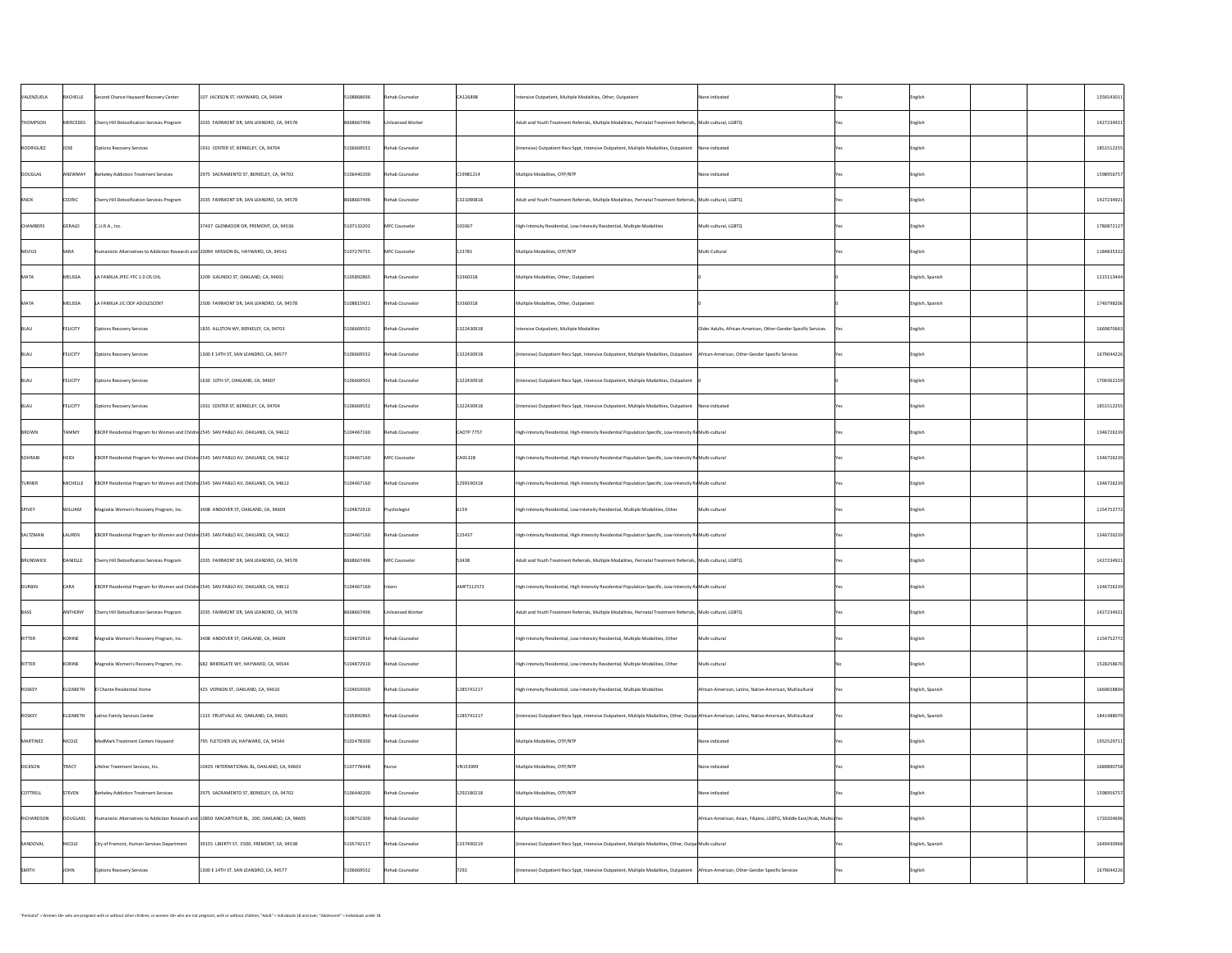| SMITH                    | <b>JOHN</b>         | <b>Options Recovery Services</b>                                                                                | 1630 10TH ST, OAKLAND, CA, 94607               | 5106669501 | Rehab Counselor   | 7292              | (Intensive) Outpatient Recv Sppt, Intensive Outpatient, Multiple Modalities, Outpatient                                                             |                |                | English          | 1700362159 |
|--------------------------|---------------------|-----------------------------------------------------------------------------------------------------------------|------------------------------------------------|------------|-------------------|-------------------|-----------------------------------------------------------------------------------------------------------------------------------------------------|----------------|----------------|------------------|------------|
| MURRAY                   | CHRISTOPHER BI-BETT |                                                                                                                 | 11540 MARSH CREEK RD, CLAYTON, CA, 94517       | 9256725700 | Rehab Counselor   | 1216921115        | High-Intensity Residential, Low-Intensity Residential, Multiple Modalities                                                                          | Multi-cultural |                | English          | 1588869853 |
| SIERRA                   | <b>NANCY</b>        | HEALTHRIGHT 360                                                                                                 | 890 HAYES ST, SAN FRANCISCO, CA, 94117         | 4157623700 | Rehab Counselor   | CA7242            | High-Intensity Residential, Low-Intensity Residential, Multiple Modalities                                                                          |                |                | English, Other   | 1144363086 |
| SIERRA                   | <b>NANCY</b>        | HEALTHRIGHT 360                                                                                                 | 815 W BUENA VISTA AV, SAN FRANCISCO, CA, 94117 | 4155541450 | Rehab Counselor   | CA7242            | High-Intensity Residential, Low-Intensity Residential, Multiple Modalities                                                                          |                |                | English, Other   | 1700920345 |
| DIEDRICH                 | JOAN                | MedMark Treatment Centers Hayward                                                                               | 795 FLETCHER LN, HAYWARD, CA, 94544            | 5102478300 | Rehab Counselor   | C057890618        | Multiple Modalities, OTP/NTP                                                                                                                        | None indicated |                | English          | 1952529711 |
| MARINA                   | NATASHA             | HEALTHRIGHT 360                                                                                                 | 890 HAYES ST, SAN FRANCISCO, CA, 94117         | 4157623700 | Psychologist      | 29752             | High-Intensity Residential, Low-Intensity Residential, Multiple Modalities                                                                          |                |                | English          | 1144363086 |
| NEWCOMB                  | <b>CHARLES</b>      | HEALTHRIGHT 360                                                                                                 | 890 HAYES ST, SAN FRANCISCO, CA, 94117         | 4157623700 | Social Worker     | 67159             | High-Intensity Residential, Low-Intensity Residential, Multiple Modalities                                                                          |                |                | English          | 1144363086 |
| ALBA-NUNES               | ANGELA              | Lifeline Treatment Services, Inc.                                                                               | 10429 INTERNATIONAL BL, OAKLAND, CA, 94603     | 5107778448 | Nurse             | 701937            | Multiple Modalities, OTP/NTP                                                                                                                        | None indicated |                | English          | 1689890758 |
| GRISSO                   | KRISTINA            | Lifeline Treatment Services, Inc.                                                                               | 10429 INTERNATIONAL BL, OAKLAND, CA, 94603     | 5107778448 | Unlicensed Worker |                   | Multiple Modalities, OTP/NTP                                                                                                                        | None indicated |                | English          | 1689890758 |
| LOBO                     |                     | $\vert$ MARIAJOSE $\vert$ EBCRP Residential Program for Women and Childre 2545 SAN PABLO AV, OAKLAND, CA, 94612 |                                                | 5104467160 | Rehab Counselor   | 1340540319        | $\vert$ High-Intensity Residential, High-Intensity Residential Population Specific, Low-Intensity ReMulti-cultural                                  |                |                | English          | 1346726239 |
| JIMERSON                 | CHARLENE            | BAART                                                                                                           | 1313 CUTTING BL, RICHMOND, CA, 94804           | 5102320874 | Rehab Counselor   | 10050118          | Multiple Modalities, OTP/NTP                                                                                                                        | None indicated |                | English          | 1730226473 |
| <b>IFTT</b>              | RONALD              | Cherry Hill Detoxification Services Program                                                                     | 2035 FAIRMONT DR, SAN LEANDRO, CA, 94578       | 8668667496 | Rehab Counselor   | 1339370319        | Adult and Youth Treatment Referrals, Multiple Modalities, Perinatal Treatment Referrals,  Multi-cultural, LGBTQ                                     |                |                | English          | 1427234921 |
| <b>CASTILLO</b>          | PORSCHA             | EBCRP Residential Program for Women and Childre 2545 SAN PABLO AV, OAKLAND, CA, 94612                           |                                                | 5104467160 | Intern            | ACSW 93372        | High-Intensity Residential, High-Intensity Residential Population Specific, Low-Intensity ReMulti-cultural                                          |                |                | English          | 1346726239 |
| <b>VERTILUS</b>          | <b>LYNETTE</b>      | Chrysalis                                                                                                       | 3847 TELEGRAPH AV, OAKLAND, CA, 94609          | 5104501190 | Rehab Counselor   | 9111              | High-Intensity Residential, High-Intensity Residential Population Specific, Low-Intensity ReMulti-cultural                                          |                |                | English          | 1629254024 |
| <b>WOODS</b>             | <b>LISA</b>         | <b>Cherry Hill Detoxification Services Program</b>                                                              | 2035 FAIRMONT DR, SAN LEANDRO, CA, 94578       | 8668667496 | Rehab Counselor   | 1380340320        | Adult and Youth Treatment Referrals, Multiple Modalities, Perinatal Treatment Referrals,  Multi-cultural, LGBTQ                                     |                |                | English          | 1427234921 |
| BARNES                   | KATHARINE           | MedMark Treatment Centers Hayward                                                                               | 795 FLETCHER LN, HAYWARD, CA, 94544            | 5102478300 | Rehab Counselor   |                   | Multiple Modalities, OTP/NTP                                                                                                                        | None indicated |                | English          | 1952529711 |
| PAYNE                    | KEELY               | MedMark Treatment Centers Hayward                                                                               | 795 FLETCHER LN, HAYWARD, CA, 94544            | 5102478300 | Rehab Counselor   |                   | Multiple Modalities, OTP/NTP                                                                                                                        | None indicated |                | English          | 1952529711 |
| FOGARTY-HARRIS  DEIRDRE  |                     | Humanistic Alternatives to Addiction Research and 20094 MISSION BL, HAYWARD, CA, 94541                          |                                                | 5107279755 | Intern            | <b>AMFT 97375</b> | Multiple Modalities, OTP/NTP                                                                                                                        | Multi-Cultural |                | <b>English</b>   | 1184835332 |
| <b>TSENG</b>             | <b>TINA</b>         | Second Chance Tri-Cities Center                                                                                 | 6330 THORNTON AV, NEWARK, CA, 94560            | 5107924357 | Rehab Counselor   |                   | Intensive Outpatient, Multiple Modalities, Other, Outpatient                                                                                        | None indicated |                | English, Chinese | 1336341098 |
| <b>TSENG</b>             | <b>TINA</b>         | Second Chance Hayward Recovery Center                                                                           | $107$ JACKSON ST, HAYWARD, CA, 94544           | 5108868696 | Rehab Counselor   |                   | Intensive Outpatient, Multiple Modalities, Other, Outpatient                                                                                        | None indicated |                | English, Chinese | 1356543011 |
| GARCIA CONTRERAS CLAUDIA |                     | Highland Hospital Substance Abuse Program                                                                       | 1411 E 31ST ST, OAKLAND, CA, 94602             | 5104374112 | Intern            | ASW84996          | (Intensive) Outpatient Recv Sppt, Intensive Outpatient, Multiple Modalities, Outpatient   African-American, Women, Multi-cultural, Asian Population |                | res i          | English, Spanish | 1578764379 |
| <b>CLEAR</b>             | BRIAN               | BAY AREA ADDICTION RESEARCH                                                                                     | 433 TURK ST, SAN FRANCISCO, CA, 94102          | 4158633883 | Physician         | A148861           | Multiple Modalities, OTP/NTP                                                                                                                        | None indicated | None indicated | English          | 1053458885 |
| <b>CLEAR</b>             | BRIAN               | BAART                                                                                                           | 1111 MARKET ST, SAN FRANCISCO, CA, 94103       | 4155527914 | Physician         | A148861           | Multiple Modalities, OTP/NTP                                                                                                                        | None indicated |                | <b>English</b>   | 1780722033 |
| LEWIS                    | <b>TERRI</b>        | Second Chance Tri-Cities Center                                                                                 | 6330 THORNTON AV, NEWARK, CA, 94560            | 5107924357 | Rehab Counselor   | 9731              | Intensive Outpatient, Multiple Modalities, Other, Outpatient                                                                                        | None indicated |                | English          | 1336341098 |
| <b>LEWIS</b>             | <b>TERRI</b>        | Second Chance Hayward Recovery Center                                                                           | 107 JACKSON ST, HAYWARD, CA, 94544             | 5108868696 | Rehab Counselor   | 9731              | Intensive Outpatient, Multiple Modalities, Other, Outpatient                                                                                        | None indicated |                | <b>English</b>   | 1356543011 |
| FIELDER                  | AMINATA             | Cronin House                                                                                                    | 2595 DEPOT RD, HAYWARD, CA, 94545              | 5107845874 | MFC Counselor     | 116690            | High-Intensity Residential, High-Intensity Residential Population Specific, Low-Intensity Re $0$                                                    |                |                | English          | 1336325737 |
| <b>FIELDER</b>           | AMINATA             | Chrysalis                                                                                                       | 3847 TELEGRAPH AV, OAKLAND, CA, 94609          | 5104501190 | MFC Counselor     | 116690            | High-Intensity Residential, High-Intensity Residential Population Specific, Low-Intensity ReMulti-cultural                                          |                |                | English          | 1629254024 |
| FIELDER                  | AMINATA             | <b>Options Recovery Services</b>                                                                                | 1630 10TH ST, OAKLAND, CA, 94607               | 5106669501 | MFC Counselor     | 116690            | (Intensive) Outpatient Recv Sppt, Intensive Outpatient, Multiple Modalities, Outpatient                                                             |                |                | <b>English</b>   | 1700362159 |
| <b>FIELDER</b>           | AMINATA             | <b>Options Recovery Services</b>                                                                                | 1931 CENTER ST, BERKELEY, CA, 94704            | 5106669552 | MFC Counselor     | 116690            | (Intensive) Outpatient Recv Sppt, Intensive Outpatient, Multiple Modalities, Outpatient   None indicated                                            |                |                | <b>English</b>   | 1851512255 |
| HUREM                    | BELKISA             | BAY AREA ADDICTION RESEARCH                                                                                     | 433 TURK ST, SAN FRANCISCO, CA, 94102          | 4158633883 | Rehab Counselor   |                   | Multiple Modalities, OTP/NTP                                                                                                                        | None indicated | None indicated | English, Other   | 1053458885 |
| PRICE                    | MARILYN             | BAY AREA ADDICTION RESEARCH                                                                                     | 433 TURK ST, SAN FRANCISCO, CA, 94102          | 4158633883 | Rehab Counselor   |                   | Multiple Modalities, OTP/NTP                                                                                                                        | None indicated | None indicated | $\vert$ English  | 1053458885 |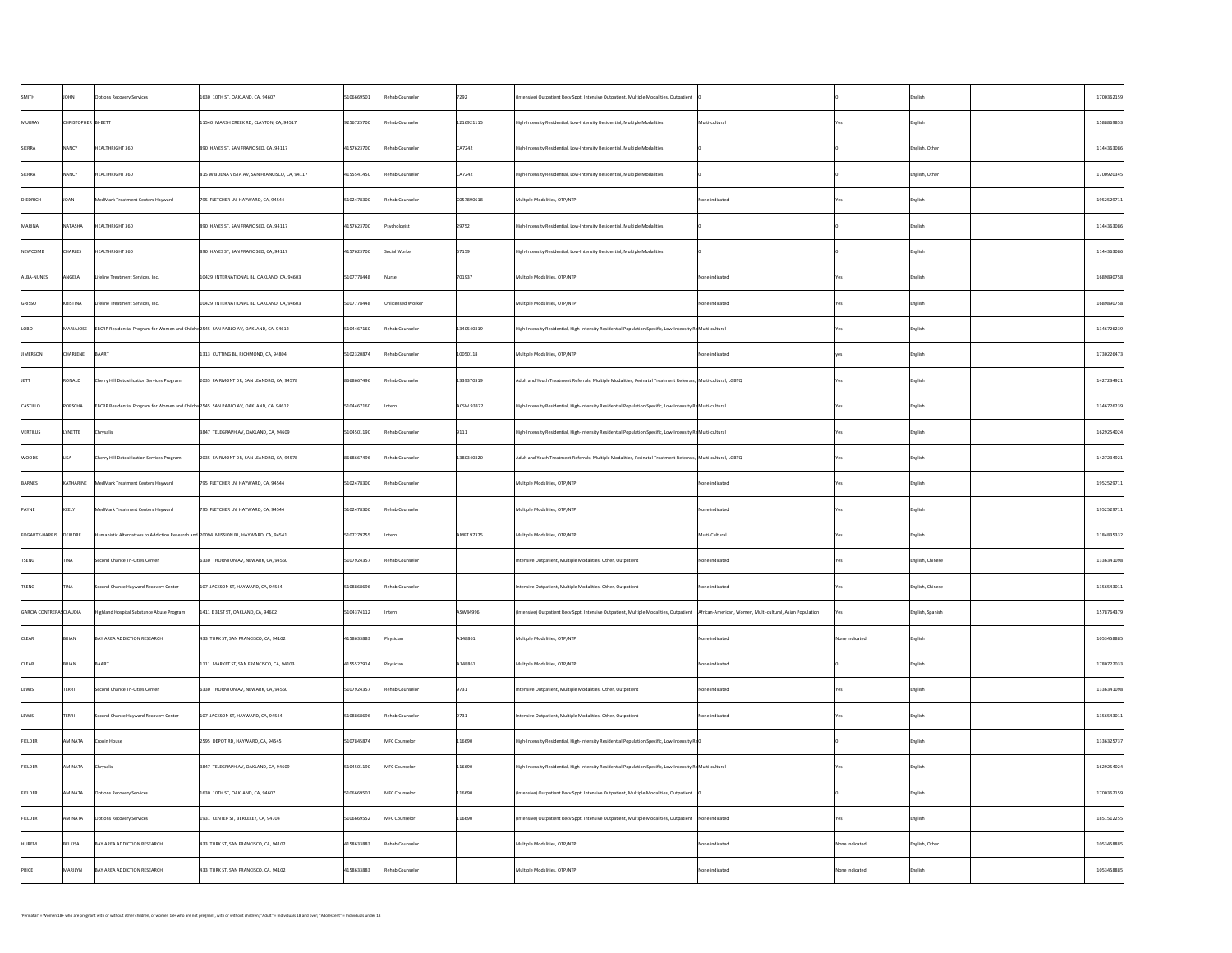| ZAHOOR           | MEHREEN           | Cherry Hill Detoxification Services Program | 2035 FAIRMONT DR, SAN LEANDRO, CA, 94578                                                      | 8668667496 | MFC Counselor     | 116060            | Adult and Youth Treatment Referrals, Multiple Modalities, Perinatal Treatment Referrals, Multi-cultural, LGBTQ                                      |                                                                        |                | English, Other    | 1427234921 |
|------------------|-------------------|---------------------------------------------|-----------------------------------------------------------------------------------------------|------------|-------------------|-------------------|-----------------------------------------------------------------------------------------------------------------------------------------------------|------------------------------------------------------------------------|----------------|-------------------|------------|
| BOTHWELL         | BRUCE             | BAY AREA ADDICTION RESEARCH                 | 433 TURK ST, SAN FRANCISCO, CA, 94102                                                         | 4158633883 | Rehab Counselor   |                   | Multiple Modalities, OTP/NTP                                                                                                                        | None indicated                                                         | None indicated | $\vert$ English   | 1053458885 |
| <b>TATE</b>      | <b>YVONNE</b>     | BAY AREA ADDICTION RESEARCH                 | 433 TURK ST, SAN FRANCISCO, CA, 94102                                                         | 4158633883 | Rehab Counselor   | 8837              | Multiple Modalities, OTP/NTP                                                                                                                        | None indicated                                                         | None indicated | $\vert$ English   | 1053458885 |
| LOPEZ            | MARINA            | BAART                                       | 1313 CUTTING BL, RICHMOND, CA, 94804                                                          | 5102320874 | Rehab Counselor   |                   | Multiple Modalities, OTP/NTP                                                                                                                        | None indicated                                                         |                | English, Spanish  | 1730226473 |
| BEKERMAN         | JONAH             | BAART                                       | 1313 CUTTING BL, RICHMOND, CA, 94804                                                          | 5102320874 | Rehab Counselor   |                   | Multiple Modalities, OTP/NTP                                                                                                                        | None indicated                                                         |                | English           | 1730226473 |
| BLACKMON         | <b>JENNIFER</b>   | BAART                                       | 1313 CUTTING BL, RICHMOND, CA, 94804                                                          | 5102320874 | Rehab Counselor   |                   | Multiple Modalities, OTP/NTP                                                                                                                        | None indicated                                                         |                | English           | 1730226473 |
| NEWMAN           | LATREASE          | BAART                                       | 1313 CUTTING BL, RICHMOND, CA, 94804                                                          | 5102320874 | Rehab Counselor   |                   | Multiple Modalities, OTP/NTP                                                                                                                        | None indicated                                                         |                | English           | 1730226473 |
| RONQUILLO        | MA PATRICIA BAART |                                             | 1313 CUTTING BL, RICHMOND, CA, 94804                                                          | 5102320874 | Rehab Counselor   |                   | Multiple Modalities, OTP/NTP                                                                                                                        | None indicated                                                         |                | English, Filipino | 1730226473 |
| JOHNSON          | <b>LELA</b>       | BAART                                       | 1111 MARKET ST, SAN FRANCISCO, CA, 94103                                                      | 4155527914 | Rehab Counselor   |                   | Multiple Modalities, OTP/NTP                                                                                                                        | None indicated                                                         |                | English           | 1780722033 |
| BYERS            | MELANIE           | BAART                                       | 1111 MARKET ST, SAN FRANCISCO, CA, 94103                                                      | 4155527914 | Rehab Counselor   |                   | Multiple Modalities, OTP/NTP                                                                                                                        | None indicated                                                         |                | English           | 1780722033 |
| MAYZCK           | <b>JOYCE</b>      |                                             | Humanistic Alternatives to Addiction Research and 10850 MACARTHUR BL, 200, OAKLAND, CA, 94605 | 5108752300 | Intern            | <b>APCC 6875</b>  | Multiple Modalities, OTP/NTP                                                                                                                        | African-American, Asian, Filipino, LGBTG, Middle East/Arab, MulticuYes |                | English           | 1720204696 |
| PATEL            | SADNA             | BAY AREA ADDICTION RESEARCH                 | 433 TURK ST, SAN FRANCISCO, CA, 94102                                                         | 4158633883 | Rehab Counselor   | C054360518        | Multiple Modalities, OTP/NTP                                                                                                                        | None indicated                                                         | None indicated | English, Other    | 1053458885 |
| <b>JEFFERSON</b> | <b>CHRISTINA</b>  | <b>Cronin House</b>                         | 2595 DEPOT RD, HAYWARD, CA, 94545                                                             | 5107845874 | Rehab Counselor   | 1259160717        | High-Intensity Residential, High-Intensity Residential Population Specific, Low-Intensity $R \notin \mathbb{Q}$                                     |                                                                        |                | English           | 1336325737 |
| LEWIS            | SHAWNICA          | Cronin House                                | 2595 DEPOT RD, HAYWARD, CA, 94545                                                             | 5107845874 | Rehab Counselor   | 1355400719        | $\vert$ High-Intensity Residential, High-Intensity Residential Population Specific, Low-Intensity Re $\vert$ 0                                      |                                                                        |                | English           | 1336325737 |
| BAGAOISAN        | <b>VIRGIL</b>     | Second Chance Tri-Cities Center             | 6330 THORNTON AV, NEWARK, CA, 94560                                                           | 5107924357 | Rehab Counselor   | $\vert$ 14146-rac | Intensive Outpatient, Multiple Modalities, Other, Outpatient                                                                                        | None indicated                                                         |                | English           | 1336341098 |
| BAGAOISAN        | VIRGIL            | Second Chance Hayward Recovery Center       | 107 JACKSON ST, HAYWARD, CA, 94544                                                            | 5108868696 | Rehab Counselor   | $ 14146$ -rac     | Intensive Outpatient, Multiple Modalities, Other, Outpatient                                                                                        | None indicated                                                         |                | English           | 1356543011 |
| SAENZ            | GILBERT           | BAART                                       | 1111 MARKET ST, SAN FRANCISCO, CA, 94103                                                      | 4155527914 | Rehab Counselor   | R7712             | Multiple Modalities, OTP/NTP                                                                                                                        | None indicated                                                         |                | English           | 1780722033 |
| BRUMM            | <b>CHARLES</b>    | BAART                                       | 1111 MARKET ST, SAN FRANCISCO, CA, 94103                                                      | 4155527914 | Rehab Counselor   | R8086             | Multiple Modalities, OTP/NTP                                                                                                                        | None indicated                                                         |                | English           | 1780722033 |
| SOLIS            | SHEILALYN         | HEALTHRIGHT 360                             | 890 HAYES ST, SAN FRANCISCO, CA, 94117                                                        | 4157623700 | Intern            | ASW84135          | High-Intensity Residential, Low-Intensity Residential, Multiple Modalities                                                                          |                                                                        |                | English           | 1144363086 |
| SOLIS            | SHEILALYN         | HEALTHRIGHT 360                             | 815 W BUENA VISTA AV, SAN FRANCISCO, CA, 94117                                                | 4155541450 | Intern            | ASW84135          | High-Intensity Residential, Low-Intensity Residential, Multiple Modalities                                                                          |                                                                        |                | English           | 1700920345 |
| ANDERSON         | PORTIA            | HEALTHRIGHT 360                             | 815 W BUENA VISTA AV, SAN FRANCISCO, CA, 94117                                                | 4155541450 | MFC Counselor     | 113890            | High-Intensity Residential, Low-Intensity Residential, Multiple Modalities                                                                          |                                                                        |                | English           | 1700920345 |
| MUELLER          | JASON             | Addiction Research and Treatment, Inc.      | 1124 INTERNATIONAL BL, OAKLAND, CA, 94606                                                     | 5105330800 | Rehab Counselor   | 1354360719        | Multiple Modalities, OTP/NTP                                                                                                                        | None indicated                                                         |                | <b>English</b>    | 1205035425 |
| <b>CHIDESTER</b> | MICHAEL           | Second Chance Tri-Cities Center             | 6330 THORNTON AV, NEWARK, CA, 94560                                                           | 5107924357 | Rehab Counselor   | $13171 - R$       | Intensive Outpatient, Multiple Modalities, Other, Outpatient                                                                                        | None indicated                                                         |                | English           | 1336341098 |
| <b>CHIDESTER</b> | MICHAEL           | Second Chance Hayward Recovery Center       | 107 JACKSON ST, HAYWARD, CA, 94544                                                            | 5108868696 | Rehab Counselor   | $13171 - R$       | Intensive Outpatient, Multiple Modalities, Other, Outpatient                                                                                        | None indicated                                                         |                | English           | 1356543011 |
| <b>THOMAS</b>    | <b>PAMELA</b>     | <b>OPTIONS RECOVERY STANFORD RR</b>         | 1087 STANFORD AV, OAKLAND, CA, 94608                                                          | 5106669552 | Unlicensed Worker |                   | Multiple Modalities, Recovery Residence                                                                                                             |                                                                        |                | English           | 1134632714 |
| <b>THOMAS</b>    | PAMELA            | <b>OPTIONS RECOV ALICE ADULT RR</b>         | 614 ALICE ST, OAKLAND, CA, 94607                                                              | 5106669552 | Unlicensed Worker |                   | Multiple Modalities, Other, Recovery Residence                                                                                                      |                                                                        |                | English           | 1366930182 |
| <b>THOMAS</b>    | PAMELA            | OPTIONS RECOVERY ADDISON ST RR              | 1845 ADDISON ST, BERKELEY, CA, 94703                                                          | 5106669552 | Unlicensed Worker |                   | Multiple Modalities, Recovery Residence                                                                                                             |                                                                        |                | English           | 1497268072 |
| <b>THOMAS</b>    | <b>PAMELA</b>     | OPTIONS RECOVERY 59ST RECOVRES              | 1020 59 ST, OAKLAND, CA, 94608                                                                | 5106669552 | Unlicensed Worker |                   | Multiple Modalities, Recovery Residence                                                                                                             |                                                                        |                | English           | 1821501446 |
| <b>THOMAS</b>    | PAMELA            | <b>OPTIONS RECOVERY KING ST RR</b>          | 3331 KING ST, BERKELEY, CA, 94703                                                             | 5106669552 | Unlicensed Worker |                   | Multiple Modalities, Recovery Residence                                                                                                             |                                                                        |                | English           | 1831602457 |
| ANAND            | AVNINDER          | Highland Hospital Substance Abuse Program   | 1411 E 31ST ST, OAKLAND, CA, 94602                                                            | 5104374112 | Psychologist      | 22750             | (Intensive) Outpatient Recv Sppt, Intensive Outpatient, Multiple Modalities, Outpatient   African-American, Women, Multi-cultural, Asian Population |                                                                        |                | English           | 1578764379 |
| RIVERA           | <b>MARIA</b>      | Highland Hospital Substance Abuse Program   | 1411 E 31ST ST, OAKLAND, CA, 94602                                                            | 5104374112 | Rehab Counselor   | 1355930719        | (Intensive) Outpatient Recv Sppt, Intensive Outpatient, Multiple Modalities, Outpatient   African-American, Women, Multi-cultural, Asian Population |                                                                        |                | English, Spanish  | 1578764379 |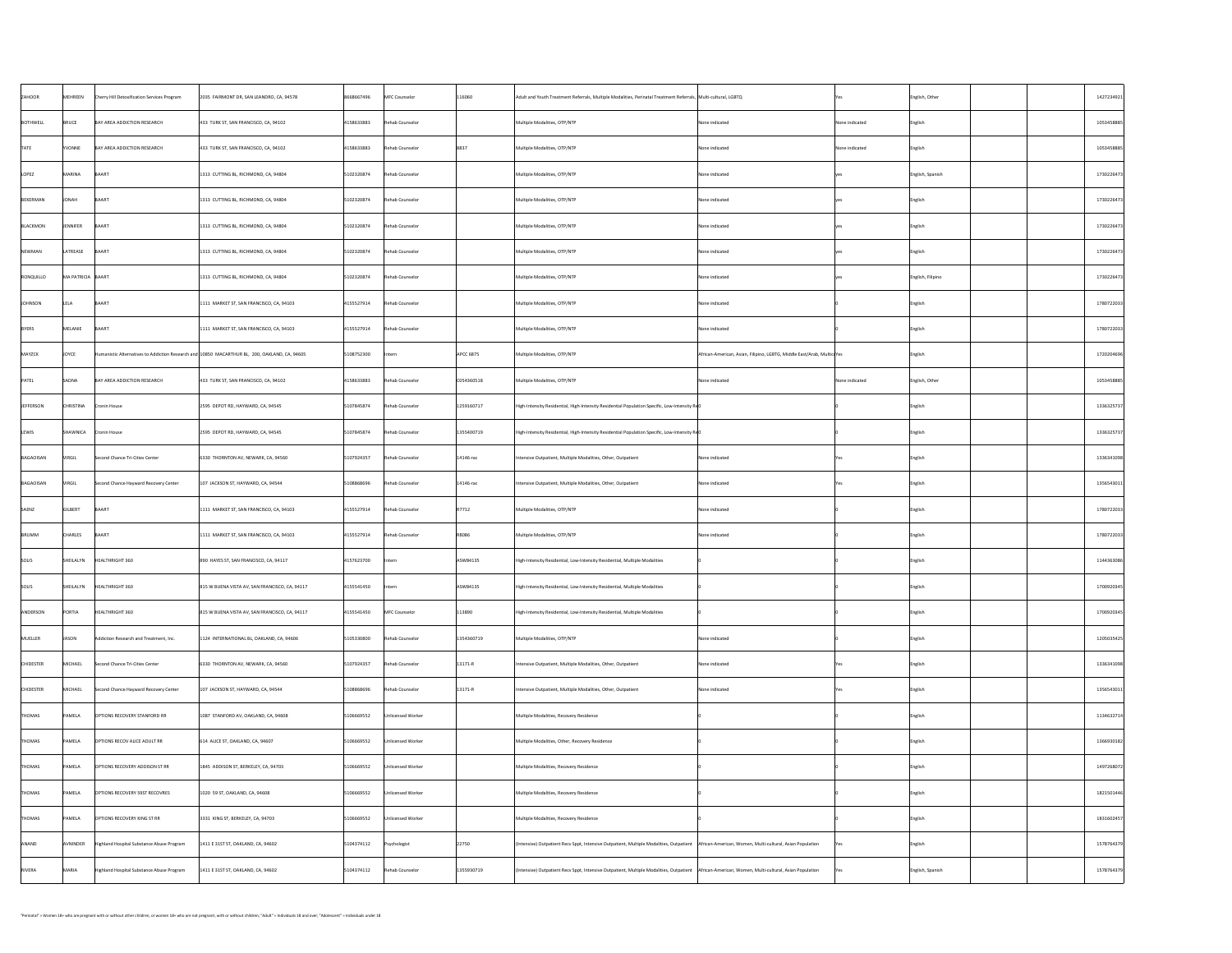| RODRIGUEZ               | SHANNON        | <b>Cherry Hill Detoxification Services Program</b> | 2035 FAIRMONT DR, SAN LEANDRO, CA, 94578                                                      | 8668667496 | Unlicensed Worker |                | Adult and Youth Treatment Referrals, Multiple Modalities, Perinatal Treatment Referrals,  Multi-cultural, LGBTQ                                     |                                                                        |                | English          | 1427234921 |
|-------------------------|----------------|----------------------------------------------------|-----------------------------------------------------------------------------------------------|------------|-------------------|----------------|-----------------------------------------------------------------------------------------------------------------------------------------------------|------------------------------------------------------------------------|----------------|------------------|------------|
| MARTINEZ                | <b>TAYLOR</b>  | Cherry Hill Detoxification Services Program        | 2035 FAIRMONT DR, SAN LEANDRO, CA, 94578                                                      | 8668667496 | Rehab Counselor   | 9661           | Adult and Youth Treatment Referrals, Multiple Modalities, Perinatal Treatment Referrals,  Multi-cultural, LGBTQ                                     |                                                                        |                | English          | 1427234921 |
| BOYKO                   | MANESSA        | $ C.U.R.A.,$ Inc.                                  | 37437 GLENMOOR DR, FREMONT, CA, 94536                                                         | 5107133202 | Rehab Counselor   | 1416390121     | High-Intensity Residential, Low-Intensity Residential, Multiple Modalities                                                                          | Multi-cultural, LGBTQ                                                  |                | English          | 1780872127 |
| NUNEZ                   | DALILA         | LA FAMILIA JPEC-YFC 1.0 OS CHL                     | 3209 GALINDO ST, OAKLAND, CA, 94601                                                           | 5105892865 | Rehab Counselor   | 9748           | Multiple Modalities, Other, Outpatient                                                                                                              |                                                                        |                | English, Spanish | 1215113444 |
| NUNEZ                   | DALILA         | LA FAMILIA JJC ODF ADOLESCENT                      | 2500 FAIRMONT DR, SAN LEANDRO, CA, 94578                                                      | 5108815921 | Rehab Counselor   | 9748           | Multiple Modalities, Other, Outpatient                                                                                                              |                                                                        |                | English, Spanish | 1740798206 |
| ROBINSON                | <b>VANESSA</b> | Magnolia Women's Recovery Program, Inc.            | 3408 ANDOVER ST, OAKLAND, CA, 94609                                                           | 5104872910 | Rehab Counselor   | 54580518       | High-Intensity Residential, Low-Intensity Residential, Multiple Modalities, Other                                                                   | Multi-cultural                                                         |                | English          | 1154752772 |
| <b>CLAASSEN</b>         | <b>EMILY</b>   | Cherry Hill Detoxification Services Program        | 2035 FAIRMONT DR, SAN LEANDRO, CA, 94578                                                      | 8668667496 | Unlicensed Worker |                | Adult and Youth Treatment Referrals, Multiple Modalities, Perinatal Treatment Referrals, Multi-cultural, LGBTQ                                      |                                                                        |                | English          | 1427234921 |
| GARCIA                  | BEATRIZ        | Highland Hospital Substance Abuse Program          | 1411 E 31ST ST, OAKLAND, CA, 94602                                                            | 5104374112 | Rehab Counselor   | 1357810819     | (Intensive) Outpatient Recv Sppt, Intensive Outpatient, Multiple Modalities, Outpatient   African-American, Women, Multi-cultural, Asian Population |                                                                        |                | <b>Spanish</b>   | 1578764379 |
| ESPINOZA                | ADAM           | BAY AREA ADDICTION RESEARCH                        | 433 TURK ST, SAN FRANCISCO, CA, 94102                                                         | 4158633883 | Rehab Counselor   | 7288           | Multiple Modalities, OTP/NTP                                                                                                                        | None indicated                                                         | None indicated | English, Spanish | 1053458885 |
| DONALDSON-ELLISQTARONDA |                |                                                    | 1820 SCENIC AV, BERKELEY, CA, 94709                                                           | 5105487760 | Intern            | 107585         | High-Intensity Residential, Low-Intensity Residential, Multiple Modalities                                                                          |                                                                        |                | English          | 1447436688 |
| MELAITAU                | <b>TEBEI</b>   | Highland Hospital Substance Abuse Program          | 1411 E 31ST ST, OAKLAND, CA, 94602                                                            | 5104374112 | Rehab Counselor   | 33480616       | (Intensive) Outpatient Recv Sppt, Intensive Outpatient, Multiple Modalities, Outpatient   African-American, Women, Multi-cultural, Asian Population |                                                                        |                | Filipino         | 1578764379 |
| RAMSAY                  | MARIELLE       | Project Eden                                       | 1866 B ST, 101, HAYWARD, CA, 94541                                                            | 5102478200 | Social Worker     | 74609          | (Intensive) Outpatient Recv Sppt, Multiple Modalities, Other, Outpatient                                                                            | African-American, Latino, Native-American, Multi-cultural, LGBTQ+ Yes  |                | <b>Spanish</b>   | 1114104411 |
| RAMSAY                  | MARIELLE       | Project Eden                                       | 1020 SERPENTINE LN, PLEASANTON, CA, 94566                                                     | 5108858745 | Social Worker     | 74609          | (Intensive) Outpatient Recv Sppt, Multiple Modalities, Outpatient                                                                                   | African-American, Latino, Native-American, Multicultural               |                | <b>Spanish</b>   | 1548744170 |
| ANTONIO                 | VIDAL          | El Chante Residential Home                         | 425 VERNON ST, OAKLAND, CA, 94610                                                             | 5104654569 | Rehab Counselor   | $13460 - R$    | High-Intensity Residential, Low-Intensity Residential, Multiple Modalities                                                                          | African-American, Latino, Native-American, Multicultural               |                | English, Spanish | 1669658894 |
| ANTONIO                 | VIDAL          | Latino Family Services Center                      | 1315 FRUITVALE AV, OAKLAND, CA, 94601                                                         | 5105892865 | Rehab Counselor   | $13460 - R$    | (Intensive) Outpatient Recv Sppt, Intensive Outpatient, Multiple Modalities, Other, Outpa African-American, Latino, Native-American, Multicultural  |                                                                        | Yes            | English, Spanish | 1841488079 |
| STONE                   | DAVID          | El Chante Residential Home                         | 425 VERNON ST, OAKLAND, CA, 94610                                                             | 5104654569 | Intern            |                | High-Intensity Residential, Low-Intensity Residential, Multiple Modalities                                                                          | African-American, Latino, Native-American, Multicultural               |                | English          | 1669658894 |
| AHKOI                   | JEANETTE       | Second Chance Tri-Cities Center                    | 6330 THORNTON AV, NEWARK, CA, 94560                                                           | 5107924357 | Rehab Counselor   | 9834           | Intensive Outpatient, Multiple Modalities, Other, Outpatient                                                                                        | None indicated                                                         |                | English          | 1336341098 |
| AHKOI                   | JEANETTE       | Second Chance Hayward Recovery Center              | $107$ JACKSON ST, HAYWARD, CA, 94544                                                          | 5108868696 | Rehab Counselor   | 9834           | Intensive Outpatient, Multiple Modalities, Other, Outpatient                                                                                        | None indicated                                                         |                | English          | 1356543011 |
| KANG                    | GRACE          | MedMark Treatment Centers Hayward                  | 795 FLETCHER LN, HAYWARD, CA, 94544                                                           | 5102478300 | Intern            | ASW73007       | Multiple Modalities, OTP/NTP                                                                                                                        | None indicated                                                         |                | Other            | 1952529711 |
| <b>WILSON-AVILA</b>     | <b>TINA</b>    |                                                    | Humanistic Alternatives to Addiction Research and 10850 MACARTHUR BL, 200, OAKLAND, CA, 94605 | 5108752300 | Rehab Counselor   | $ 6421\rangle$ | Multiple Modalities, OTP/NTP                                                                                                                        | African-American, Asian, Filipino, LGBTG, Middle East/Arab, MulticuYes |                | English          | 1720204696 |
| MILLER                  | DARYL          | Lifeline Treatment Services, Inc.                  | 10429 INTERNATIONAL BL, OAKLAND, CA, 94603                                                    | 5107778448 | Rehab Counselor   | A050701118     | Multiple Modalities, OTP/NTP                                                                                                                        | None indicated                                                         |                | English          | 1689890758 |
| MILLER                  | <b>DARYL</b>   | MedMark Treatment Centers Hayward                  | 795 FLETCHER LN, HAYWARD, CA, 94544                                                           | 5102478300 | Rehab Counselor   | A050701118     | Multiple Modalities, OTP/NTP                                                                                                                        | None indicated                                                         |                | English          | 1952529711 |
| MCFARLAND               | SAMUEL         | Options Recovery Services                          | 1300 E 14TH ST, SAN LEANDRO, CA, 94577                                                        | 5106669552 | Rehab Counselor   | 1364760919     | (Intensive) Outpatient Recv Sppt, Intensive Outpatient, Multiple Modalities, Outpatient   African-American, Other-Gender Specific Services          |                                                                        |                | English          | 1679044226 |
| MCFARLAND               | SAMUEL         | Options Recovery Services                          | 1630 10TH ST, OAKLAND, CA, 94607                                                              | 5106669501 | Rehab Counselor   | 1364760919     | (Intensive) Outpatient Recv Sppt, Intensive Outpatient, Multiple Modalities, Outpatient                                                             |                                                                        |                | English          | 1700362159 |
| MCFARLAND               | <b>SAMUEL</b>  | <b>Options Recovery Services</b>                   | 1931 CENTER ST, BERKELEY, CA, 94704                                                           | 5106669552 | Rehab Counselor   | 1364760919     | $\vert$ (Intensive) Outpatient Recv Sppt, Intensive Outpatient, Multiple Modalities, Outpatient $\vert$ None indicated                              |                                                                        |                | English          | 1851512255 |
| MORA                    | LORENZO        | BAY AREA ADDICTION RESEARCH                        | 433 TURK ST, SAN FRANCISCO, CA, 94102                                                         | 4158633883 | Rehab Counselor   | 7318           | Multiple Modalities, OTP/NTP                                                                                                                        | None indicated                                                         | None indicated | English          | 1053458885 |
| <b>TORRES</b>           | DELICIA        | Lifeline Treatment Services, Inc.                  | 10429 INTERNATIONAL BL, OAKLAND, CA, 94603                                                    | 5107778448 | Nurse             | 266007         | Multiple Modalities, OTP/NTP                                                                                                                        | None indicated                                                         |                | English          | 1689890758 |
| POCOCK                  | STEPHEN        | Options Recovery Services                          | 1300 E 14TH ST, SAN LEANDRO, CA, 94577                                                        | 5106669552 | Rehab Counselor   |                | (Intensive) Outpatient Recv Sppt, Intensive Outpatient, Multiple Modalities, Outpatient   African-American, Other-Gender Specific Services          |                                                                        |                | English          | 1679044226 |
| MEANS                   | <b>EMILY</b>   | HEALTHRIGHT 360                                    | 890 HAYES ST, SAN FRANCISCO, CA, 94117                                                        | 4157623700 | MFC Counselor     | 115449         | High-Intensity Residential, Low-Intensity Residential, Multiple Modalities                                                                          |                                                                        |                | English          | 1144363086 |
| MEANS                   | <b>EMILY</b>   | HEALTHRIGHT 360                                    | 815 W BUENA VISTA AV, SAN FRANCISCO, CA, 94117                                                | 4155541450 | MFC Counselor     | 115449         | High-Intensity Residential, Low-Intensity Residential, Multiple Modalities                                                                          |                                                                        |                | English          | 1700920345 |
| MELLES                  | MARHAWIT       | Cronin House                                       | 2595 DEPOT RD, HAYWARD, CA, 94545                                                             | 5107845874 | Rehab Counselor   | 1365110919     | High-Intensity Residential, High-Intensity Residential Population Specific, Low-Intensity $Rd0$                                                     |                                                                        |                | English          | 1336325737 |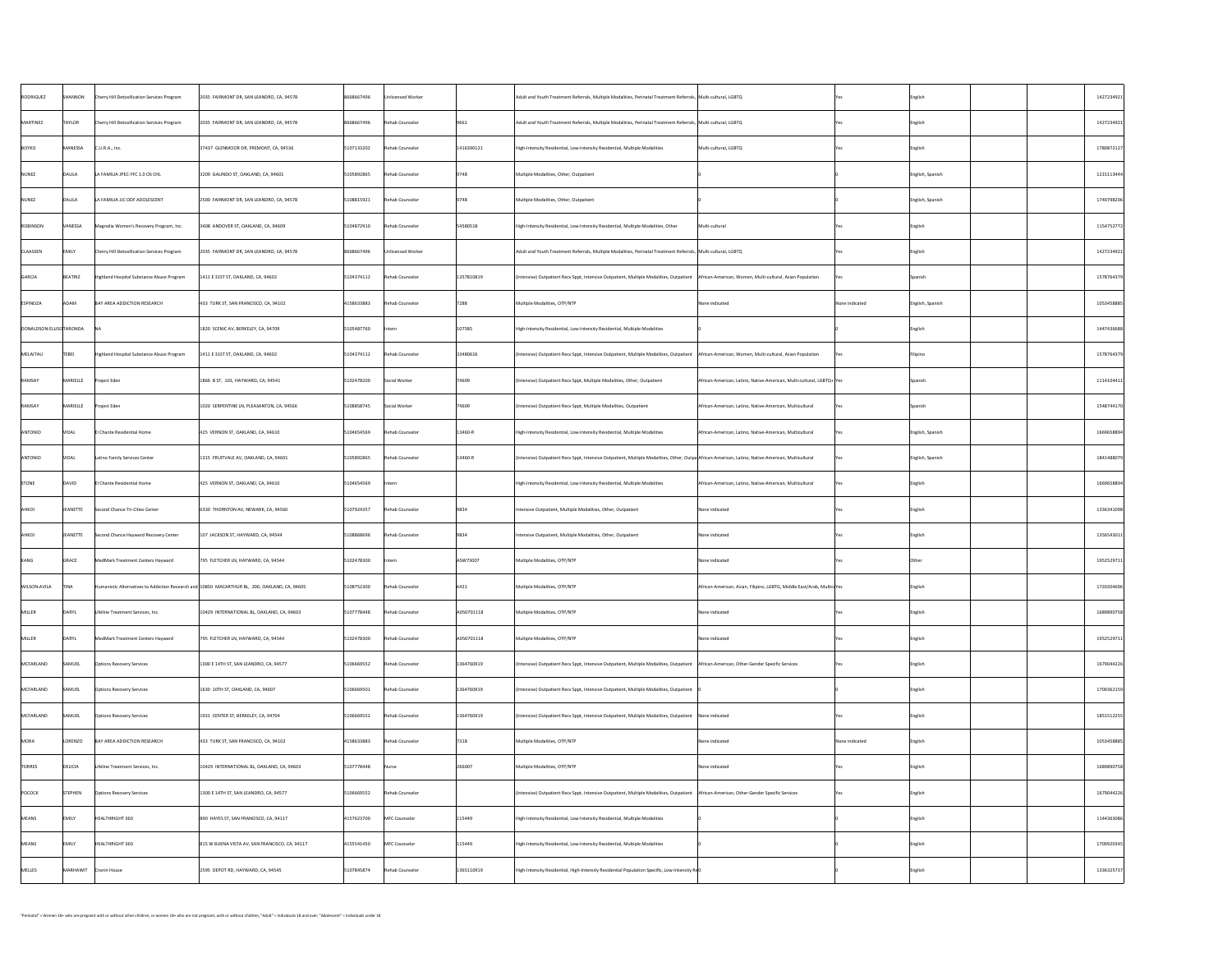| MARHAWIT Chrysalis<br>MELLES<br>5104501190<br>Rehab Counselor<br>1365110919<br>3847 TELEGRAPH AV, OAKLAND, CA, 94609<br>High-Intensity Residential, High-Intensity Residential Population Specific, Low-Intensity Re Multi-cultural<br>English<br>10237<br>LARNELLE<br>JOSHAN<br>5107924357<br>Rehab Counselor<br>Second Chance Tri-Cities Center<br>6330 THORNTON AV, NEWARK, CA, 94560<br>Intensive Outpatient, Multiple Modalities, Other, Outpatient<br>None indicated<br>English<br>10237<br>LARNELLE<br>5108868696<br>JOSHAN<br>Rehab Counselor<br>Second Chance Hayward Recovery Center<br>107 JACKSON ST, HAYWARD, CA, 94544<br>Intensive Outpatient, Multiple Modalities, Other, Outpatient<br>None indicated<br>  English<br>10237<br>LARNELLE<br>8668667496<br>JOSHAN<br>Rehab Counselor<br><b>Cherry Hill Detoxification Services Program</b><br>Adult and Youth Treatment Referrals, Multiple Modalities, Perinatal Treatment Referrals, Multi-cultural, LGBTQ<br>2035 FAIRMONT DR, SAN LEANDRO, CA, 94578<br>English<br>JASON<br>ZELTSER<br>30915<br>5105892865<br>LA FAMILIA JPEC-YFC 1.0 OS CHL<br>3209 GALINDO ST, OAKLAND, CA, 94601<br>Psychologist<br>Multiple Modalities, Other, Outpatient<br>English<br>ZELTSER<br>JASON<br>5104654569<br>30915<br>425 VERNON ST, OAKLAND, CA, 94610<br>Psychologist<br>El Chante Residential Home<br>High-Intensity Residential, Low-Intensity Residential, Multiple Modalities<br>English<br>African-American, Latino, Native-American, Multicultural<br>JASON<br>ZELTSER<br>5105892865<br>30915<br>Psychologist<br>  (Intensive) Outpatient Recv Sppt, Intensive Outpatient, Multiple Modalities, Other, Outpa African-American, Latino, Native-American, Multicultural<br>Latino Family Services Center<br>1315 FRUITVALE AV, OAKLAND, CA, 94601<br>English<br>8668667496<br>WENDY<br>10832<br>Rehab Counselor<br>MUNOZ<br>Adult and Youth Treatment Referrals, Multiple Modalities, Perinatal Treatment Referrals, Multi-cultural, LGBTQ<br>Cherry Hill Detoxification Services Program<br>2035 FAIRMONT DR, SAN LEANDRO, CA, 94578<br>  English<br><b>WRIGHT</b><br>SELENA<br> 9975 <br>5107924357<br>Rehab Counselor<br>Second Chance Tri-Cities Center<br>Intensive Outpatient, Multiple Modalities, Other, Outpatient<br>None indicated<br>6330 THORNTON AV, NEWARK, CA, 94560<br>  English<br>SELENA<br>5108868696<br> 9975 <br><b>WRIGHT</b><br>Rehab Counselor<br>$107$ JACKSON ST, HAYWARD, CA, 94544<br>Second Chance Hayward Recovery Center<br>Intensive Outpatient, Multiple Modalities, Other, Outpatient<br>None indicated<br>  English<br>8668667496<br>A78711<br><b>FREEMAN GARRICK JOCELYN</b><br>Adult and Youth Treatment Referrals, Multiple Modalities, Perinatal Treatment Referrals, Multi-cultural, LGBTQ<br><b>Cherry Hill Detoxification Services Program</b><br>2035 FAIRMONT DR, SAN LEANDRO, CA, 94578<br>Physician<br>  English<br>5106669552<br>CALDWELL<br><b>JENNIFER</b><br><b>OPTIONS RECOVERY SERVICES</b><br>106444<br>5325 BRODER BL, DUBLIN, CA, 94568<br>Multiple Modalities, Outpatient<br>Intern<br>  English<br><b>COOPER</b><br>5105487760<br>Rehab Counselor<br>$ $ #NAME?<br>High-Intensity Residential, Low-Intensity Residential, Multiple Modalities<br> English<br>MONICA<br>13692<br>5104872910<br>RAMIREZ<br>Rehab Counselor<br>Multi-cultural<br>Magnolia Women's Recovery Program, Inc.<br>682 BRIERGATE WY, HAYWARD, CA, 94544<br>High-Intensity Residential, Low-Intensity Residential, Multiple Modalities, Other<br>  English<br>ANNA<br>83288<br>5104654569<br>MFC Counselor<br><b>IOSE</b><br>425 VERNON ST, OAKLAND, CA, 94610<br>El Chante Residential Home<br>  High-Intensity Residential, Low-Intensity Residential, Multiple Modalities<br>African-American, Latino, Native-American, Multicultural<br>  English<br><b>YVETTE</b><br>5108868696<br>Rehab Counselor<br>$\vert$ 107 JACKSON ST, HAYWARD, CA, 94544<br>Intensive Outpatient, Multiple Modalities, Other, Outpatient<br>Second Chance Hayward Recovery Center<br><b>NALA</b><br>None indicated<br>  English<br>KIMBERLY<br>1368971019<br>9256725700<br>Multi-cultural<br>$ B -BETT$<br>11540 MARSH CREEK RD, CLAYTON, CA, 94517<br>Rehab Counselor<br>High-Intensity Residential, Low-Intensity Residential, Multiple Modalities<br><b>BOX</b><br>English<br>5105330800<br>FREDERICK<br>HOWARD<br>Rehab Counselor<br>Multiple Modalities, OTP/NTP<br>Addiction Research and Treatment, Inc.<br>1124 INTERNATIONAL BL, OAKLAND, CA, 94606<br>None indicated<br> English<br>5107279755<br>NATASHA<br><b>WRIGHT</b><br>ASW6890310<br>Multi-Cultural<br>Multiple Modalities, OTP/NTP<br>Humanistic Alternatives to Addiction Research and 20094 MISSION BL, HAYWARD, CA, 94541<br> Intern<br>English<br>EGDAR<br>$13835-R$<br>5104654569<br>Rehab Counselor<br>YEPES<br>425 VERNON ST, OAKLAND, CA, 94610<br>English, Spanish<br>El Chante Residential Home<br>  High-Intensity Residential, Low-Intensity Residential, Multiple Modalities<br>African-American, Latino, Native-American, Multicultural<br><b>Yes</b><br>1432730621<br>5104654569<br>Rehab Counselor<br>TORRES CANALES   JESUS<br>English, Spanish<br>El Chante Residential Home<br>425 VERNON ST, OAKLAND, CA, 94610<br>African-American, Latino, Native-American, Multicultural<br>  High-Intensity Residential, Low-Intensity Residential, Multiple Modalities<br>Yes.<br><b>GREG</b><br>8668667496<br><b>CESENA</b><br>Rehab Counselor<br>2035 FAIRMONT DR, SAN LEANDRO, CA, 94578<br>9347<br>Adult and Youth Treatment Referrals, Multiple Modalities, Perinatal Treatment Referrals, Multi-cultural, LGBTQ<br><b>Cherry Hill Detoxification Services Program</b><br>English<br>GREG<br> 9347<br><b>CESENA</b><br>5104374112<br>Rehab Counselor<br>(Intensive) Outpatient Recv Sppt, Intensive Outpatient, Multiple Modalities, Outpatient   African-American, Women, Multi-cultural, Asian Population<br>Highland Hospital Substance Abuse Program<br>1411 E 31ST ST, OAKLAND, CA, 94602<br>  English<br>VERNA<br>5104501190<br>2010995<br>Rehab Counselor<br><b>ERVIN</b><br>3847 TELEGRAPH AV, OAKLAND, CA, 94609<br>  Chrysalis<br>High-Intensity Residential, High-Intensity Residential Population Specific, Low-Intensity ReMulti-cultural<br>English<br><b>TYGE</b><br><b>TROCHE</b><br>10632<br>5108868696<br>Rehab Counselor<br>Second Chance Hayward Recovery Center<br>107 JACKSON ST, HAYWARD, CA, 94544<br>Intensive Outpatient, Multiple Modalities, Other, Outpatient<br>None indicated<br>English<br>MELISSA<br>NORIEGA<br>5102478300<br> 10484<br>Rehab Counselor<br>MedMark Treatment Centers Hayward<br>795 FLETCHER LN, HAYWARD, CA, 94544<br>Multiple Modalities, OTP/NTP<br>None indicated<br>  English<br>DUC-TRUNG   Options Recovery Services<br>5106669552<br>Rehab Counselor<br>TONG<br>(Intensive) Outpatient Recv Sppt, Intensive Outpatient, Multiple Modalities, Outpatient   African-American, Other-Gender Specific Services<br>1300 E 14TH ST, SAN LEANDRO, CA, 94577<br>  English<br>Yes.<br>TONG<br>5106669501<br>Rehab Counselor<br>DUC-TRUNG   Options Recovery Services<br>1630 10TH ST, OAKLAND, CA, 94607<br>  (Intensive) Outpatient Recv Sppt, Intensive Outpatient, Multiple Modalities, Outpatient<br> English<br>SAMUEL<br>5106669501<br>Rehab Counselor<br>STRANGE<br><b>Options Recovery Services</b><br>1630 10TH ST, OAKLAND, CA, 94607<br>  (Intensive) Outpatient Recv Sppt, Intensive Outpatient, Multiple Modalities, Outpatient<br> English<br><b>LAKEISHA</b><br>5104872910<br>DAWKINS<br>Rehab Counselor<br>Multi-cultural<br>Magnolia Women's Recovery Program, Inc.<br>3408 ANDOVER ST, OAKLAND, CA, 94609<br>  High-Intensity Residential, Low-Intensity Residential, Multiple Modalities, Other<br>English<br>NEBRES<br>RENITA<br>AMFT102482<br>HEALTHRIGHT 360<br>4157623700<br>890 HAYES ST, SAN FRANCISCO, CA, 94117<br>  High-Intensity Residential, Low-Intensity Residential, Multiple Modalities<br>  English<br> Intern |  |  |  |  |  |            |
|----------------------------------------------------------------------------------------------------------------------------------------------------------------------------------------------------------------------------------------------------------------------------------------------------------------------------------------------------------------------------------------------------------------------------------------------------------------------------------------------------------------------------------------------------------------------------------------------------------------------------------------------------------------------------------------------------------------------------------------------------------------------------------------------------------------------------------------------------------------------------------------------------------------------------------------------------------------------------------------------------------------------------------------------------------------------------------------------------------------------------------------------------------------------------------------------------------------------------------------------------------------------------------------------------------------------------------------------------------------------------------------------------------------------------------------------------------------------------------------------------------------------------------------------------------------------------------------------------------------------------------------------------------------------------------------------------------------------------------------------------------------------------------------------------------------------------------------------------------------------------------------------------------------------------------------------------------------------------------------------------------------------------------------------------------------------------------------------------------------------------------------------------------------------------------------------------------------------------------------------------------------------------------------------------------------------------------------------------------------------------------------------------------------------------------------------------------------------------------------------------------------------------------------------------------------------------------------------------------------------------------------------------------------------------------------------------------------------------------------------------------------------------------------------------------------------------------------------------------------------------------------------------------------------------------------------------------------------------------------------------------------------------------------------------------------------------------------------------------------------------------------------------------------------------------------------------------------------------------------------------------------------------------------------------------------------------------------------------------------------------------------------------------------------------------------------------------------------------------------------------------------------------------------------------------------------------------------------------------------------------------------------------------------------------------------------------------------------------------------------------------------------------------------------------------------------------------------------------------------------------------------------------------------------------------------------------------------------------------------------------------------------------------------------------------------------------------------------------------------------------------------------------------------------------------------------------------------------------------------------------------------------------------------------------------------------------------------------------------------------------------------------------------------------------------------------------------------------------------------------------------------------------------------------------------------------------------------------------------------------------------------------------------------------------------------------------------------------------------------------------------------------------------------------------------------------------------------------------------------------------------------------------------------------------------------------------------------------------------------------------------------------------------------------------------------------------------------------------------------------------------------------------------------------------------------------------------------------------------------------------------------------------------------------------------------------------------------------------------------------------------------------------------------------------------------------------------------------------------------------------------------------------------------------------------------------------------------------------------------------------------------------------------------------------------------------------------------------------------------------------------------------------------------------------------------------------------------------------------------------------------------------------------------------------------------------------------------------------------------------------------------------------------------------------------------------------------------------------------------------------------------------------------------------------------------------------------------------------------------------------------------------------------------------------------------------------------------------------------------------------------------------------------------------------------------------------------------------------------------------------------------------------------------------------------------------------------------------------------------------------------------------------------------------------------------------------------------------------------------------------------------------------------------------------------------------------------------------------------------------------------------------------------------------------------------------------------------------------------------------------------------------------------------------------------------------------------------------------------------------------------------------------------------------------------------------------------------------------------------------------------------------------------------------------------------------------------------------------------------------------------------------------------------------------------------------------------------------------------------------------------------------------------------------------------------------------------------------------------------------------------------------------------------------------------------------------------------------------------------------------------------------------------------------------------------------------------------------------------------------------------------------------------------------------------------------------------------------------------------------------------------------------------------------------------|--|--|--|--|--|------------|
|                                                                                                                                                                                                                                                                                                                                                                                                                                                                                                                                                                                                                                                                                                                                                                                                                                                                                                                                                                                                                                                                                                                                                                                                                                                                                                                                                                                                                                                                                                                                                                                                                                                                                                                                                                                                                                                                                                                                                                                                                                                                                                                                                                                                                                                                                                                                                                                                                                                                                                                                                                                                                                                                                                                                                                                                                                                                                                                                                                                                                                                                                                                                                                                                                                                                                                                                                                                                                                                                                                                                                                                                                                                                                                                                                                                                                                                                                                                                                                                                                                                                                                                                                                                                                                                                                                                                                                                                                                                                                                                                                                                                                                                                                                                                                                                                                                                                                                                                                                                                                                                                                                                                                                                                                                                                                                                                                                                                                                                                                                                                                                                                                                                                                                                                                                                                                                                                                                                                                                                                                                                                                                                                                                                                                                                                                                                                                                                                                                                                                                                                                                                                                                                                                                                                                                                                                                                                                                                                                                                                                                                                                                                                                                                                                                                                                                                                                                                                                                                                                                                                                                                                                                                                                                                                                                                                                                                                                                                                                                                                                                                          |  |  |  |  |  | 1629254024 |
|                                                                                                                                                                                                                                                                                                                                                                                                                                                                                                                                                                                                                                                                                                                                                                                                                                                                                                                                                                                                                                                                                                                                                                                                                                                                                                                                                                                                                                                                                                                                                                                                                                                                                                                                                                                                                                                                                                                                                                                                                                                                                                                                                                                                                                                                                                                                                                                                                                                                                                                                                                                                                                                                                                                                                                                                                                                                                                                                                                                                                                                                                                                                                                                                                                                                                                                                                                                                                                                                                                                                                                                                                                                                                                                                                                                                                                                                                                                                                                                                                                                                                                                                                                                                                                                                                                                                                                                                                                                                                                                                                                                                                                                                                                                                                                                                                                                                                                                                                                                                                                                                                                                                                                                                                                                                                                                                                                                                                                                                                                                                                                                                                                                                                                                                                                                                                                                                                                                                                                                                                                                                                                                                                                                                                                                                                                                                                                                                                                                                                                                                                                                                                                                                                                                                                                                                                                                                                                                                                                                                                                                                                                                                                                                                                                                                                                                                                                                                                                                                                                                                                                                                                                                                                                                                                                                                                                                                                                                                                                                                                                                          |  |  |  |  |  | 1336341098 |
|                                                                                                                                                                                                                                                                                                                                                                                                                                                                                                                                                                                                                                                                                                                                                                                                                                                                                                                                                                                                                                                                                                                                                                                                                                                                                                                                                                                                                                                                                                                                                                                                                                                                                                                                                                                                                                                                                                                                                                                                                                                                                                                                                                                                                                                                                                                                                                                                                                                                                                                                                                                                                                                                                                                                                                                                                                                                                                                                                                                                                                                                                                                                                                                                                                                                                                                                                                                                                                                                                                                                                                                                                                                                                                                                                                                                                                                                                                                                                                                                                                                                                                                                                                                                                                                                                                                                                                                                                                                                                                                                                                                                                                                                                                                                                                                                                                                                                                                                                                                                                                                                                                                                                                                                                                                                                                                                                                                                                                                                                                                                                                                                                                                                                                                                                                                                                                                                                                                                                                                                                                                                                                                                                                                                                                                                                                                                                                                                                                                                                                                                                                                                                                                                                                                                                                                                                                                                                                                                                                                                                                                                                                                                                                                                                                                                                                                                                                                                                                                                                                                                                                                                                                                                                                                                                                                                                                                                                                                                                                                                                                                          |  |  |  |  |  | 1356543011 |
|                                                                                                                                                                                                                                                                                                                                                                                                                                                                                                                                                                                                                                                                                                                                                                                                                                                                                                                                                                                                                                                                                                                                                                                                                                                                                                                                                                                                                                                                                                                                                                                                                                                                                                                                                                                                                                                                                                                                                                                                                                                                                                                                                                                                                                                                                                                                                                                                                                                                                                                                                                                                                                                                                                                                                                                                                                                                                                                                                                                                                                                                                                                                                                                                                                                                                                                                                                                                                                                                                                                                                                                                                                                                                                                                                                                                                                                                                                                                                                                                                                                                                                                                                                                                                                                                                                                                                                                                                                                                                                                                                                                                                                                                                                                                                                                                                                                                                                                                                                                                                                                                                                                                                                                                                                                                                                                                                                                                                                                                                                                                                                                                                                                                                                                                                                                                                                                                                                                                                                                                                                                                                                                                                                                                                                                                                                                                                                                                                                                                                                                                                                                                                                                                                                                                                                                                                                                                                                                                                                                                                                                                                                                                                                                                                                                                                                                                                                                                                                                                                                                                                                                                                                                                                                                                                                                                                                                                                                                                                                                                                                                          |  |  |  |  |  | 1427234921 |
|                                                                                                                                                                                                                                                                                                                                                                                                                                                                                                                                                                                                                                                                                                                                                                                                                                                                                                                                                                                                                                                                                                                                                                                                                                                                                                                                                                                                                                                                                                                                                                                                                                                                                                                                                                                                                                                                                                                                                                                                                                                                                                                                                                                                                                                                                                                                                                                                                                                                                                                                                                                                                                                                                                                                                                                                                                                                                                                                                                                                                                                                                                                                                                                                                                                                                                                                                                                                                                                                                                                                                                                                                                                                                                                                                                                                                                                                                                                                                                                                                                                                                                                                                                                                                                                                                                                                                                                                                                                                                                                                                                                                                                                                                                                                                                                                                                                                                                                                                                                                                                                                                                                                                                                                                                                                                                                                                                                                                                                                                                                                                                                                                                                                                                                                                                                                                                                                                                                                                                                                                                                                                                                                                                                                                                                                                                                                                                                                                                                                                                                                                                                                                                                                                                                                                                                                                                                                                                                                                                                                                                                                                                                                                                                                                                                                                                                                                                                                                                                                                                                                                                                                                                                                                                                                                                                                                                                                                                                                                                                                                                                          |  |  |  |  |  | 1215113444 |
|                                                                                                                                                                                                                                                                                                                                                                                                                                                                                                                                                                                                                                                                                                                                                                                                                                                                                                                                                                                                                                                                                                                                                                                                                                                                                                                                                                                                                                                                                                                                                                                                                                                                                                                                                                                                                                                                                                                                                                                                                                                                                                                                                                                                                                                                                                                                                                                                                                                                                                                                                                                                                                                                                                                                                                                                                                                                                                                                                                                                                                                                                                                                                                                                                                                                                                                                                                                                                                                                                                                                                                                                                                                                                                                                                                                                                                                                                                                                                                                                                                                                                                                                                                                                                                                                                                                                                                                                                                                                                                                                                                                                                                                                                                                                                                                                                                                                                                                                                                                                                                                                                                                                                                                                                                                                                                                                                                                                                                                                                                                                                                                                                                                                                                                                                                                                                                                                                                                                                                                                                                                                                                                                                                                                                                                                                                                                                                                                                                                                                                                                                                                                                                                                                                                                                                                                                                                                                                                                                                                                                                                                                                                                                                                                                                                                                                                                                                                                                                                                                                                                                                                                                                                                                                                                                                                                                                                                                                                                                                                                                                                          |  |  |  |  |  | 1669658894 |
|                                                                                                                                                                                                                                                                                                                                                                                                                                                                                                                                                                                                                                                                                                                                                                                                                                                                                                                                                                                                                                                                                                                                                                                                                                                                                                                                                                                                                                                                                                                                                                                                                                                                                                                                                                                                                                                                                                                                                                                                                                                                                                                                                                                                                                                                                                                                                                                                                                                                                                                                                                                                                                                                                                                                                                                                                                                                                                                                                                                                                                                                                                                                                                                                                                                                                                                                                                                                                                                                                                                                                                                                                                                                                                                                                                                                                                                                                                                                                                                                                                                                                                                                                                                                                                                                                                                                                                                                                                                                                                                                                                                                                                                                                                                                                                                                                                                                                                                                                                                                                                                                                                                                                                                                                                                                                                                                                                                                                                                                                                                                                                                                                                                                                                                                                                                                                                                                                                                                                                                                                                                                                                                                                                                                                                                                                                                                                                                                                                                                                                                                                                                                                                                                                                                                                                                                                                                                                                                                                                                                                                                                                                                                                                                                                                                                                                                                                                                                                                                                                                                                                                                                                                                                                                                                                                                                                                                                                                                                                                                                                                                          |  |  |  |  |  | 1841488079 |
|                                                                                                                                                                                                                                                                                                                                                                                                                                                                                                                                                                                                                                                                                                                                                                                                                                                                                                                                                                                                                                                                                                                                                                                                                                                                                                                                                                                                                                                                                                                                                                                                                                                                                                                                                                                                                                                                                                                                                                                                                                                                                                                                                                                                                                                                                                                                                                                                                                                                                                                                                                                                                                                                                                                                                                                                                                                                                                                                                                                                                                                                                                                                                                                                                                                                                                                                                                                                                                                                                                                                                                                                                                                                                                                                                                                                                                                                                                                                                                                                                                                                                                                                                                                                                                                                                                                                                                                                                                                                                                                                                                                                                                                                                                                                                                                                                                                                                                                                                                                                                                                                                                                                                                                                                                                                                                                                                                                                                                                                                                                                                                                                                                                                                                                                                                                                                                                                                                                                                                                                                                                                                                                                                                                                                                                                                                                                                                                                                                                                                                                                                                                                                                                                                                                                                                                                                                                                                                                                                                                                                                                                                                                                                                                                                                                                                                                                                                                                                                                                                                                                                                                                                                                                                                                                                                                                                                                                                                                                                                                                                                                          |  |  |  |  |  | 1427234921 |
|                                                                                                                                                                                                                                                                                                                                                                                                                                                                                                                                                                                                                                                                                                                                                                                                                                                                                                                                                                                                                                                                                                                                                                                                                                                                                                                                                                                                                                                                                                                                                                                                                                                                                                                                                                                                                                                                                                                                                                                                                                                                                                                                                                                                                                                                                                                                                                                                                                                                                                                                                                                                                                                                                                                                                                                                                                                                                                                                                                                                                                                                                                                                                                                                                                                                                                                                                                                                                                                                                                                                                                                                                                                                                                                                                                                                                                                                                                                                                                                                                                                                                                                                                                                                                                                                                                                                                                                                                                                                                                                                                                                                                                                                                                                                                                                                                                                                                                                                                                                                                                                                                                                                                                                                                                                                                                                                                                                                                                                                                                                                                                                                                                                                                                                                                                                                                                                                                                                                                                                                                                                                                                                                                                                                                                                                                                                                                                                                                                                                                                                                                                                                                                                                                                                                                                                                                                                                                                                                                                                                                                                                                                                                                                                                                                                                                                                                                                                                                                                                                                                                                                                                                                                                                                                                                                                                                                                                                                                                                                                                                                                          |  |  |  |  |  | 1336341098 |
|                                                                                                                                                                                                                                                                                                                                                                                                                                                                                                                                                                                                                                                                                                                                                                                                                                                                                                                                                                                                                                                                                                                                                                                                                                                                                                                                                                                                                                                                                                                                                                                                                                                                                                                                                                                                                                                                                                                                                                                                                                                                                                                                                                                                                                                                                                                                                                                                                                                                                                                                                                                                                                                                                                                                                                                                                                                                                                                                                                                                                                                                                                                                                                                                                                                                                                                                                                                                                                                                                                                                                                                                                                                                                                                                                                                                                                                                                                                                                                                                                                                                                                                                                                                                                                                                                                                                                                                                                                                                                                                                                                                                                                                                                                                                                                                                                                                                                                                                                                                                                                                                                                                                                                                                                                                                                                                                                                                                                                                                                                                                                                                                                                                                                                                                                                                                                                                                                                                                                                                                                                                                                                                                                                                                                                                                                                                                                                                                                                                                                                                                                                                                                                                                                                                                                                                                                                                                                                                                                                                                                                                                                                                                                                                                                                                                                                                                                                                                                                                                                                                                                                                                                                                                                                                                                                                                                                                                                                                                                                                                                                                          |  |  |  |  |  | 1356543011 |
|                                                                                                                                                                                                                                                                                                                                                                                                                                                                                                                                                                                                                                                                                                                                                                                                                                                                                                                                                                                                                                                                                                                                                                                                                                                                                                                                                                                                                                                                                                                                                                                                                                                                                                                                                                                                                                                                                                                                                                                                                                                                                                                                                                                                                                                                                                                                                                                                                                                                                                                                                                                                                                                                                                                                                                                                                                                                                                                                                                                                                                                                                                                                                                                                                                                                                                                                                                                                                                                                                                                                                                                                                                                                                                                                                                                                                                                                                                                                                                                                                                                                                                                                                                                                                                                                                                                                                                                                                                                                                                                                                                                                                                                                                                                                                                                                                                                                                                                                                                                                                                                                                                                                                                                                                                                                                                                                                                                                                                                                                                                                                                                                                                                                                                                                                                                                                                                                                                                                                                                                                                                                                                                                                                                                                                                                                                                                                                                                                                                                                                                                                                                                                                                                                                                                                                                                                                                                                                                                                                                                                                                                                                                                                                                                                                                                                                                                                                                                                                                                                                                                                                                                                                                                                                                                                                                                                                                                                                                                                                                                                                                          |  |  |  |  |  | 1427234921 |
|                                                                                                                                                                                                                                                                                                                                                                                                                                                                                                                                                                                                                                                                                                                                                                                                                                                                                                                                                                                                                                                                                                                                                                                                                                                                                                                                                                                                                                                                                                                                                                                                                                                                                                                                                                                                                                                                                                                                                                                                                                                                                                                                                                                                                                                                                                                                                                                                                                                                                                                                                                                                                                                                                                                                                                                                                                                                                                                                                                                                                                                                                                                                                                                                                                                                                                                                                                                                                                                                                                                                                                                                                                                                                                                                                                                                                                                                                                                                                                                                                                                                                                                                                                                                                                                                                                                                                                                                                                                                                                                                                                                                                                                                                                                                                                                                                                                                                                                                                                                                                                                                                                                                                                                                                                                                                                                                                                                                                                                                                                                                                                                                                                                                                                                                                                                                                                                                                                                                                                                                                                                                                                                                                                                                                                                                                                                                                                                                                                                                                                                                                                                                                                                                                                                                                                                                                                                                                                                                                                                                                                                                                                                                                                                                                                                                                                                                                                                                                                                                                                                                                                                                                                                                                                                                                                                                                                                                                                                                                                                                                                                          |  |  |  |  |  | 1477195568 |
|                                                                                                                                                                                                                                                                                                                                                                                                                                                                                                                                                                                                                                                                                                                                                                                                                                                                                                                                                                                                                                                                                                                                                                                                                                                                                                                                                                                                                                                                                                                                                                                                                                                                                                                                                                                                                                                                                                                                                                                                                                                                                                                                                                                                                                                                                                                                                                                                                                                                                                                                                                                                                                                                                                                                                                                                                                                                                                                                                                                                                                                                                                                                                                                                                                                                                                                                                                                                                                                                                                                                                                                                                                                                                                                                                                                                                                                                                                                                                                                                                                                                                                                                                                                                                                                                                                                                                                                                                                                                                                                                                                                                                                                                                                                                                                                                                                                                                                                                                                                                                                                                                                                                                                                                                                                                                                                                                                                                                                                                                                                                                                                                                                                                                                                                                                                                                                                                                                                                                                                                                                                                                                                                                                                                                                                                                                                                                                                                                                                                                                                                                                                                                                                                                                                                                                                                                                                                                                                                                                                                                                                                                                                                                                                                                                                                                                                                                                                                                                                                                                                                                                                                                                                                                                                                                                                                                                                                                                                                                                                                                                                          |  |  |  |  |  | 1447436688 |
|                                                                                                                                                                                                                                                                                                                                                                                                                                                                                                                                                                                                                                                                                                                                                                                                                                                                                                                                                                                                                                                                                                                                                                                                                                                                                                                                                                                                                                                                                                                                                                                                                                                                                                                                                                                                                                                                                                                                                                                                                                                                                                                                                                                                                                                                                                                                                                                                                                                                                                                                                                                                                                                                                                                                                                                                                                                                                                                                                                                                                                                                                                                                                                                                                                                                                                                                                                                                                                                                                                                                                                                                                                                                                                                                                                                                                                                                                                                                                                                                                                                                                                                                                                                                                                                                                                                                                                                                                                                                                                                                                                                                                                                                                                                                                                                                                                                                                                                                                                                                                                                                                                                                                                                                                                                                                                                                                                                                                                                                                                                                                                                                                                                                                                                                                                                                                                                                                                                                                                                                                                                                                                                                                                                                                                                                                                                                                                                                                                                                                                                                                                                                                                                                                                                                                                                                                                                                                                                                                                                                                                                                                                                                                                                                                                                                                                                                                                                                                                                                                                                                                                                                                                                                                                                                                                                                                                                                                                                                                                                                                                                          |  |  |  |  |  | 1528258670 |
|                                                                                                                                                                                                                                                                                                                                                                                                                                                                                                                                                                                                                                                                                                                                                                                                                                                                                                                                                                                                                                                                                                                                                                                                                                                                                                                                                                                                                                                                                                                                                                                                                                                                                                                                                                                                                                                                                                                                                                                                                                                                                                                                                                                                                                                                                                                                                                                                                                                                                                                                                                                                                                                                                                                                                                                                                                                                                                                                                                                                                                                                                                                                                                                                                                                                                                                                                                                                                                                                                                                                                                                                                                                                                                                                                                                                                                                                                                                                                                                                                                                                                                                                                                                                                                                                                                                                                                                                                                                                                                                                                                                                                                                                                                                                                                                                                                                                                                                                                                                                                                                                                                                                                                                                                                                                                                                                                                                                                                                                                                                                                                                                                                                                                                                                                                                                                                                                                                                                                                                                                                                                                                                                                                                                                                                                                                                                                                                                                                                                                                                                                                                                                                                                                                                                                                                                                                                                                                                                                                                                                                                                                                                                                                                                                                                                                                                                                                                                                                                                                                                                                                                                                                                                                                                                                                                                                                                                                                                                                                                                                                                          |  |  |  |  |  | 1669658894 |
|                                                                                                                                                                                                                                                                                                                                                                                                                                                                                                                                                                                                                                                                                                                                                                                                                                                                                                                                                                                                                                                                                                                                                                                                                                                                                                                                                                                                                                                                                                                                                                                                                                                                                                                                                                                                                                                                                                                                                                                                                                                                                                                                                                                                                                                                                                                                                                                                                                                                                                                                                                                                                                                                                                                                                                                                                                                                                                                                                                                                                                                                                                                                                                                                                                                                                                                                                                                                                                                                                                                                                                                                                                                                                                                                                                                                                                                                                                                                                                                                                                                                                                                                                                                                                                                                                                                                                                                                                                                                                                                                                                                                                                                                                                                                                                                                                                                                                                                                                                                                                                                                                                                                                                                                                                                                                                                                                                                                                                                                                                                                                                                                                                                                                                                                                                                                                                                                                                                                                                                                                                                                                                                                                                                                                                                                                                                                                                                                                                                                                                                                                                                                                                                                                                                                                                                                                                                                                                                                                                                                                                                                                                                                                                                                                                                                                                                                                                                                                                                                                                                                                                                                                                                                                                                                                                                                                                                                                                                                                                                                                                                          |  |  |  |  |  | 1356543011 |
|                                                                                                                                                                                                                                                                                                                                                                                                                                                                                                                                                                                                                                                                                                                                                                                                                                                                                                                                                                                                                                                                                                                                                                                                                                                                                                                                                                                                                                                                                                                                                                                                                                                                                                                                                                                                                                                                                                                                                                                                                                                                                                                                                                                                                                                                                                                                                                                                                                                                                                                                                                                                                                                                                                                                                                                                                                                                                                                                                                                                                                                                                                                                                                                                                                                                                                                                                                                                                                                                                                                                                                                                                                                                                                                                                                                                                                                                                                                                                                                                                                                                                                                                                                                                                                                                                                                                                                                                                                                                                                                                                                                                                                                                                                                                                                                                                                                                                                                                                                                                                                                                                                                                                                                                                                                                                                                                                                                                                                                                                                                                                                                                                                                                                                                                                                                                                                                                                                                                                                                                                                                                                                                                                                                                                                                                                                                                                                                                                                                                                                                                                                                                                                                                                                                                                                                                                                                                                                                                                                                                                                                                                                                                                                                                                                                                                                                                                                                                                                                                                                                                                                                                                                                                                                                                                                                                                                                                                                                                                                                                                                                          |  |  |  |  |  | 1588869853 |
|                                                                                                                                                                                                                                                                                                                                                                                                                                                                                                                                                                                                                                                                                                                                                                                                                                                                                                                                                                                                                                                                                                                                                                                                                                                                                                                                                                                                                                                                                                                                                                                                                                                                                                                                                                                                                                                                                                                                                                                                                                                                                                                                                                                                                                                                                                                                                                                                                                                                                                                                                                                                                                                                                                                                                                                                                                                                                                                                                                                                                                                                                                                                                                                                                                                                                                                                                                                                                                                                                                                                                                                                                                                                                                                                                                                                                                                                                                                                                                                                                                                                                                                                                                                                                                                                                                                                                                                                                                                                                                                                                                                                                                                                                                                                                                                                                                                                                                                                                                                                                                                                                                                                                                                                                                                                                                                                                                                                                                                                                                                                                                                                                                                                                                                                                                                                                                                                                                                                                                                                                                                                                                                                                                                                                                                                                                                                                                                                                                                                                                                                                                                                                                                                                                                                                                                                                                                                                                                                                                                                                                                                                                                                                                                                                                                                                                                                                                                                                                                                                                                                                                                                                                                                                                                                                                                                                                                                                                                                                                                                                                                          |  |  |  |  |  | 1205035425 |
|                                                                                                                                                                                                                                                                                                                                                                                                                                                                                                                                                                                                                                                                                                                                                                                                                                                                                                                                                                                                                                                                                                                                                                                                                                                                                                                                                                                                                                                                                                                                                                                                                                                                                                                                                                                                                                                                                                                                                                                                                                                                                                                                                                                                                                                                                                                                                                                                                                                                                                                                                                                                                                                                                                                                                                                                                                                                                                                                                                                                                                                                                                                                                                                                                                                                                                                                                                                                                                                                                                                                                                                                                                                                                                                                                                                                                                                                                                                                                                                                                                                                                                                                                                                                                                                                                                                                                                                                                                                                                                                                                                                                                                                                                                                                                                                                                                                                                                                                                                                                                                                                                                                                                                                                                                                                                                                                                                                                                                                                                                                                                                                                                                                                                                                                                                                                                                                                                                                                                                                                                                                                                                                                                                                                                                                                                                                                                                                                                                                                                                                                                                                                                                                                                                                                                                                                                                                                                                                                                                                                                                                                                                                                                                                                                                                                                                                                                                                                                                                                                                                                                                                                                                                                                                                                                                                                                                                                                                                                                                                                                                                          |  |  |  |  |  | 1184835332 |
|                                                                                                                                                                                                                                                                                                                                                                                                                                                                                                                                                                                                                                                                                                                                                                                                                                                                                                                                                                                                                                                                                                                                                                                                                                                                                                                                                                                                                                                                                                                                                                                                                                                                                                                                                                                                                                                                                                                                                                                                                                                                                                                                                                                                                                                                                                                                                                                                                                                                                                                                                                                                                                                                                                                                                                                                                                                                                                                                                                                                                                                                                                                                                                                                                                                                                                                                                                                                                                                                                                                                                                                                                                                                                                                                                                                                                                                                                                                                                                                                                                                                                                                                                                                                                                                                                                                                                                                                                                                                                                                                                                                                                                                                                                                                                                                                                                                                                                                                                                                                                                                                                                                                                                                                                                                                                                                                                                                                                                                                                                                                                                                                                                                                                                                                                                                                                                                                                                                                                                                                                                                                                                                                                                                                                                                                                                                                                                                                                                                                                                                                                                                                                                                                                                                                                                                                                                                                                                                                                                                                                                                                                                                                                                                                                                                                                                                                                                                                                                                                                                                                                                                                                                                                                                                                                                                                                                                                                                                                                                                                                                                          |  |  |  |  |  | 1669658894 |
|                                                                                                                                                                                                                                                                                                                                                                                                                                                                                                                                                                                                                                                                                                                                                                                                                                                                                                                                                                                                                                                                                                                                                                                                                                                                                                                                                                                                                                                                                                                                                                                                                                                                                                                                                                                                                                                                                                                                                                                                                                                                                                                                                                                                                                                                                                                                                                                                                                                                                                                                                                                                                                                                                                                                                                                                                                                                                                                                                                                                                                                                                                                                                                                                                                                                                                                                                                                                                                                                                                                                                                                                                                                                                                                                                                                                                                                                                                                                                                                                                                                                                                                                                                                                                                                                                                                                                                                                                                                                                                                                                                                                                                                                                                                                                                                                                                                                                                                                                                                                                                                                                                                                                                                                                                                                                                                                                                                                                                                                                                                                                                                                                                                                                                                                                                                                                                                                                                                                                                                                                                                                                                                                                                                                                                                                                                                                                                                                                                                                                                                                                                                                                                                                                                                                                                                                                                                                                                                                                                                                                                                                                                                                                                                                                                                                                                                                                                                                                                                                                                                                                                                                                                                                                                                                                                                                                                                                                                                                                                                                                                                          |  |  |  |  |  | 1669658894 |
|                                                                                                                                                                                                                                                                                                                                                                                                                                                                                                                                                                                                                                                                                                                                                                                                                                                                                                                                                                                                                                                                                                                                                                                                                                                                                                                                                                                                                                                                                                                                                                                                                                                                                                                                                                                                                                                                                                                                                                                                                                                                                                                                                                                                                                                                                                                                                                                                                                                                                                                                                                                                                                                                                                                                                                                                                                                                                                                                                                                                                                                                                                                                                                                                                                                                                                                                                                                                                                                                                                                                                                                                                                                                                                                                                                                                                                                                                                                                                                                                                                                                                                                                                                                                                                                                                                                                                                                                                                                                                                                                                                                                                                                                                                                                                                                                                                                                                                                                                                                                                                                                                                                                                                                                                                                                                                                                                                                                                                                                                                                                                                                                                                                                                                                                                                                                                                                                                                                                                                                                                                                                                                                                                                                                                                                                                                                                                                                                                                                                                                                                                                                                                                                                                                                                                                                                                                                                                                                                                                                                                                                                                                                                                                                                                                                                                                                                                                                                                                                                                                                                                                                                                                                                                                                                                                                                                                                                                                                                                                                                                                                          |  |  |  |  |  | 1427234921 |
|                                                                                                                                                                                                                                                                                                                                                                                                                                                                                                                                                                                                                                                                                                                                                                                                                                                                                                                                                                                                                                                                                                                                                                                                                                                                                                                                                                                                                                                                                                                                                                                                                                                                                                                                                                                                                                                                                                                                                                                                                                                                                                                                                                                                                                                                                                                                                                                                                                                                                                                                                                                                                                                                                                                                                                                                                                                                                                                                                                                                                                                                                                                                                                                                                                                                                                                                                                                                                                                                                                                                                                                                                                                                                                                                                                                                                                                                                                                                                                                                                                                                                                                                                                                                                                                                                                                                                                                                                                                                                                                                                                                                                                                                                                                                                                                                                                                                                                                                                                                                                                                                                                                                                                                                                                                                                                                                                                                                                                                                                                                                                                                                                                                                                                                                                                                                                                                                                                                                                                                                                                                                                                                                                                                                                                                                                                                                                                                                                                                                                                                                                                                                                                                                                                                                                                                                                                                                                                                                                                                                                                                                                                                                                                                                                                                                                                                                                                                                                                                                                                                                                                                                                                                                                                                                                                                                                                                                                                                                                                                                                                                          |  |  |  |  |  | 1578764379 |
|                                                                                                                                                                                                                                                                                                                                                                                                                                                                                                                                                                                                                                                                                                                                                                                                                                                                                                                                                                                                                                                                                                                                                                                                                                                                                                                                                                                                                                                                                                                                                                                                                                                                                                                                                                                                                                                                                                                                                                                                                                                                                                                                                                                                                                                                                                                                                                                                                                                                                                                                                                                                                                                                                                                                                                                                                                                                                                                                                                                                                                                                                                                                                                                                                                                                                                                                                                                                                                                                                                                                                                                                                                                                                                                                                                                                                                                                                                                                                                                                                                                                                                                                                                                                                                                                                                                                                                                                                                                                                                                                                                                                                                                                                                                                                                                                                                                                                                                                                                                                                                                                                                                                                                                                                                                                                                                                                                                                                                                                                                                                                                                                                                                                                                                                                                                                                                                                                                                                                                                                                                                                                                                                                                                                                                                                                                                                                                                                                                                                                                                                                                                                                                                                                                                                                                                                                                                                                                                                                                                                                                                                                                                                                                                                                                                                                                                                                                                                                                                                                                                                                                                                                                                                                                                                                                                                                                                                                                                                                                                                                                                          |  |  |  |  |  | 1629254024 |
|                                                                                                                                                                                                                                                                                                                                                                                                                                                                                                                                                                                                                                                                                                                                                                                                                                                                                                                                                                                                                                                                                                                                                                                                                                                                                                                                                                                                                                                                                                                                                                                                                                                                                                                                                                                                                                                                                                                                                                                                                                                                                                                                                                                                                                                                                                                                                                                                                                                                                                                                                                                                                                                                                                                                                                                                                                                                                                                                                                                                                                                                                                                                                                                                                                                                                                                                                                                                                                                                                                                                                                                                                                                                                                                                                                                                                                                                                                                                                                                                                                                                                                                                                                                                                                                                                                                                                                                                                                                                                                                                                                                                                                                                                                                                                                                                                                                                                                                                                                                                                                                                                                                                                                                                                                                                                                                                                                                                                                                                                                                                                                                                                                                                                                                                                                                                                                                                                                                                                                                                                                                                                                                                                                                                                                                                                                                                                                                                                                                                                                                                                                                                                                                                                                                                                                                                                                                                                                                                                                                                                                                                                                                                                                                                                                                                                                                                                                                                                                                                                                                                                                                                                                                                                                                                                                                                                                                                                                                                                                                                                                                          |  |  |  |  |  | 1356543011 |
|                                                                                                                                                                                                                                                                                                                                                                                                                                                                                                                                                                                                                                                                                                                                                                                                                                                                                                                                                                                                                                                                                                                                                                                                                                                                                                                                                                                                                                                                                                                                                                                                                                                                                                                                                                                                                                                                                                                                                                                                                                                                                                                                                                                                                                                                                                                                                                                                                                                                                                                                                                                                                                                                                                                                                                                                                                                                                                                                                                                                                                                                                                                                                                                                                                                                                                                                                                                                                                                                                                                                                                                                                                                                                                                                                                                                                                                                                                                                                                                                                                                                                                                                                                                                                                                                                                                                                                                                                                                                                                                                                                                                                                                                                                                                                                                                                                                                                                                                                                                                                                                                                                                                                                                                                                                                                                                                                                                                                                                                                                                                                                                                                                                                                                                                                                                                                                                                                                                                                                                                                                                                                                                                                                                                                                                                                                                                                                                                                                                                                                                                                                                                                                                                                                                                                                                                                                                                                                                                                                                                                                                                                                                                                                                                                                                                                                                                                                                                                                                                                                                                                                                                                                                                                                                                                                                                                                                                                                                                                                                                                                                          |  |  |  |  |  | 1952529711 |
|                                                                                                                                                                                                                                                                                                                                                                                                                                                                                                                                                                                                                                                                                                                                                                                                                                                                                                                                                                                                                                                                                                                                                                                                                                                                                                                                                                                                                                                                                                                                                                                                                                                                                                                                                                                                                                                                                                                                                                                                                                                                                                                                                                                                                                                                                                                                                                                                                                                                                                                                                                                                                                                                                                                                                                                                                                                                                                                                                                                                                                                                                                                                                                                                                                                                                                                                                                                                                                                                                                                                                                                                                                                                                                                                                                                                                                                                                                                                                                                                                                                                                                                                                                                                                                                                                                                                                                                                                                                                                                                                                                                                                                                                                                                                                                                                                                                                                                                                                                                                                                                                                                                                                                                                                                                                                                                                                                                                                                                                                                                                                                                                                                                                                                                                                                                                                                                                                                                                                                                                                                                                                                                                                                                                                                                                                                                                                                                                                                                                                                                                                                                                                                                                                                                                                                                                                                                                                                                                                                                                                                                                                                                                                                                                                                                                                                                                                                                                                                                                                                                                                                                                                                                                                                                                                                                                                                                                                                                                                                                                                                                          |  |  |  |  |  | 1679044226 |
|                                                                                                                                                                                                                                                                                                                                                                                                                                                                                                                                                                                                                                                                                                                                                                                                                                                                                                                                                                                                                                                                                                                                                                                                                                                                                                                                                                                                                                                                                                                                                                                                                                                                                                                                                                                                                                                                                                                                                                                                                                                                                                                                                                                                                                                                                                                                                                                                                                                                                                                                                                                                                                                                                                                                                                                                                                                                                                                                                                                                                                                                                                                                                                                                                                                                                                                                                                                                                                                                                                                                                                                                                                                                                                                                                                                                                                                                                                                                                                                                                                                                                                                                                                                                                                                                                                                                                                                                                                                                                                                                                                                                                                                                                                                                                                                                                                                                                                                                                                                                                                                                                                                                                                                                                                                                                                                                                                                                                                                                                                                                                                                                                                                                                                                                                                                                                                                                                                                                                                                                                                                                                                                                                                                                                                                                                                                                                                                                                                                                                                                                                                                                                                                                                                                                                                                                                                                                                                                                                                                                                                                                                                                                                                                                                                                                                                                                                                                                                                                                                                                                                                                                                                                                                                                                                                                                                                                                                                                                                                                                                                                          |  |  |  |  |  | 1700362159 |
|                                                                                                                                                                                                                                                                                                                                                                                                                                                                                                                                                                                                                                                                                                                                                                                                                                                                                                                                                                                                                                                                                                                                                                                                                                                                                                                                                                                                                                                                                                                                                                                                                                                                                                                                                                                                                                                                                                                                                                                                                                                                                                                                                                                                                                                                                                                                                                                                                                                                                                                                                                                                                                                                                                                                                                                                                                                                                                                                                                                                                                                                                                                                                                                                                                                                                                                                                                                                                                                                                                                                                                                                                                                                                                                                                                                                                                                                                                                                                                                                                                                                                                                                                                                                                                                                                                                                                                                                                                                                                                                                                                                                                                                                                                                                                                                                                                                                                                                                                                                                                                                                                                                                                                                                                                                                                                                                                                                                                                                                                                                                                                                                                                                                                                                                                                                                                                                                                                                                                                                                                                                                                                                                                                                                                                                                                                                                                                                                                                                                                                                                                                                                                                                                                                                                                                                                                                                                                                                                                                                                                                                                                                                                                                                                                                                                                                                                                                                                                                                                                                                                                                                                                                                                                                                                                                                                                                                                                                                                                                                                                                                          |  |  |  |  |  | 1700362159 |
|                                                                                                                                                                                                                                                                                                                                                                                                                                                                                                                                                                                                                                                                                                                                                                                                                                                                                                                                                                                                                                                                                                                                                                                                                                                                                                                                                                                                                                                                                                                                                                                                                                                                                                                                                                                                                                                                                                                                                                                                                                                                                                                                                                                                                                                                                                                                                                                                                                                                                                                                                                                                                                                                                                                                                                                                                                                                                                                                                                                                                                                                                                                                                                                                                                                                                                                                                                                                                                                                                                                                                                                                                                                                                                                                                                                                                                                                                                                                                                                                                                                                                                                                                                                                                                                                                                                                                                                                                                                                                                                                                                                                                                                                                                                                                                                                                                                                                                                                                                                                                                                                                                                                                                                                                                                                                                                                                                                                                                                                                                                                                                                                                                                                                                                                                                                                                                                                                                                                                                                                                                                                                                                                                                                                                                                                                                                                                                                                                                                                                                                                                                                                                                                                                                                                                                                                                                                                                                                                                                                                                                                                                                                                                                                                                                                                                                                                                                                                                                                                                                                                                                                                                                                                                                                                                                                                                                                                                                                                                                                                                                                          |  |  |  |  |  | 1154752772 |
|                                                                                                                                                                                                                                                                                                                                                                                                                                                                                                                                                                                                                                                                                                                                                                                                                                                                                                                                                                                                                                                                                                                                                                                                                                                                                                                                                                                                                                                                                                                                                                                                                                                                                                                                                                                                                                                                                                                                                                                                                                                                                                                                                                                                                                                                                                                                                                                                                                                                                                                                                                                                                                                                                                                                                                                                                                                                                                                                                                                                                                                                                                                                                                                                                                                                                                                                                                                                                                                                                                                                                                                                                                                                                                                                                                                                                                                                                                                                                                                                                                                                                                                                                                                                                                                                                                                                                                                                                                                                                                                                                                                                                                                                                                                                                                                                                                                                                                                                                                                                                                                                                                                                                                                                                                                                                                                                                                                                                                                                                                                                                                                                                                                                                                                                                                                                                                                                                                                                                                                                                                                                                                                                                                                                                                                                                                                                                                                                                                                                                                                                                                                                                                                                                                                                                                                                                                                                                                                                                                                                                                                                                                                                                                                                                                                                                                                                                                                                                                                                                                                                                                                                                                                                                                                                                                                                                                                                                                                                                                                                                                                          |  |  |  |  |  | 1144363086 |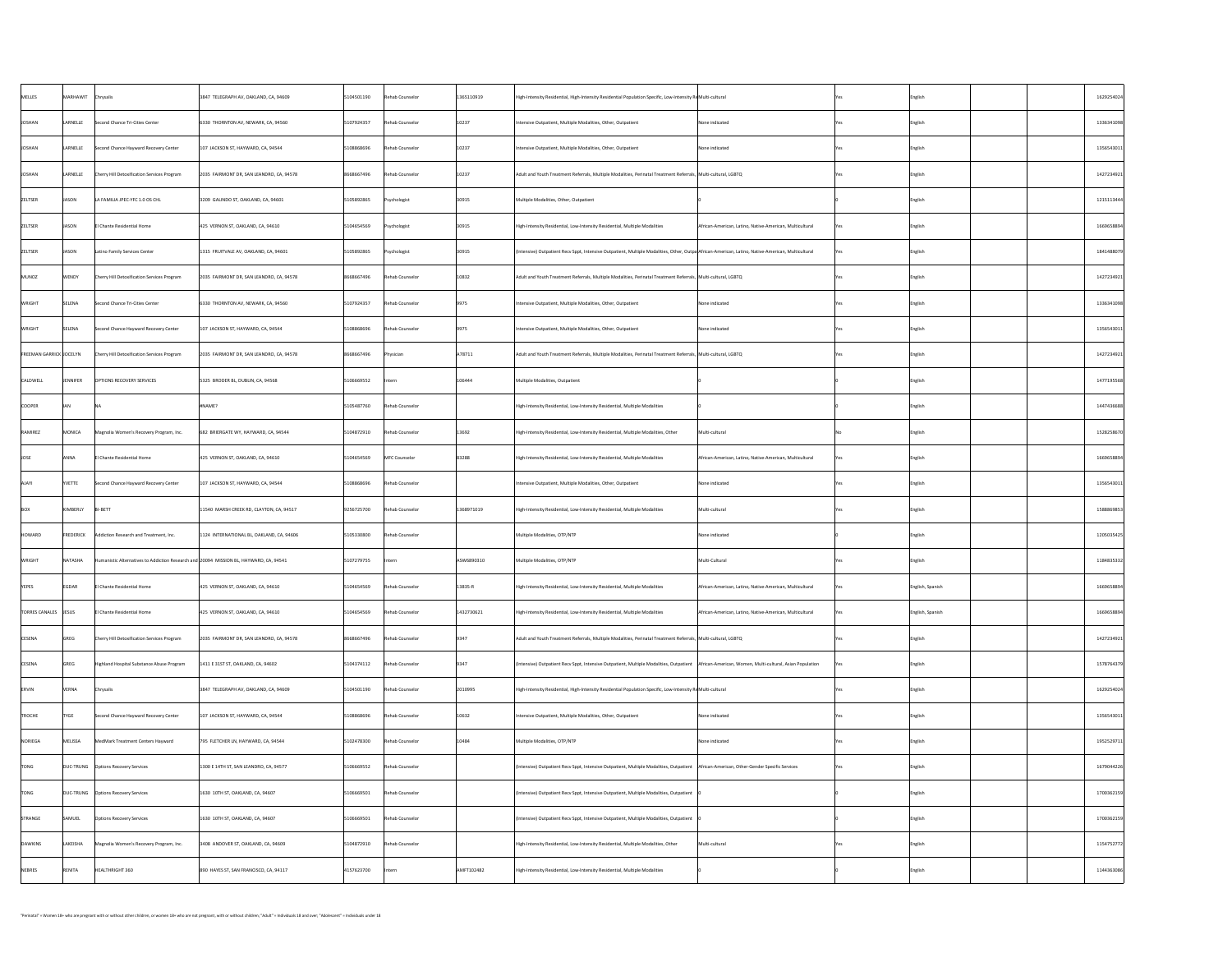| NEBRES        | RENITA       | HEALTHRIGHT 360                                                                        | 815 W BUENA VISTA AV, SAN FRANCISCO, CA, 94117             | 4155541450 | Intern          | AMFT102482      | High-Intensity Residential, Low-Intensity Residential, Multiple Modalities                                                                         |                                                          |                | English                 | 1700920345 |
|---------------|--------------|----------------------------------------------------------------------------------------|------------------------------------------------------------|------------|-----------------|-----------------|----------------------------------------------------------------------------------------------------------------------------------------------------|----------------------------------------------------------|----------------|-------------------------|------------|
| GARDINER      | MATTHEW      | Magnolia Women's Recovery Program, Inc.                                                | 3408 ANDOVER ST, OAKLAND, CA, 94609                        | 5104872910 | Psychiatrist    | C159653         | High-Intensity Residential, Low-Intensity Residential, Multiple Modalities, Other                                                                  | Multi-cultural                                           |                | English                 | 1154752772 |
| GARDINER      | MATTHEW      | Humanistic Alternatives to Addiction Research and 20094 MISSION BL, HAYWARD, CA, 94541 |                                                            | 5107279755 | Psychiatrist    | $\vert$ C159653 | Multiple Modalities, OTP/NTP                                                                                                                       | Multi-Cultural                                           |                | English                 | 1184835332 |
| GARDINER      | MATTHEW      | <b>Cronin House</b>                                                                    | 2595 DEPOT RD, HAYWARD, CA, 94545                          | 5107845874 | Psychiatrist    | C159653         | High-Intensity Residential, High-Intensity Residential Population Specific, Low-Intensity Re $0$                                                   |                                                          |                | English                 | 1336325737 |
| GARDINER      | MATTHEW      | Second Chance Tri-Cities Center                                                        | 6330 THORNTON AV, NEWARK, CA, 94560                        | 5107924357 | Psychiatrist    | C159653         | Intensive Outpatient, Multiple Modalities, Other, Outpatient                                                                                       | None indicated                                           |                | English                 | 1336341098 |
| GARDINER      | MATTHEW      | EBCRP Residential Program for Women and Childre 2545 SAN PABLO AV, OAKLAND, CA, 94612  |                                                            | 5104467160 | Psychiatrist    | $\vert$ C159653 | High-Intensity Residential, High-Intensity Residential Population Specific, Low-Intensity ReMulti-cultural                                         |                                                          |                | English                 | 1346726239 |
| GARDINER      | MATTHEW      | Second Chance Hayward Recovery Center                                                  | 107 JACKSON ST, HAYWARD, CA, 94544                         | 5108868696 | Psychiatrist    | C159653         | Intensive Outpatient, Multiple Modalities, Other, Outpatient                                                                                       | None indicated                                           |                | English                 | 1356543011 |
| GARDINER      | MATTHEW      | Cherry Hill Detoxification Services Program                                            | 2035 FAIRMONT DR, SAN LEANDRO, CA, 94578                   | 8668667496 | Psychiatrist    | C159653         | Adult and Youth Treatment Referrals, Multiple Modalities, Perinatal Treatment Referrals, Multi-cultural, LGBTQ                                     |                                                          |                | English                 | 1427234921 |
| GARDINER      | MATTHEW      |                                                                                        | $\vert$ 1820 SCENIC AV, BERKELEY, CA, 94709                | 5105487760 | Psychiatrist    | C159653         | High-Intensity Residential, Low-Intensity Residential, Multiple Modalities                                                                         |                                                          |                | English                 | 1447436688 |
| GARDINER      | MATTHEW      | OPTIONS RECOVERY ADDISON ST RR                                                         | 1845 ADDISON ST, BERKELEY, CA, 94703                       | 5106669552 | Psychiatrist    | C159653         | Multiple Modalities, Recovery Residence                                                                                                            |                                                          |                | English                 | 1497268072 |
| GARDINER      | MATTHEW      | SECOND CHANCE RECOV RES ODS AD                                                         | 6519 CENTRAL AV, NEWARK, CA, 94560                         | 5107934357 | Psychiatrist    | C159653         | Multiple Modalities, Other, Recovery Residence                                                                                                     |                                                          |                | English                 | 1508295122 |
| GARDINER      | MATTHEW      | CURA RECOVERY RESIDENCE ODS AD                                                         | 531 24TH ST, OAKLAND, CA, 94612                            | 5108392525 | Psychiatrist    | C159653         | Multiple Modalities, Other, Recovery Residence                                                                                                     |                                                          |                | English                 | 1528240959 |
| GARDINER      | MATTHEW      | Magnolia Women's Recovery Program, Inc.                                                | 682 BRIERGATE WY, HAYWARD, CA, 94544                       | 5104872910 | Psychiatrist    | C159653         | High-Intensity Residential, Low-Intensity Residential, Multiple Modalities, Other                                                                  | Multi-cultural                                           |                | English                 | 1528258670 |
| GARDINER      | MATTHEW      | $ B $ -BETT                                                                            | $\vert$ 11540 $\,$ MARSH CREEK RD, CLAYTON, CA, 94517 $\,$ | 9256725700 | Psychiatrist    | C159653         | High-Intensity Residential, Low-Intensity Residential, Multiple Modalities                                                                         | Multi-cultural                                           |                | English                 | 1588869853 |
| GARDINER      | MATTHEW      | Chrysalis                                                                              | 3847 TELEGRAPH AV, OAKLAND, CA, 94609                      | 5104501190 | Psychiatrist    | $\vert$ C159653 | High-Intensity Residential, High-Intensity Residential Population Specific, Low-Intensity ReMulti-cultural                                         |                                                          |                | English                 | 1629254024 |
| GARDINER      | MATTHEW      | Orchid Women's Recovery Center                                                         | 1342 E 27TH ST, OAKLAND, CA, 94606                         | 5105350611 | Psychiatrist    | $\vert$ C159653 | High-Intensity Residential, Low-Intensity Residential, Multiple Modalities, Other                                                                  | African-American                                         |                | English                 | 1649456955 |
| GARDINER      | MATTHEW      | El Chante Residential Home                                                             | 425 VERNON ST, OAKLAND, CA, 94610                          | 5104654569 | Psychiatrist    | C159653         | High-Intensity Residential, Low-Intensity Residential, Multiple Modalities                                                                         | African-American, Latino, Native-American, Multicultural |                | English                 | 1669658894 |
| GARDINER      | MATTHEW      | <b>Options Recovery Services</b>                                                       | 1300 E 14TH ST, SAN LEANDRO, CA, 94577                     | 5106669552 | Psychiatrist    | C159653         | (Intensive) Outpatient Recv Sppt, Intensive Outpatient, Multiple Modalities, Outpatient   African-American, Other-Gender Specific Services         |                                                          |                | English                 | 1679044226 |
| GARDINER      | MATTHEW      | <b>Options Recovery Services</b>                                                       | 1630 10TH ST, OAKLAND, CA, 94607                           | 5106669501 | Psychiatrist    | C159653         | (Intensive) Outpatient Recv Sppt, Intensive Outpatient, Multiple Modalities, Outpatient                                                            |                                                          |                | English                 | 1700362159 |
| GARDINER      | MATTHEW      | $ C.U.R.A.,$ Inc.                                                                      | 37437 GLENMOOR DR, FREMONT, CA, 94536                      | 5107133202 | Psychiatrist    | C159653         | High-Intensity Residential, Low-Intensity Residential, Multiple Modalities                                                                         | Multi-cultural, LGBTQ                                    |                | English                 | 1780872127 |
| GARDINER      | MATTHEW      | <b>OPTIONS RECOVERY 59ST RECOVRES</b>                                                  | 1020 59 ST, OAKLAND, CA, 94608                             | 5106669552 | Psychiatrist    | $\big $ C159653 | Multiple Modalities, Recovery Residence                                                                                                            |                                                          |                | English                 | 1821501446 |
| GARDINER      |              | $\vert$ MATTHEW $\vert$ Latino Family Services Center                                  | 1315 FRUITVALE AV, OAKLAND, CA, 94601                      | 5105892865 | Psychiatrist    | C159653         | (Intensive) Outpatient Recv Sppt, Intensive Outpatient, Multiple Modalities, Other, Outpa African-American, Latino, Native-American, Multicultural |                                                          |                | English                 | 1841488079 |
| GARDINER      | MATTHEW      | <b>Options Recovery Services</b>                                                       | 1931 CENTER ST, BERKELEY, CA, 94704                        | 5106669552 | Psychiatrist    | $\vert$ C159653 | (Intensive) Outpatient Recv Sppt, Intensive Outpatient, Multiple Modalities, Outpatient   None indicated                                           |                                                          |                | English                 | 1851512255 |
| PATTON        | AMIKO        | Second Chance Tri-Cities Center                                                        | 6330 THORNTON AV, NEWARK, CA, 94560                        | 5107924357 | Rehab Counselor |                 | Intensive Outpatient, Multiple Modalities, Other, Outpatient                                                                                       | None indicated                                           |                | English                 | 1336341098 |
| PATTON        | AMIKO        | Second Chance Hayward Recovery Center                                                  | 107 JACKSON ST, HAYWARD, CA, 94544                         | 5108868696 | Rehab Counselor |                 | Intensive Outpatient, Multiple Modalities, Other, Outpatient                                                                                       | None indicated                                           |                | English                 | 1356543011 |
| <b>SOK</b>    | BUNRETH      | AEGIS TREATMENT CENTERS                                                                | 1235 MCHENRY AV, A&B, MODESTO, CA, 95354                   | 2095274597 | Rehab Counselor | CO40670117      | Multiple Modalities, OTP/NTP                                                                                                                       | None indicated                                           | None indicated | English                 | 1659436095 |
| ORTIZ         | AMANDA       | <b>AEGIS TREATMENT CENTERS</b>                                                         | 955 W CENTER ST, 12A, MANTECA, CA, 95337                   | 2094630870 | Rehab Counselor |                 | Multiple Modalities, OTP/NTP                                                                                                                       | None indicated                                           | None indicated | English                 | 1134565740 |
| THOMPSON      | SHIRLEY      | <b>AEGIS TREATMENT CENTERS</b>                                                         | 955 W CENTER ST, 12A, MANTECA, CA, 95337                   | 2094630870 | Rehab Counselor | CADTP9502       | Multiple Modalities, OTP/NTP                                                                                                                       | None indicated                                           | None indicated | English                 | 1134565740 |
| <b>DUTT</b>   | <b>RAJNI</b> | LA FAMILIA JPEC-YFC 1.0 OS CHL                                                         | 3209 GALINDO ST, OAKLAND, CA, 94601                        | 5105892865 | Rehab Counselor | 1401380820      | Multiple Modalities, Other, Outpatient                                                                                                             |                                                          |                | English, Spanish, Other | 1215113444 |
| <b>DUTT</b>   | <b>RAJNI</b> | Latino Family Services Center                                                          | 1315 FRUITVALE AV, OAKLAND, CA, 94601                      | 5105892865 | Rehab Counselor | 1401380820      | (Intensive) Outpatient Recv Sppt, Intensive Outpatient, Multiple Modalities, Other, Outpa African-American, Latino, Native-American, Multicultural |                                                          |                | English, Spanish, Other | 1841488079 |
| <b>WEAVER</b> | CANDISE      | Magnolia Women's Recovery Program, Inc.                                                | 3408 ANDOVER ST, OAKLAND, CA, 94609                        | 5104872910 | Rehab Counselor |                 | High-Intensity Residential, Low-Intensity Residential, Multiple Modalities, Other                                                                  | Multi-cultural                                           |                | Other                   | 1154752772 |
|               |              |                                                                                        |                                                            |            |                 |                 |                                                                                                                                                    |                                                          |                |                         |            |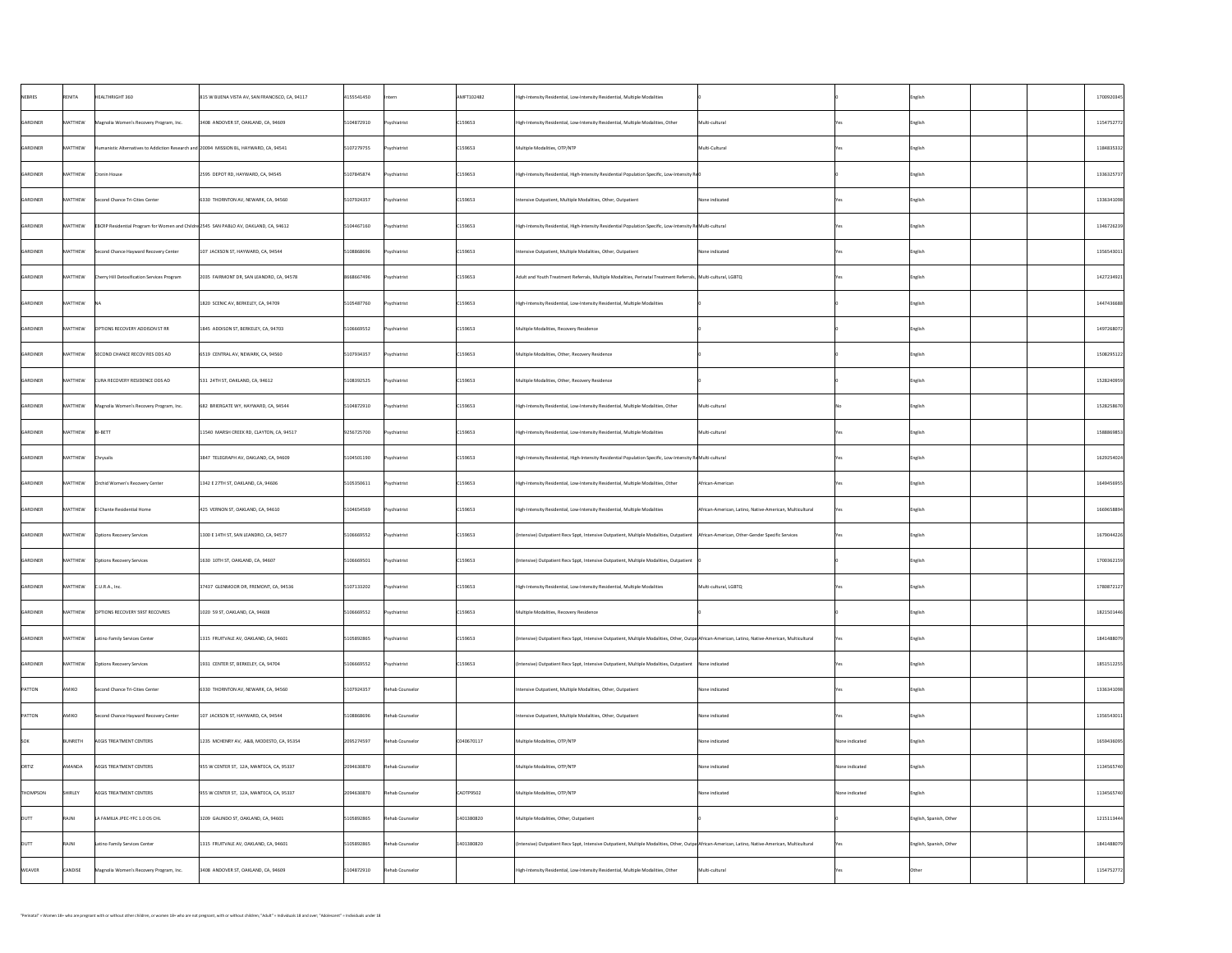| <b>WEAVER</b>  | CANDISE         | Magnolia Women's Recovery Program, Inc.                                               | 682 BRIERGATE WY, HAYWARD, CA, 94544                | 5104872910 | Rehab Counselor    |                | High-Intensity Residential, Low-Intensity Residential, Multiple Modalities, Other                                                                   | Multi-cultural                                           |                | Other                     | 1528258670 |
|----------------|-----------------|---------------------------------------------------------------------------------------|-----------------------------------------------------|------------|--------------------|----------------|-----------------------------------------------------------------------------------------------------------------------------------------------------|----------------------------------------------------------|----------------|---------------------------|------------|
| <b>JESTER</b>  | NICHOLAS        |                                                                                       | 1820 SCENIC AV, BERKELEY, CA, 94709                 | 5105487760 | Rehab Counselor    |                | High-Intensity Residential, Low-Intensity Residential, Multiple Modalities                                                                          |                                                          |                | English                   | 1447436688 |
| BACH           | <b>JESSICA</b>  | <b>El Chante Residential Home</b>                                                     | 425 VERNON ST, OAKLAND, CA, 94610                   | 5104654569 | Rehab Counselor    | $14199-RAC$    | High-Intensity Residential, Low-Intensity Residential, Multiple Modalities                                                                          | African-American, Latino, Native-American, Multicultural |                | English, Spanish          | 1669658894 |
| BACH           | JESSICA         | Latino Family Services Center                                                         | 1315 FRUITVALE AV, OAKLAND, CA, 94601               | 5105892865 | Rehab Counselor    | $14199 - RAC$  | (Intensive) Outpatient Recv Sppt, Intensive Outpatient, Multiple Modalities, Other, Outpa African-American, Latino, Native-American, Multicultural  |                                                          |                | English, Spanish          | 1841488079 |
| SEGALL         | <b>ZACHARY</b>  | LA FAMILIA JPEC-YFC 1.0 OS CHL                                                        | 3209 GALINDO ST, OAKLAND, CA, 94601                 | 5105892865 | Rehab Counselor    | 1401970820     | Multiple Modalities, Other, Outpatient                                                                                                              |                                                          |                | English, Spanish          | 1215113444 |
| SEGALL         | ZACHARY         | Latino Family Services Center                                                         | 1315 FRUITVALE AV, OAKLAND, CA, 94601               | 5105892865 | Rehab Counselor    | 1401970820     | (Intensive) Outpatient Recv Sppt, Intensive Outpatient, Multiple Modalities, Other, Outpa African-American, Latino, Native-American, Multicultural  |                                                          |                | $\left $ English, Spanish | 1841488079 |
| HARRIS         | <b>AARON</b>    | El Chante Residential Home                                                            | 425 VERNON ST, OAKLAND, CA, 94610                   | 5104654569 | Rehab Counselor    | 14204          | High-Intensity Residential, Low-Intensity Residential, Multiple Modalities                                                                          | African-American, Latino, Native-American, Multicultural |                | English, Spanish          | 1669658894 |
| <b>HARRIS</b>  | AARON           | Latino Family Services Center                                                         | 1315 FRUITVALE AV, OAKLAND, CA, 94601               | 5105892865 | Rehab Counselor    | 14204          | (Intensive) Outpatient Recv Sppt, Intensive Outpatient, Multiple Modalities, Other, Outpa African-American, Latino, Native-American, Multicultural  |                                                          |                | English, Spanish          | 1841488079 |
| <b>CLARK</b>   | DARCEY          | Lifeline Treatment Services, Inc.                                                     | 10429 INTERNATIONAL BL, OAKLAND, CA, 94603          | 5107778448 | Rehab Counselor    |                | Multiple Modalities, OTP/NTP                                                                                                                        | None indicated                                           |                | English                   | 1689890758 |
| STARK          | <b>NANCY</b>    | Latino Family Services Center                                                         | 1315 FRUITVALE AV, OAKLAND, CA, 94601               | 5105892865 | Nurse Practitioner | 10258          | (Intensive) Outpatient Recv Sppt, Intensive Outpatient, Multiple Modalities, Other, Outpa African-American, Latino, Native-American, Multicultural  |                                                          |                | English, Spanish          | 1841488079 |
| ALEXANDER      | <b>HERMAN</b>   | BAART                                                                                 | 1111 MARKET ST, SAN FRANCISCO, CA, 94103            | 4155527914 | Rehab Counselor    |                | Multiple Modalities, OTP/NTP                                                                                                                        | None indicated                                           |                | English                   | 1780722033 |
| <b>FILOTEO</b> | ALYCIA          | Cronin House                                                                          | 2595 DEPOT RD, HAYWARD, CA, 94545                   | 5107845874 | Rehab Counselor    | 1394290620     | High-Intensity Residential, High-Intensity Residential Population Specific, Low-Intensity Re $0$                                                    |                                                          |                | English                   | 1336325737 |
| ANDERSON       | <b>ERIK</b>     | Highland Hospital Substance Abuse Program                                             | 1411 E 31ST ST, OAKLAND, CA, 94602                  | 5104374112 | Physician          | A125943        | (Intensive) Outpatient Recv Sppt, Intensive Outpatient, Multiple Modalities, Outpatient   African-American, Women, Multi-cultural, Asian Population |                                                          |                | English, Spanish          | 1578764379 |
| ANDERSON       | <b>ERIK</b>     | AEGIS TREATMENT CENTERS                                                               | 1235 MCHENRY AV, A&B, MODESTO, CA, 95354            | 2095274597 | Physician          | A125943        | Multiple Modalities, OTP/NTP                                                                                                                        | None indicated                                           | None indicated | English, Spanish          | 1659436095 |
| SANTIAGO       | RAQUEL          | EBCRP Residential Program for Women and Childre 2545 SAN PABLO AV, OAKLAND, CA, 94612 |                                                     | 5104467160 | Rehab Counselor    | 1432670621     | High-Intensity Residential, High-Intensity Residential Population Specific, Low-Intensity ReMulti-cultural                                          |                                                          |                | English                   | 1346726239 |
| ROSALES        | KYLE            | Highland Hospital Substance Abuse Program                                             | 1411 E 31ST ST, OAKLAND, CA, 94602                  | 5104374112 | Rehab Counselor    | 1393590620     | (Intensive) Outpatient Recv Sppt, Intensive Outpatient, Multiple Modalities, Outpatient   African-American, Women, Multi-cultural, Asian Population |                                                          |                | English                   | 1578764379 |
| DONOVAN        | DANIELLE        | Second Chance Tri-Cities Center                                                       | $ 6330$ THORNTON AV, NEWARK, CA, 94560              | 5107924357 | Rehab Counselor    | $14207 - RAC$  | Intensive Outpatient, Multiple Modalities, Other, Outpatient                                                                                        | None indicated                                           |                | English                   | 1336341098 |
| DONOVAN        | DANIELLE        | Second Chance Hayward Recovery Center                                                 | $107$ JACKSON ST, HAYWARD, CA, 94544                | 5108868696 | Rehab Counselor    | $14207 - RAC$  | Intensive Outpatient, Multiple Modalities, Other, Outpatient                                                                                        | None indicated                                           |                | English                   | 1356543011 |
| AGUILAR        | JENNIFER        | <b>AEGIS TREATMENT CENTERS</b>                                                        | $441$ S HAM LN, A, LODI, CA, 95242                  | 2092248940 | Unlicensed Worker  |                | Multiple Modalities, OTP/NTP                                                                                                                        | None indicated                                           | None indicated | English                   | 1649669979 |
| FORD           | <b>CLARISSA</b> | BAART                                                                                 | 1111 MARKET ST, SAN FRANCISCO, CA, 94103            | 4155527914 | Rehab Counselor    | CADTP10592     | Multiple Modalities, OTP/NTP                                                                                                                        | None indicated                                           |                | English                   | 1780722033 |
| GALLI          | ANDREW          | <b>AEGIS TREATMENT CENTERS</b>                                                        | $441$ S HAM LN, A, LODI, CA, 95242                  | 2092248940 | Rehab Counselor    | C035450915     | Multiple Modalities, OTP/NTP                                                                                                                        | None indicated                                           | None indicated | English                   | 1649669979 |
| TALLEUR        | BRIAN           | <b>AEGIS TREATRMENT CENTERS</b>                                                       | $8626$ LOWER SACRAMENTO RD, 41, STOCKTON, CA, 95210 | 2094782487 | Physician          | A154190        | Multiple Modalities, OTP/NTP                                                                                                                        |                                                          |                | English                   | 1114083771 |
| <b>TALLEUR</b> | BRIAN           | <b>AEGIS TREATMENT CENTERS</b>                                                        | 955 W CENTER ST, 12A, MANTECA, CA, 95337            | 2094630870 | Physician          | A154190        | Multiple Modalities, OTP/NTP                                                                                                                        | None indicated                                           | None indicated | English                   | 1134565740 |
| <b>TALLEUR</b> | <b>BRIAN</b>    | <b>AEGIS TREATMENT CENTERS</b>                                                        | 3707 E SHIELDS AV, FRESNO, CA, 93726                | 5592299040 | Physician          | A154190        | Multiple Modalities, OTP/NTP                                                                                                                        | None indicated                                           | None indicated | English                   | 1265598817 |
| <b>TALLEUR</b> | BRIAN           | <b>AEGIS TREATMENT CENTERS</b>                                                        | $441$ S HAM LN, A, LODI, CA, 95242                  | 2092248940 | Physician          | A154190        | Multiple Modalities, OTP/NTP                                                                                                                        | None indicated                                           | None indicated | English                   | 1649669979 |
| <b>TALLEUR</b> | BRIAN           | <b>AEGIS TREATMENT CENTERS</b>                                                        | 1235 MCHENRY AV, A&B, MODESTO, CA, 95354            | 2095274597 | Physician          | A154190        | Multiple Modalities, OTP/NTP                                                                                                                        | None indicated                                           | None indicated | English                   | 1659436095 |
| BENTON         | <b>CALVIN</b>   | MedMark Treatment Centers Hayward                                                     | 795 FLETCHER LN, HAYWARD, CA, 94544                 | 5102478300 | Physician          | $\big $ C34382 | Multiple Modalities, OTP/NTP                                                                                                                        | None indicated                                           |                | English                   | 1952529711 |
| <b>WELLS</b>   | <b>CHAUNTA</b>  | Second Chance Tri-Cities Center                                                       | 6330 THORNTON AV, NEWARK, CA, 94560                 | 5107924357 | Rehab Counselor    | 10686          | Intensive Outpatient, Multiple Modalities, Other, Outpatient                                                                                        | None indicated                                           |                | English                   | 1336341098 |
| <b>WELLS</b>   | <b>CHAUNTA</b>  | Second Chance Hayward Recovery Center                                                 | 107 JACKSON ST, HAYWARD, CA, 94544                  | 5108868696 | Rehab Counselor    | 10686          | Intensive Outpatient, Multiple Modalities, Other, Outpatient                                                                                        | None indicated                                           |                | English                   | 1356543011 |
| TRIBBLE        | KEITH           | <b>Options Recovery Services</b>                                                      | 1300 E 14TH ST, SAN LEANDRO, CA, 94577              | 5106669552 | Rehab Counselor    | 9357           | (Intensive) Outpatient Recv Sppt, Intensive Outpatient, Multiple Modalities, Outpatient   African-American, Other-Gender Specific Services          |                                                          |                | English                   | 1679044226 |
| TRIBBLE        | KEITH           | Options Recovery Services                                                             | 1630 10TH ST, OAKLAND, CA, 94607                    | 5106669501 | Rehab Counselor    | 9357           | (Intensive) Outpatient Recv Sppt, Intensive Outpatient, Multiple Modalities, Outpatient                                                             |                                                          |                | English                   | 1700362159 |
|                |                 |                                                                                       |                                                     |            |                    |                |                                                                                                                                                     |                                                          |                |                           |            |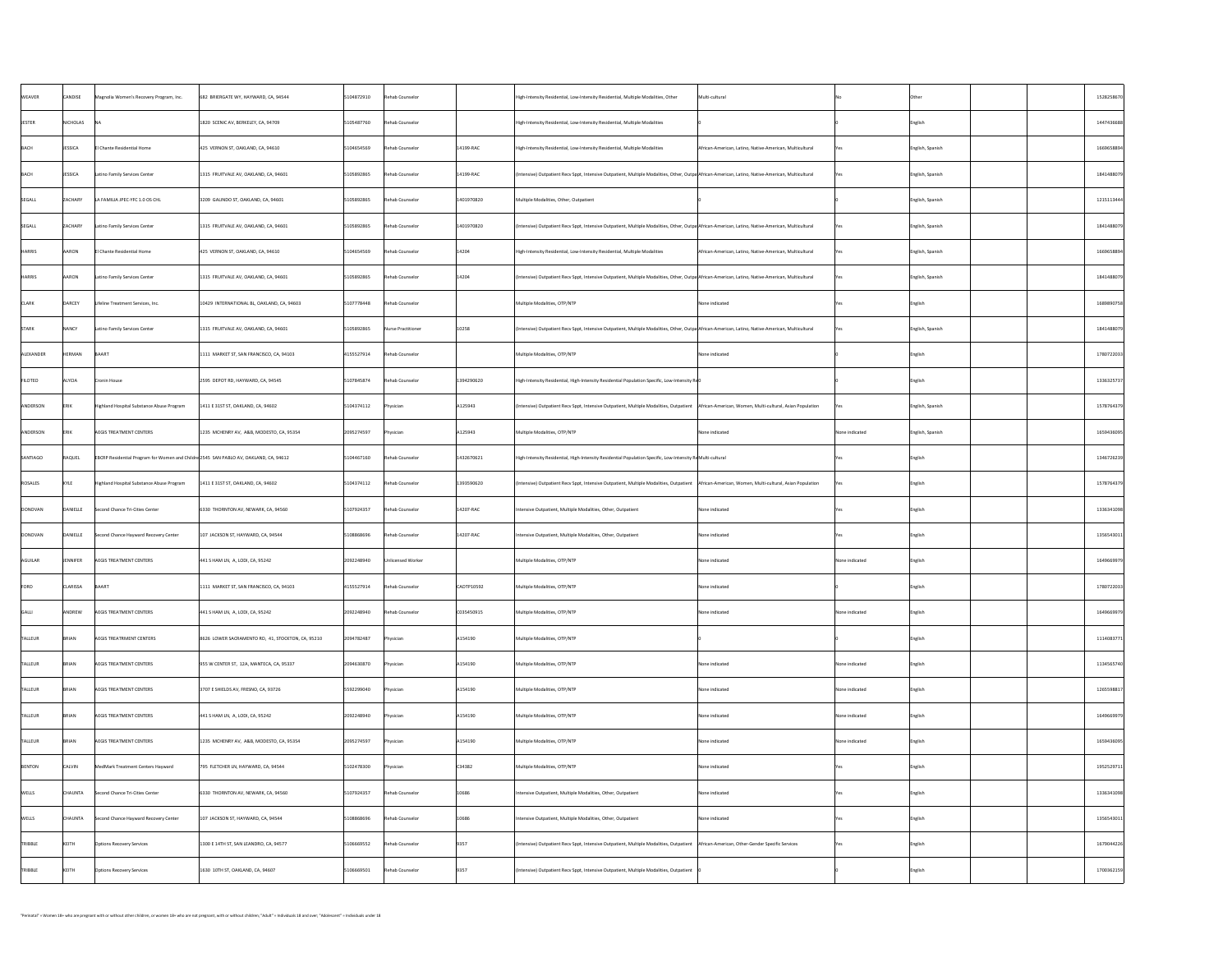| TRIBBLE      | KEITH           | <b>Options Recovery Services</b>                                                                                | 1931 CENTER ST, BERKELEY, CA, 94704            | 5106669552                     | Rehab Counselor | 9357          | $\vert$ (Intensive) Outpatient Recv Sppt, Intensive Outpatient, Multiple Modalities, Outpatient $\vert$ None indicated                     |                |                | English        | 1851512255 |
|--------------|-----------------|-----------------------------------------------------------------------------------------------------------------|------------------------------------------------|--------------------------------|-----------------|---------------|--------------------------------------------------------------------------------------------------------------------------------------------|----------------|----------------|----------------|------------|
| BIENEK       | COLE            | <b>Options Recovery Services</b>                                                                                | 1300 E 14TH ST, SAN LEANDRO, CA, 94577         | 5106669552                     | Rehab Counselor | 7482          | (Intensive) Outpatient Recv Sppt, Intensive Outpatient, Multiple Modalities, Outpatient   African-American, Other-Gender Specific Services |                |                | English        | 1679044226 |
| BIENEK       | <b>COLE</b>     | <b>Options Recovery Services</b>                                                                                | 1630 10TH ST, OAKLAND, CA, 94607               | 5106669501                     | Rehab Counselor | 7482          | (Intensive) Outpatient Recv Sppt, Intensive Outpatient, Multiple Modalities, Outpatient                                                    |                |                | English        | 1700362159 |
| MARTIN       | PAULA           | <b>AEGIS TREATMENT CENTERS</b>                                                                                  | $ 441 S$ HAM LN, A, LODI, CA, 95242            | 2092248940                     | Rehab Counselor | 167969 IV     | Multiple Modalities, OTP/NTP                                                                                                               | None indicated | None indicated | English        | 1649669979 |
| GARCIA       | ABEL            | AEGIS TREATMENT CENTERS                                                                                         | $ 441 S$ HAM LN, A, LODI, CA, 95242            | 2092248940                     | Rehab Counselor | 1334200119    | Multiple Modalities, OTP/NTP                                                                                                               | None indicated | None indicated | English        | 1649669979 |
| BIXLER       |                 | $\vert$ MADELAINE $\vert$ EBCRP Residential Program for Women and Childre 2545 SAN PABLO AV, OAKLAND, CA, 94612 |                                                | 5104467160                     | Rehab Counselor | 1406030920    | High-Intensity Residential, High-Intensity Residential Population Specific, Low-Intensity ReMulti-cultural                                 |                |                | English        | 1346726239 |
| BOLLINGER    | <b>TAMMY</b>    | Addiction Research and Treatment, Inc.                                                                          | 1124 INTERNATIONAL BL, OAKLAND, CA, 94606      | 5105330800                     | Rehab Counselor | 1354390719    | Multiple Modalities, OTP/NTP                                                                                                               | None indicated |                | English        | 1205035425 |
| BOLLINGER    | <b>TAMMY</b>    | MedMark Treatment Centers Hayward                                                                               | 795 FLETCHER LN, HAYWARD, CA, 94544            | 5102478300                     | Rehab Counselor | 1354390719    | Multiple Modalities, OTP/NTP                                                                                                               | None indicated |                | English        | 1952529711 |
| RUSSELL      | TIARA           | Second Chance Tri-Cities Center                                                                                 | 6330 THORNTON AV, NEWARK, CA, 94560            | 5107924357                     | Rehab Counselor | 11171         | Intensive Outpatient, Multiple Modalities, Other, Outpatient                                                                               | None indicated |                | English        | 1336341098 |
| RUSSELL      | <b>TIARA</b>    | Second Chance Hayward Recovery Center                                                                           | $107$ JACKSON ST, HAYWARD, CA, 94544           | 5108868696                     | Rehab Counselor | 11171         | Intensive Outpatient, Multiple Modalities, Other, Outpatient                                                                               | None indicated |                | English        | 1356543011 |
| RUSSELL      | TIARA           | Cherry Hill Detoxification Services Program                                                                     | 2035 FAIRMONT DR, SAN LEANDRO, CA, 94578       | 8668667496                     | Rehab Counselor | 11171         | Adult and Youth Treatment Referrals, Multiple Modalities, Perinatal Treatment Referrals, Multi-cultural, LGBTQ                             |                |                | English        | 1427234921 |
| LEWIS        | <b>LEKESHIA</b> | EBCRP Residential Program for Women and Childre 2545 SAN PABLO AV, OAKLAND, CA, 94612                           |                                                | 5104467160                     | Intern          | ACSW 93710    | High-Intensity Residential, High-Intensity Residential Population Specific, Low-Intensity ReMulti-cultural                                 |                |                | English        | 1346726239 |
| $ P R$ ICE   | MEGAN           | HEALTHRIGHT 360                                                                                                 | 890 HAYES ST, SAN FRANCISCO, CA, 94117         | 4157623700                     | Intern          | ACSW 94832    | High-Intensity Residential, Low-Intensity Residential, Multiple Modalities                                                                 |                |                | English        | 1144363086 |
| P R C E      | MEGAN           | HEALTHRIGHT 360                                                                                                 | 815 W BUENA VISTA AV, SAN FRANCISCO, CA, 94117 | 4155541450                     | Intern          | ACSW 94832    | High-Intensity Residential, Low-Intensity Residential, Multiple Modalities                                                                 |                |                | English        | 1700920345 |
| KIRKPATRICK  | MICHAEL         | Options Recovery Services                                                                                       | 1300 E 14TH ST, SAN LEANDRO, CA, 94577         | 5106669552                     | Rehab Counselor | C037780616    | (Intensive) Outpatient Recv Sppt, Intensive Outpatient, Multiple Modalities, Outpatient   African-American, Other-Gender Specific Services |                |                | English        | 1679044226 |
| KIRKPATRICK  | MICHAEL         | <b>Options Recovery Services</b>                                                                                | 1630 10TH ST, OAKLAND, CA, 94607               | 5106669501                     | Rehab Counselor | C037780616    | (Intensive) Outpatient Recv Sppt, Intensive Outpatient, Multiple Modalities, Outpatient                                                    |                |                | English        | 1700362159 |
| KIRKPATRICK  | MICHAEL         | <b>Options Recovery Services</b>                                                                                | 1931 CENTER ST, BERKELEY, CA, 94704            | 5106669552                     | Rehab Counselor | C037780616    | $\vert$ (Intensive) Outpatient Recv Sppt, Intensive Outpatient, Multiple Modalities, Outpatient $\vert$ None indicated                     |                |                | English        | 1851512255 |
| PREAP        | JENNIFER        | AEGIS TREATMENT CENTERS                                                                                         | $441$ S HAM LN, A, LODI, CA, 95242             | 2092248940                     | Rehab Counselor | 9798          | Multiple Modalities, OTP/NTP                                                                                                               | None indicated | None indicated | English        | 1649669979 |
| PRINCE       | JENNIFER        | Cherry Hill Detoxification Services Program                                                                     | 2035 FAIRMONT DR, SAN LEANDRO, CA, 94578       | 8668667496                     | Rehab Counselor | 11105         | Adult and Youth Treatment Referrals, Multiple Modalities, Perinatal Treatment Referrals, Multi-cultural, LGBTQ                             |                |                | English        | 1427234921 |
| GONZALES     |                 | ESPERANZA   AEGIS TREATMENT CENTERS                                                                             | $441$ S HAM LN, A, LODI, CA, 95242             | 2092248940                     | Rehab Counselor | 9963          | Multiple Modalities, OTP/NTP                                                                                                               | None indicated | None indicated | English        | 1649669979 |
| <b>BILGI</b> | TEJASI          | HealthRIGHT 360                                                                                                 | 33440 ALVARADO NILES RD, UNION CITY, CA, 94587 | 5104009567                     | MFC Counselor   | 52714         | Multiple Modalities, Outpatient                                                                                                            |                |                | English, Other | 1205459716 |
|              |                 | AUTUMN AEGIS TREATMENT CENTERS                                                                                  | $1235$ MCHENRY AV, A&B, MODESTO, CA, 95354     | $ 2095274597 $ Rehab Counselor |                 | 10232         | Multiple Modalities, OTP/NTP                                                                                                               | None indicated | None indicated | English        | 1659436095 |
| <b>MOE</b>   | <b>TAMMY</b>    | Magnolia Women's Recovery Program, Inc.                                                                         | 3408 ANDOVER ST, OAKLAND, CA, 94609            | 5104872910                     | Rehab Counselor | 11249         | High-Intensity Residential, Low-Intensity Residential, Multiple Modalities, Other                                                          | Multi-cultural |                | English        | 1154752772 |
| <b>MOE</b>   | <b>TAMMY</b>    | Magnolia Women's Recovery Program, Inc.                                                                         | 682 BRIERGATE WY, HAYWARD, CA, 94544           | 5104872910                     | Rehab Counselor | 11249         | High-Intensity Residential, Low-Intensity Residential, Multiple Modalities, Other                                                          | Multi-cultural |                | English        | 1528258670 |
| MOORE        | AMARI           | Lifeline Treatment Services, Inc.                                                                               | 10429 INTERNATIONAL BL, OAKLAND, CA, 94603     | 5107778448                     | Rehab Counselor | 1378200220    | Multiple Modalities, OTP/NTP                                                                                                               | None indicated |                | English        | 1689890758 |
| GUERRA       | NATASHA         | Lifeline Treatment Services, Inc.                                                                               | 10429 INTERNATIONAL BL, OAKLAND, CA, 94603     | 5107778448                     | Rehab Counselor | $ 13960$ -rac | Multiple Modalities, OTP/NTP                                                                                                               | None indicated |                | English        | 1689890758 |
| DERTIEN      | ANDREW          | BAART                                                                                                           | 1111 MARKET ST, SAN FRANCISCO, CA, 94103       | 4155527914                     | Rehab Counselor | 1410691120    | Multiple Modalities, OTP/NTP                                                                                                               | None indicated |                | English        | 1780722033 |
| BARNABY      | DEBBIE          | BAY AREA ADDICTION RESEARCH                                                                                     | 433 TURK ST, SAN FRANCISCO, CA, 94102          | 4158633883                     | Rehab Counselor | 5287          | Multiple Modalities, OTP/NTP                                                                                                               | None indicated | None indicated | English        | 1053458885 |
| SERHAN       | CRISTINA        | <b>AEGIS TREATMENT CENTERS</b>                                                                                  | 955 W CENTER ST, 12A, MANTECA, CA, 95337       | 2094630870                     | Rehab Counselor | 8868          | Multiple Modalities, OTP/NTP                                                                                                               | None indicated | None indicated | English        | 1134565740 |
| <b>CLARK</b> | <b>ERIC</b>     | BAY AREA ADDICTION RESEARCH                                                                                     | 433 TURK ST, SAN FRANCISCO, CA, 94102          | 4158633883                     | Rehab Counselor | $ $ CADTP9444 | Multiple Modalities, OTP/NTP                                                                                                               | None indicated | None indicated | English        | 1053458885 |
| STARKS       | D'MITRI         | BAY AREA ADDICTION RESEARCH                                                                                     | 433 TURK ST, SAN FRANCISCO, CA, 94102          | 4158633883                     | Rehab Counselor | 1302930418    | Multiple Modalities, OTP/NTP                                                                                                               | None indicated | None indicated | English        | 1053458885 |
|              |                 |                                                                                                                 |                                                |                                |                 |               |                                                                                                                                            |                |                |                |            |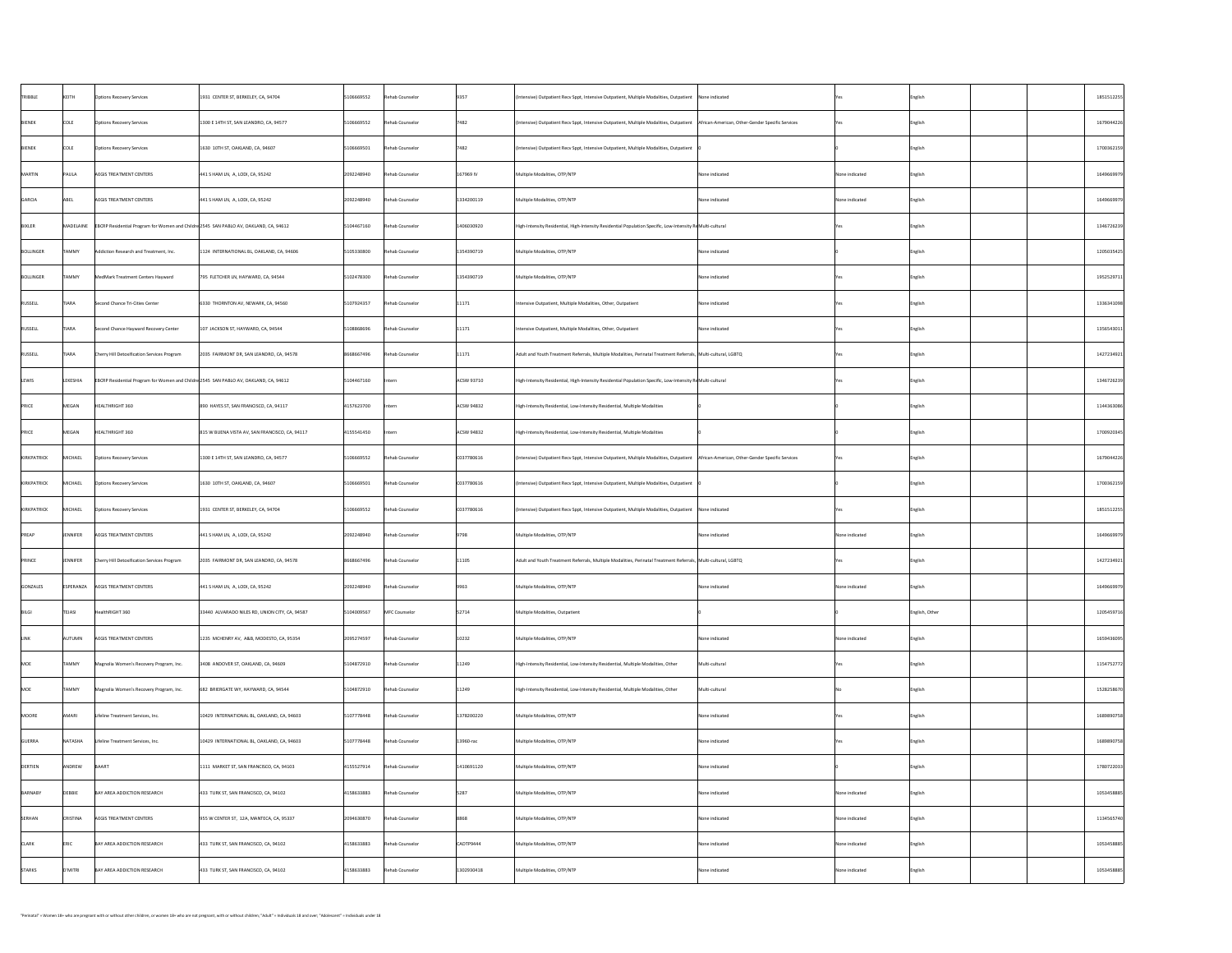| O'NEIL             |                | JOHN CHRISTI Cherry Hill Detoxification Services Program                               | 2035 FAIRMONT DR, SAN LEANDRO, CA, 94578                                                      | 8668667496 | Physician          | A118663       | Adult and Youth Treatment Referrals, Multiple Modalities, Perinatal Treatment Referrals,  Multi-cultural, LGBTQ                                     |                                                                        |                | English          | 1427234921 |
|--------------------|----------------|----------------------------------------------------------------------------------------|-----------------------------------------------------------------------------------------------|------------|--------------------|---------------|-----------------------------------------------------------------------------------------------------------------------------------------------------|------------------------------------------------------------------------|----------------|------------------|------------|
| <b>SMITH</b>       | DARRELL        | EBCRP Residential Program for Women and Childre 2545 SAN PABLO AV, OAKLAND, CA, 94612  |                                                                                               | 5104467160 | Rehab Counselor    | 11300         | High-Intensity Residential, High-Intensity Residential Population Specific, Low-Intensity ReMulti-cultural                                          |                                                                        |                | English          | 1346726239 |
| BEDOLLA            | RICARDO        | Second Chance Tri-Cities Center                                                        | 6330 THORNTON AV, NEWARK, CA, 94560                                                           | 5107924357 | Rehab Counselor    | $ 14418$ -rac | Intensive Outpatient, Multiple Modalities, Other, Outpatient                                                                                        | None indicated                                                         |                | English          | 1336341098 |
| BEDOLLA            | RICARDO        | Second Chance Hayward Recovery Center                                                  | 107 JACKSON ST, HAYWARD, CA, 94544                                                            | 5108868696 | Rehab Counselor    | $ 14418$ -rac | Intensive Outpatient, Multiple Modalities, Other, Outpatient                                                                                        | None indicated                                                         |                | English          | 1356543011 |
| RODRIGUEZ          | MICHAEL        | <b>AEGIS TREATMENT CENTERS</b>                                                         | 1235 MCHENRY AV, A&B, MODESTO, CA, 95354                                                      | 2095274597 | Rehab Counselor    | A013760315    | Multiple Modalities, OTP/NTP                                                                                                                        | None indicated                                                         | None indicated | English          | 1659436095 |
| PITTMAN            | <b>HEATHER</b> | <b>AEGIS TREATMENT CENTERS</b>                                                         | $441$ S HAM LN, A, LODI, CA, 95242                                                            | 2092248940 | Rehab Counselor    | 1411031120    | Multiple Modalities, OTP/NTP                                                                                                                        | None indicated                                                         | None indicated | English          | 1649669979 |
| HENDERSON          | NICOLE         | <b>Options Recovery Services</b>                                                       | 1300 E 14TH ST, SAN LEANDRO, CA, 94577                                                        | 5106669552 | Rehab Counselor    | 1412151220    | (Intensive) Outpatient Recv Sppt, Intensive Outpatient, Multiple Modalities, Outpatient   African-American, Other-Gender Specific Services          |                                                                        |                | English          | 1679044226 |
| EVANS              | MACKENZIE      | AEGIS TREATMENT CENTERS                                                                | $ 441 S$ HAM LN, A, LODI, CA, 95242                                                           | 2092248940 | Rehab Counselor    | 11068         | Multiple Modalities, OTP/NTP                                                                                                                        | None indicated                                                         | None indicated | English          | 1649669979 |
| <b>SMITH</b>       | MELBA          |                                                                                        | Humanistic Alternatives to Addiction Research and 10850 MACARTHUR BL, 200, OAKLAND, CA, 94605 | 5108752300 | Rehab Counselor    | 1314620718    | Multiple Modalities, OTP/NTP                                                                                                                        | African-American, Asian, Filipino, LGBTG, Middle East/Arab, MulticuYes |                | English          | 1720204696 |
| MACBAIN            | ANGUS          | Second Chance Tri-Cities Center                                                        | 6330 THORNTON AV, NEWARK, CA, 94560                                                           | 5107924357 | Rehab Counselor    | $14429$ -rac  | Intensive Outpatient, Multiple Modalities, Other, Outpatient                                                                                        | None indicated                                                         |                | English          | 1336341098 |
| MACBAIN            | <b>ANGUS</b>   | Second Chance Hayward Recovery Center                                                  | $107$ JACKSON ST, HAYWARD, CA, 94544                                                          | 5108868696 | Rehab Counselor    | $ 14429$ -rac | Intensive Outpatient, Multiple Modalities, Other, Outpatient                                                                                        | None indicated                                                         |                | English          | 1356543011 |
| PHOMMACHIT         | MICHELLE       | Cherry Hill Detoxification Services Program                                            | 2035 FAIRMONT DR, SAN LEANDRO, CA, 94578                                                      | 8668667496 | Rehab Counselor    | 11468         | Adult and Youth Treatment Referrals, Multiple Modalities, Perinatal Treatment Referrals, Multi-cultural, LGBTQ                                      |                                                                        |                | English          | 1427234921 |
| CONTRERAS          | ALICIA         | Cherry Hill Detoxification Services Program                                            | 2035 FAIRMONT DR, SAN LEANDRO, CA, 94578                                                      | 8668667496 | Rehab Counselor    | 11543         | Adult and Youth Treatment Referrals, Multiple Modalities, Perinatal Treatment Referrals, Multi-cultural, LGBTQ                                      |                                                                        |                | English          | 1427234921 |
| THOMPSON           | MARIA          | EBCRP Residential Program for Women and Childre 2545 SAN PABLO AV, OAKLAND, CA, 94612  |                                                                                               | 5104467160 | Rehab Counselor    | 1420710221    | High-Intensity Residential, High-Intensity Residential Population Specific, Low-Intensity ReMulti-cultural                                          |                                                                        |                | English          | 1346726239 |
| <sup>I</sup> SMITH | PATRICIA       | Magnolia Women's Recovery Program, Inc.                                                | 682 BRIERGATE WY, HAYWARD, CA, 94544                                                          | 5104872910 | Rehab Counselor    | 11362         | High-Intensity Residential, Low-Intensity Residential, Multiple Modalities, Other                                                                   | Multi-cultural                                                         |                | English          | 1528258670 |
| <b>VIRK</b>        | PARAMJIT       | Latino Family Services Center                                                          | 1315 FRUITVALE AV, OAKLAND, CA, 94601                                                         | 5105892865 | Nurse Practitioner | 95006231      | │(Intensive) Outpatient Recv Sppt, Intensive Outpatient, Multiple Modalities, Other, Outpa African-American, Latino, Native-American, Multicultural |                                                                        |                | English          | 1841488079 |
| SAINZ              | JESSICA        | BAART                                                                                  | 1313 CUTTING BL, RICHMOND, CA, 94804                                                          | 5102320874 | Rehab Counselor    | 1332781218    | Multiple Modalities, OTP/NTP                                                                                                                        | None indicated                                                         |                | English, Spanish | 1730226473 |
| <b>DE ANDA</b>     | CAROLINA       | BAART                                                                                  | 1313 CUTTING BL, RICHMOND, CA, 94804                                                          | 5102320874 | Rehab Counselor    | 1287160118    | Multiple Modalities, OTP/NTP                                                                                                                        | None indicated                                                         |                | English, Spanish | 1730226473 |
| BEARD              | SHARON         | BAART                                                                                  | 1313 CUTTING BL, RICHMOND, CA, 94804                                                          | 5102320874 | Rehab Counselor    | 8432          | Multiple Modalities, OTP/NTP                                                                                                                        | None indicated                                                         |                | English          | 1730226473 |
| JOHNSON            | <b>TONY</b>    | Second Chance Hayward Recovery Center                                                  | $107$ JACKSON ST, HAYWARD, CA, 94544                                                          | 5108868696 | Rehab Counselor    | $12835-RAC$   | Intensive Outpatient, Multiple Modalities, Other, Outpatient                                                                                        | None indicated                                                         |                | English          | 1356543011 |
| VIGIL              | ELIZABETH      | Chrysalis                                                                              | 3847 TELEGRAPH AV, OAKLAND, CA, 94609                                                         | 5104501190 | Intern             | AMFT123760    | High-Intensity Residential, High-Intensity Residential Population Specific, Low-Intensity ReMulti-cultural                                          |                                                                        |                | English          | 1629254024 |
| GODWIN             | MATTHEW        | BI-BETT                                                                                | 11540 MARSH CREEK RD, CLAYTON, CA, 94517                                                      | 9256725700 | Rehab Counselor    | 11088         | High-Intensity Residential, Low-Intensity Residential, Multiple Modalities                                                                          | Multi-cultural                                                         |                | English          | 1588869853 |
| GARCIA             | RENEE          | BAART                                                                                  | 1111 MARKET ST, SAN FRANCISCO, CA, 94103                                                      | 4155527914 | Rehab Counselor    | 101YA0400X    | Multiple Modalities, OTP/NTP                                                                                                                        | None indicated                                                         |                | English          | 1780722033 |
| BRANNON            | MAUREEN        | BAART                                                                                  | 1313 CUTTING BL, RICHMOND, CA, 94804                                                          | 5102320874 | Rehab Counselor    | 1399120720    | Multiple Modalities, OTP/NTP                                                                                                                        | None indicated                                                         |                | English          | 1730226473 |
| <b>WILSON</b>      | <b>TIMOTHY</b> | Second Chance Tri-Cities Center                                                        | 6330 THORNTON AV, NEWARK, CA, 94560                                                           | 5107924357 | Rehab Counselor    | $14628 - RAC$ | Intensive Outpatient, Multiple Modalities, Other, Outpatient                                                                                        | None indicated                                                         |                | English          | 1336341098 |
| <b>WILSON</b>      | <b>TIMOTHY</b> | Second Chance Hayward Recovery Center                                                  | $\vert$ 107 JACKSON ST, HAYWARD, CA, 94544                                                    | 5108868696 | Rehab Counselor    | $14628 - RAC$ | Intensive Outpatient, Multiple Modalities, Other, Outpatient                                                                                        | None indicated                                                         |                | English          | 1356543011 |
| SYSAVATH           | SARAH          | Humanistic Alternatives to Addiction Research and 20094 MISSION BL, HAYWARD, CA, 94541 |                                                                                               | 5107279755 | Rehab Counselor    | 10041         | Multiple Modalities, OTP/NTP                                                                                                                        | Multi-Cultural                                                         |                | English          | 1184835332 |
| <b>WILSON</b>      | ELIZABETH      | Second Chance Tri-Cities Center                                                        | 6330 THORNTON AV, NEWARK, CA, 94560                                                           | 5107924357 | Rehab Counselor    | 1415860121    | Intensive Outpatient, Multiple Modalities, Other, Outpatient                                                                                        | None indicated                                                         |                | English          | 1336341098 |
| <b>CROUCH</b>      | ELIZABETH      | Lifeline Treatment Services, Inc.                                                      | 10429 INTERNATIONAL BL, OAKLAND, CA, 94603                                                    | 5107778448 | Nurse              | 185364        | Multiple Modalities, OTP/NTP                                                                                                                        | None indicated                                                         |                | English          | 1689890758 |
| SMITH              | GEORGE         | <b>Options Recovery Services</b>                                                       | 1300 E 14TH ST, SAN LEANDRO, CA, 94577                                                        | 5106669552 | Rehab Counselor    | 7320          | (Intensive) Outpatient Recv Sppt, Intensive Outpatient, Multiple Modalities, Outpatient   African-American, Other-Gender Specific Services          |                                                                        |                | English          | 1679044226 |
| <b>SMITH</b>       | GEORGE         | <b>Options Recovery Services</b>                                                       | 1630 10TH ST, OAKLAND, CA, 94607                                                              | 5106669501 | Rehab Counselor    | 7320          | (Intensive) Outpatient Recv Sppt, Intensive Outpatient, Multiple Modalities, Outpatient                                                             |                                                                        |                | English          | 1700362159 |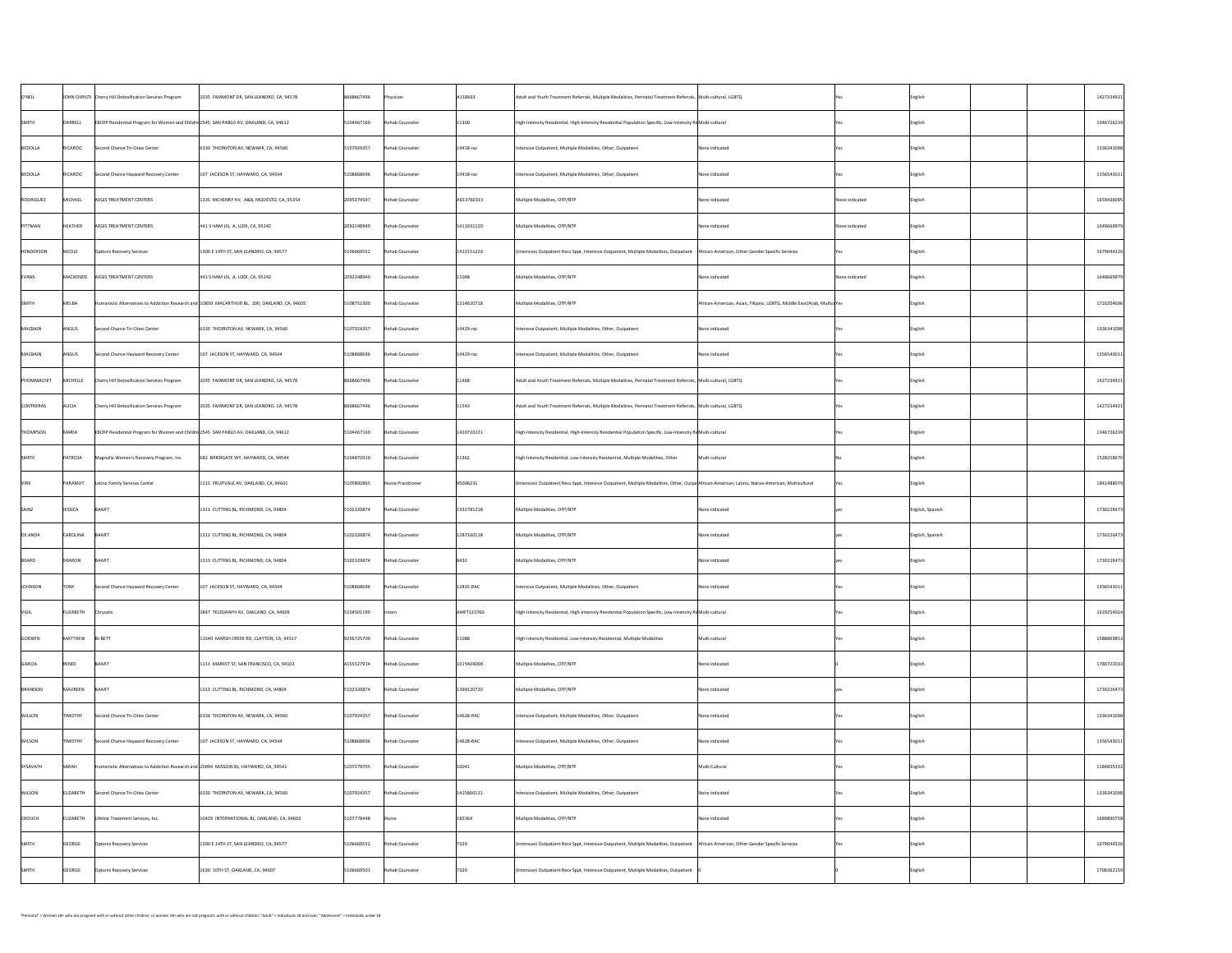| <b>SMITH</b>  | GEORGE           | <b>Options Recovery Services</b>           | 1931 CENTER ST, BERKELEY, CA, 94704                                                           | 5106669552 | Rehab Counselor    | 7320        | (Intensive) Outpatient Recv Sppt, Intensive Outpatient, Multiple Modalities, Outpatient   None indicated                                            |                                                                        |                | English             |            | 1851512255 |
|---------------|------------------|--------------------------------------------|-----------------------------------------------------------------------------------------------|------------|--------------------|-------------|-----------------------------------------------------------------------------------------------------------------------------------------------------|------------------------------------------------------------------------|----------------|---------------------|------------|------------|
| MCLAUGHLIN    | LATOYA           | Lifeline Treatment Services, Inc.          | 10429 INTERNATIONAL BL, OAKLAND, CA, 94603                                                    | 5107778448 | Rehab Counselor    | 11772       | Multiple Modalities, OTP/NTP                                                                                                                        | None indicated                                                         |                | English             |            | 1689890758 |
| ALMENDARES    | <b>ELIZABETH</b> | Lifeline Treatment Services, Inc.          | 10429 INTERNATIONAL BL, OAKLAND, CA, 94603                                                    | 5107778448 | Nurse              | 702051      | Multiple Modalities, OTP/NTP                                                                                                                        | None indicated                                                         |                | Spanish             |            | 1689890758 |
| PHELAN        | PATRICIA         | Lifeline Treatment Services, Inc.          | 10429 INTERNATIONAL BL, OAKLAND, CA, 94603                                                    | 5107778448 | $\vert$ Psych Tech | 37997       | Multiple Modalities, OTP/NTP                                                                                                                        | None indicated                                                         |                | English             |            | 1689890758 |
| GREEN         | LEAH             | Lifeline Treatment Services, Inc.          | 10429 INTERNATIONAL BL, OAKLAND, CA, 94603                                                    | 5107778448 | Nurse              | 709190      | Multiple Modalities, OTP/NTP                                                                                                                        | None indicated                                                         |                | English             |            | 1689890758 |
| AMERSON       | SARAH            | Second Chance Hayward Recovery Center      | $107$ JACKSON ST, HAYWARD, CA, 94544                                                          | 5108868696 | Rehab Counselor    | 1428420521  | Intensive Outpatient, Multiple Modalities, Other, Outpatient                                                                                        | None indicated                                                         |                | English             |            | 1356543011 |
| CARRASCO      | LEONIDAS         | Latino Family Services Center              | 1315 FRUITVALE AV, OAKLAND, CA, 94601                                                         | 5105892865 | Rehab Counselor    | 1423920421  | (Intensive) Outpatient Recv Sppt, Intensive Outpatient, Multiple Modalities, Other, Outpa African-American, Latino, Native-American, Multicultural  |                                                                        |                | English, Spanish    |            | 1841488079 |
| JONES         | KISHA            |                                            | Humanistic Alternatives to Addiction Research and 10850 MACARTHUR BL, 200, OAKLAND, CA, 94605 | 5108752300 | Rehab Counselor    | 7032        | Multiple Modalities, OTP/NTP                                                                                                                        | African-American, Asian, Filipino, LGBTG, Middle East/Arab, MulticuYes |                | English             |            | 1720204696 |
| PICKFORD      | RENA             | Magnolia Women's Recovery Program, Inc.    | 682 BRIERGATE WY, HAYWARD, CA, 94544                                                          | 5104872910 | Rehab Counselor    | 11879       | High-Intensity Residential, Low-Intensity Residential, Multiple Modalities, Other                                                                   | Multi-cultural                                                         |                | English             |            | 1528258670 |
| PETERSON      | MISTI            | Magnolia Women's Recovery Program, Inc.    | 3408 ANDOVER ST, OAKLAND, CA, 94609                                                           | 5104872910 | Rehab Counselor    | 11663       | High-Intensity Residential, Low-Intensity Residential, Multiple Modalities, Other                                                                   | Multi-cultural                                                         |                | English             |            | 1154752772 |
|               | SATSUKI          | Chrysalis                                  | 3847 TELEGRAPH AV, OAKLAND, CA, 94609                                                         | 5104501190 | Rehab Counselor    | 30990419    | High-Intensity Residential, High-Intensity Residential Population Specific, Low-Intensity Re Multi-cultural                                         |                                                                        |                | English             |            | 1629254024 |
| <b>SMITH</b>  | MATTHEW          | El Chante Residential Home                 | 425 VERNON ST, OAKLAND, CA, 94610                                                             | 5104654569 | Rehab Counselor    | 1434260621  | High-Intensity Residential, Low-Intensity Residential, Multiple Modalities                                                                          | African-American, Latino, Native-American, Multicultural               |                | English             |            | 1669658894 |
| <b>HIPPEN</b> | KELSEY           | HEALTHRIGHT 360                            | 890 HAYES ST, SAN FRANCISCO, CA, 94117                                                        | 4157623700 | Intern             | 2013032     | High-Intensity Residential, Low-Intensity Residential, Multiple Modalities                                                                          |                                                                        |                | English, Spanish    |            | 1144363086 |
| MCGHEE        | RACHELLE         | Magnolia Women's Recovery Program, Inc.    | 682 BRIERGATE WY, HAYWARD, CA, 94544                                                          | 5104872910 | Unlicensed Worker  | 1438530721  | High-Intensity Residential, Low-Intensity Residential, Multiple Modalities, Other                                                                   | Multi-cultural                                                         |                | English             |            | 1528258670 |
| PARMER        | JEROME           | <b>Options Recovery Services</b>           | 1835 ALLSTON WY, BERKELEY, CA, 94703                                                          | 5106669552 | Rehab Counselor    | 1422360321  | Intensive Outpatient, Multiple Modalities                                                                                                           | Older Adults, African-American, Other-Gender Specific Services         |                | English             |            | 1669870663 |
| PARMER        | JEROME           | <b>Options Recovery Services</b>           | 1300 E 14TH ST, SAN LEANDRO, CA, 94577                                                        | 5106669552 | Rehab Counselor    | 1422360321  | (Intensive) Outpatient Recv Sppt, Intensive Outpatient, Multiple Modalities, Outpatient   African-American, Other-Gender Specific Services          |                                                                        | <u>Yes</u>     | English             |            | 1679044226 |
| PARMER        | <b>JEROME</b>    | <b>Options Recovery Services</b>           | 1630 10TH ST, OAKLAND, CA, 94607                                                              | 5106669501 | Rehab Counselor    | 1422360321  | (Intensive) Outpatient Recv Sppt, Intensive Outpatient, Multiple Modalities, Outpatient                                                             |                                                                        |                | English             |            | 1700362159 |
| <b>BECK</b>   |                  | CASSANDRA   LA FAMILIA JPEC-YFC 1.0 OS CHL | 3209 GALINDO ST, OAKLAND, CA, 94601                                                           | 5105892865 | Rehab Counselor    | 1396870720  | Multiple Modalities, Other, Outpatient                                                                                                              |                                                                        |                | English             |            | 1215113444 |
| <b>FLORES</b> | ELBA             | Magnolia Women's Recovery Program, Inc.    | 682 BRIERGATE WY, HAYWARD, CA, 94544                                                          | 5104872910 | Intern             | ACSW73651   | High-Intensity Residential, Low-Intensity Residential, Multiple Modalities, Other                                                                   | Multi-cultural                                                         |                | English             |            | 1528258670 |
| TRAN          | <b>DUY</b>       | Highland Hospital Substance Abuse Program  | 1411 E 31ST ST, OAKLAND, CA, 94602                                                            | 5104374112 | Rehab Counselor    | 1437590721  | (Intensive) Outpatient Recv Sppt, Intensive Outpatient, Multiple Modalities, Outpatient   African-American, Women, Multi-cultural, Asian Population |                                                                        | res            | English, Vietnamese |            | 1578764379 |
| MCCLAIN       | <b>TINA</b>      | Latino Family Services Center              | 1315 FRUITVALE AV, OAKLAND, CA, 94601                                                         | 5105892865 | Rehab Counselor    | Ci22200120  | (Intensive) Outpatient Recv Sppt, Intensive Outpatient, Multiple Modalities, Other, Outpa African-American, Latino, Native-American, Multicultural  |                                                                        | res i          | English, Spanish    |            | 1841488079 |
| FLATO         | <b>EMILY</b>     | Highland Hospital Substance Abuse Program  | 1411 E 31ST ST, OAKLAND, CA, 94602                                                            | 5104374112 | Rehab Counselor    | 1433180621  | (Intensive) Outpatient Recv Sppt, Intensive Outpatient, Multiple Modalities, Outpatient   African-American, Women, Multi-cultural, Asian Population |                                                                        |                | English, Chinese    |            | 1578764379 |
| YANKISH       | KRYSTIN          | Lifeline Treatment Services, Inc.          | 10429 INTERNATIONAL BL, OAKLAND, CA, 94603                                                    | 5107778448 | Unlicensed Worker  |             | Multiple Modalities, OTP/NTP                                                                                                                        | None indicated                                                         |                | English             |            | 1689890758 |
| ZARAGOZA      | LORENA           | Latino Family Services Center              | 1315 FRUITVALE AV, OAKLAND, CA, 94601                                                         | 5105892865 | Rehab Counselor    | 1439780721  | (Intensive) Outpatient Recv Sppt, Intensive Outpatient, Multiple Modalities, Other, Outpa African-American, Latino, Native-American, Multicultural  |                                                                        | <u>Nes</u>     | English, Spanish    |            | 1841488079 |
|               | ANNE             | Highland Hospital Substance Abuse Program  | 1411 E 31ST ST, OAKLAND, CA, 94602                                                            | 5104374112 | Intern             |             | (Intensive) Outpatient Recv Sppt, Intensive Outpatient, Multiple Modalities, Outpatient   African-American, Women, Multi-cultural, Asian Population |                                                                        |                | English             |            | 1578764379 |
| YANG          | KOU              | <b>AEGIS TREATMENT CENTERS</b>             | 3707 E SHIELDS AV, FRESNO, CA, 93726                                                          | 5592299040 | Rehab Counselor    | 7909        | Multiple Modalities, OTP/NTP                                                                                                                        | None indicated                                                         | None indicated | English             |            | 1265598817 |
| SAINZ         | <b>JESSICA</b>   | BAART                                      | 1313 CUTTING, BL, RICHMOND, CA, 94804                                                         | 5102320874 | Rehab Counselor    | 1332781218  | English, Spanish                                                                                                                                    |                                                                        |                |                     | 1730226473 | 1659436095 |
| DE ANDA       | CAROLINA         | BAART                                      | 1313 CUTTING, BL, RICHMOND, CA, 94804                                                         | 5102320874 | Rehab Counselor    | 1287160118  | English, Spanish                                                                                                                                    |                                                                        |                |                     | 1730226473 | 1154752772 |
| BEARD         | SHARON           | BAART                                      | 1313 CUTTING, BL, RICHMOND, CA, 94804                                                         | 5102320874 | Rehab Counselor    | 8432        | English                                                                                                                                             |                                                                        |                |                     | 1730226473 | 1528258670 |
| JOHNSON       | <b>TONY</b>      | Second Chance Hayward Recovery Center      | 107 JACKSON, ST, HAYWARD, CA, 94544                                                           | 5108868696 | Rehab Counselor    | $12835-RAC$ | English                                                                                                                                             |                                                                        |                |                     | 1356543011 | 1689890758 |
| <b>VIGIL</b>  | ELIZABETH        | Chrysalis                                  | 3847 TELEGRAPH, AV, OAKLAND, CA, 94609                                                        | 5104501190 | Intern             | AMFT123760  | English                                                                                                                                             |                                                                        |                |                     | 1629254024 | 1689890758 |
|               |                  |                                            |                                                                                               |            |                    |             |                                                                                                                                                     |                                                                        |                |                     |            |            |